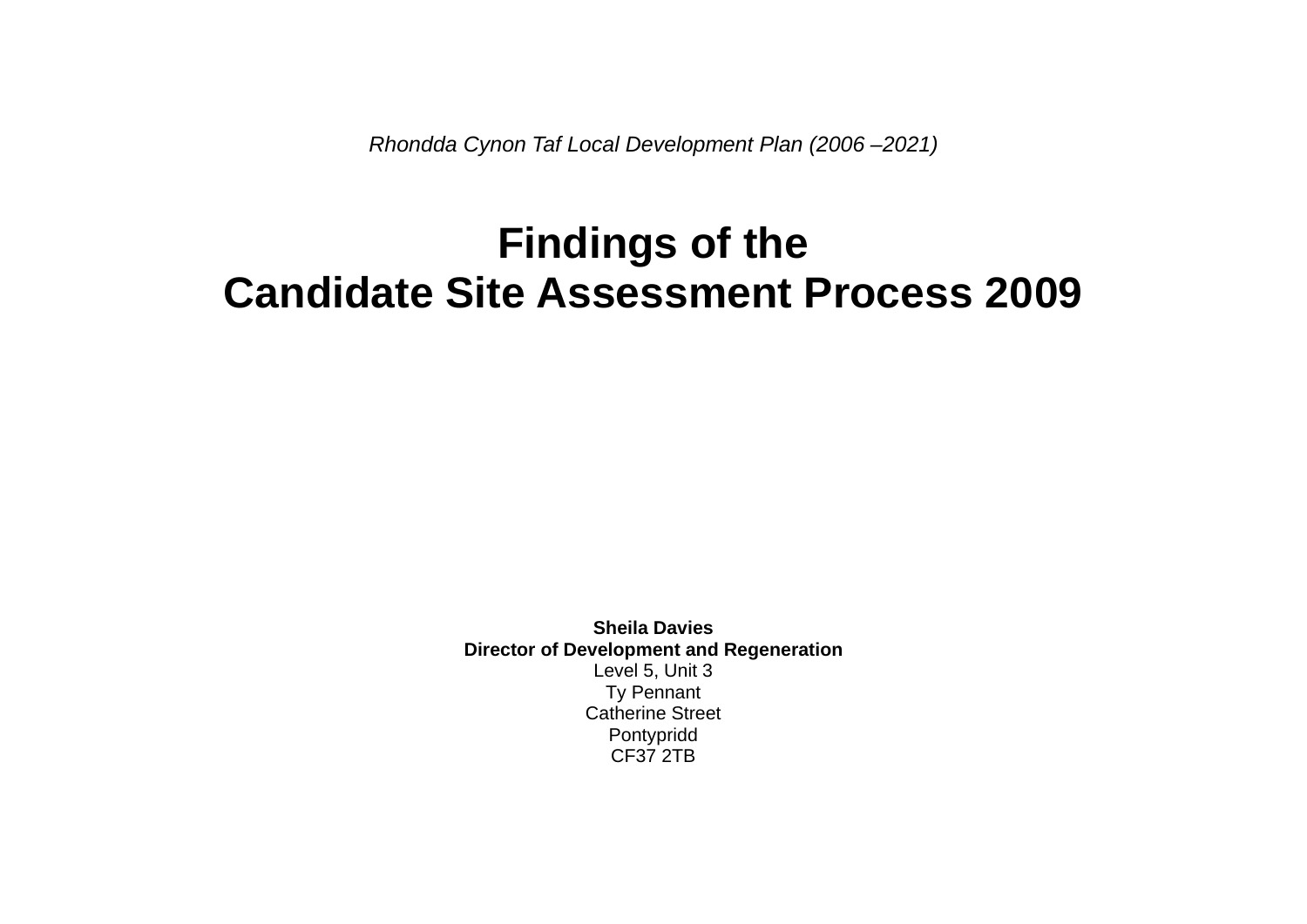## **Contents**

1. INTRODUCTION

2. CANDIDATE SITE PROCESS

3. CANDIDATE SITE ASSESSMENT METHODOLOGY

4. THE RESULTS OF THE CANDIDATE SITE ASSESSMENT PROCESS

5. APPENDICES

5.1 Candidate Sites – Stage 1 Assessment Matrix

5.2 Candidate Sites – Stage 2 Assessment Matrix

5.3 Candidate Sites **–** Stage 1 Assessments

5.4 Candidate Sites – Stage 2 Assessments

5.5 Candidate Sites – Stage 3 Assessments

5.6 Small Sites/Settlement Boundary Assessments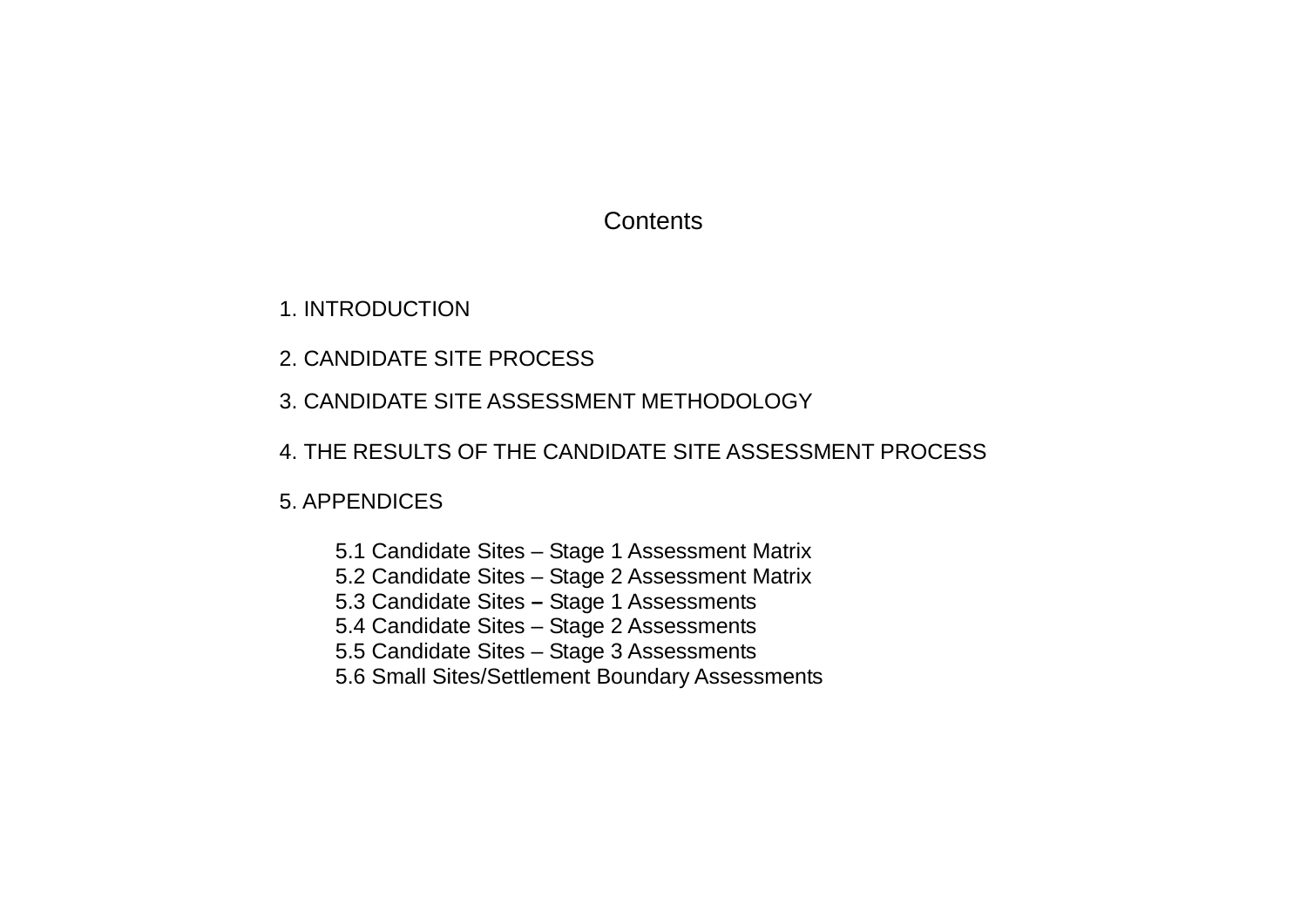#### **1. INTRODUCTION**

The purpose of this document is to outline the findings of the Rhondda Cynon Taf candidate site process. In doing so the document will outline:

- The Candidate Site Process
- The Candidate Site Assessment Methodology, and
- The Results of the Candidate Site Assessment Process

Background information in relation to the assessment process is included in Appendix  $5.1 - 5.6$ .

## **2. THE CANDIDATE SITE PROCESS**

The Local Development Plan (LDP) Manual advises that early consideration should be given to engagement with developers and landowners on potential sites to be included within the new LDP system, in order to avoid substantial numbers of additional sites coming forward at the examination stage.

In September 2005 the Council wrote to potential landowners, identified agents and developers offering them the opportunity to identify and promote any areas of land they considered suitable for residential or commercial development. The deadline for the submission of sites for inclusion in the LDP process was 31<sup>st</sup> August 2006. This approach built on a process for identifying land that had been established for the Unitary Development Plan.

In total 658 Candidate Sites ranging in size form less than 0.3 hectares to 100 hectares were submitted for consideration. These sites fall into the following categories:

- Sites Promoted by Private Landowners and External Agencies
- Rhondda Cynon Taf Land Review Sites
- Undeveloped Existing Local Plan Allocations
- Sites identified by the Council

## **3. CANDIDATE SITE ASSESSMENT METHODOLOGY**

In order to ensure a consistent and rigorous assessment of each site a methodology was developed for the assessment of all sites over 0.3 of a hectare. The Candidate Site Assessment Methodology requires a three-stage approach to assessment.

This first stage assessment involves a wide-ranging appraisal of the unique characteristics of all candidate sites, identifying both restraints and potential for development.

- Economic viability:
- Accessibility and ease of movement;
- Environmental capital;
- Site context and character;
- Continuity and enclosure, and
- Potential Use.

The purpose of the first stage assessment is to remove all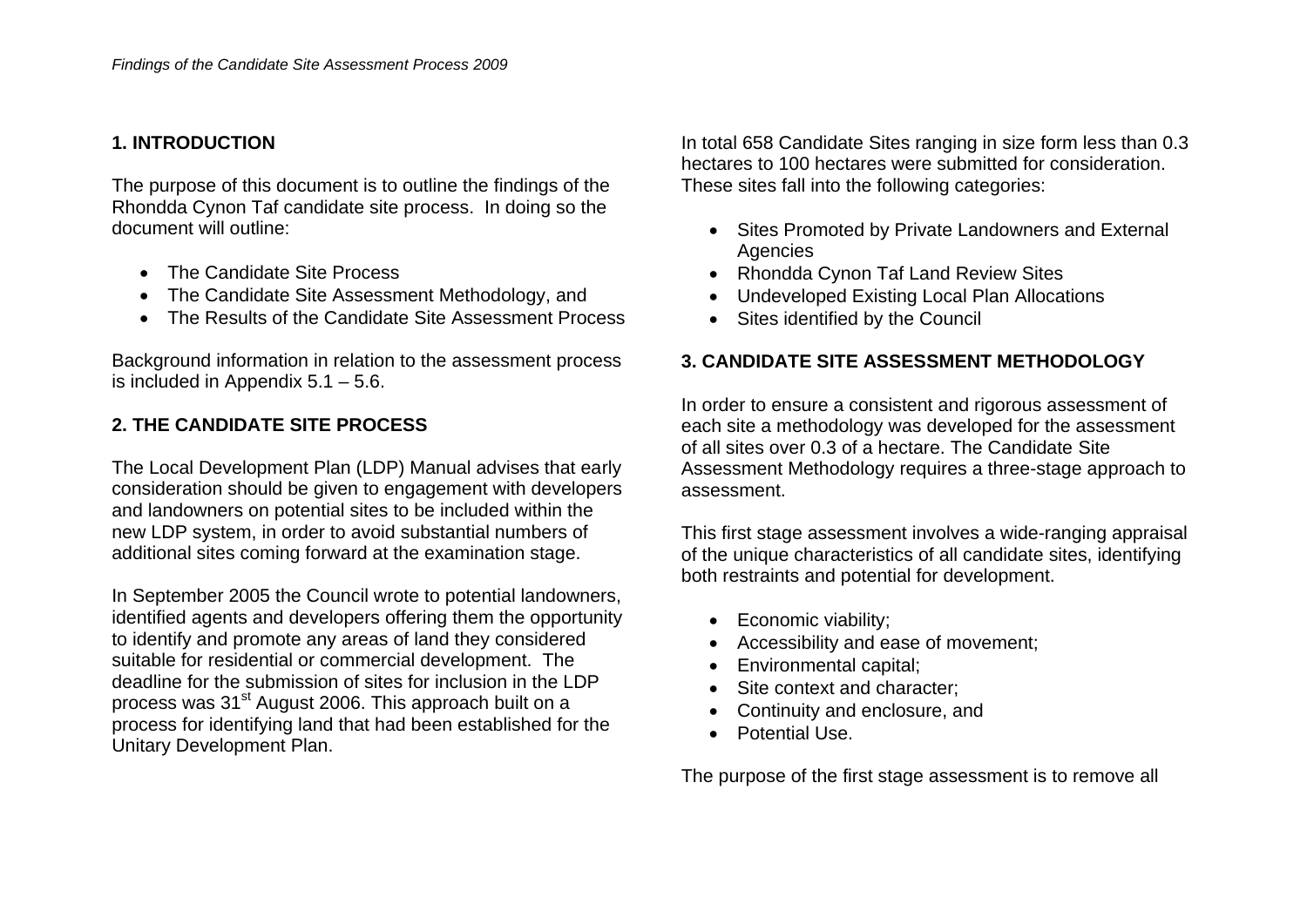those sites that are overly constrained, from the process

The second stage of the process allowed for the assessment of possible future allocations against the Sustainability Appraisal / Strategic Environmental Assessment framework developed specifically for the LDP. The aim of the second stage assessment is to ensure that land selected for allocation contribute towards achieving the overall objectives and strategy of the LDP.

#### *Small Site Assessment*

Sites of less than 0.3 of a hectare were considered as part of the settlement boundary review. The methodology employed to assess these sites required consideration of the relationship between the candidate site and the existing urban area. The assessment determined whether or not the site should be included in the urban area or considerd to be part of the countryside.

#### *Consultation with Specific Consultation Bodies*

Following the completion of the first stages of the assessment process, the Council sought the views of appropriate, specific, consultation bodies in respect of those sites identified as suitable for future development. The bodies consulted include;

- Welsh Assembly Government
- Countryside Council for Wales
- Environment Agency Wales
- Dwr Cymru / Welsh Water
- Glamorgan Gwent Archaeological Trust
- CADW
- The Coal Authority
- South Wales Police
- South Wales Fire Service
- Health & Safety Executive
- Wales and West Utilities
- Western Power Distribution

Further detail of the assessment process and the appropriate assessment forms are contained in the Councils Candidate Site Assessment Methodology (2006).

## **4. THE RESULTS OF THE CANDIDATE SITE ASSESSMENT PROCESS**

The Council undertook a rigorous assessment of each of the candidate sites during 2007 / 08. The assessment process reviewed 486 sites of 0.3 hectares or more and 172 sites of less than 0.3 hectares.

The results of the Candidate Site Assessment Process were approved by Cabinet on 15<sup>th</sup> December 2008 and Full Council on 14<sup>th</sup> January 2009.

The results of the Candidate Site Assessment process are outlined in Tables 1 – 3.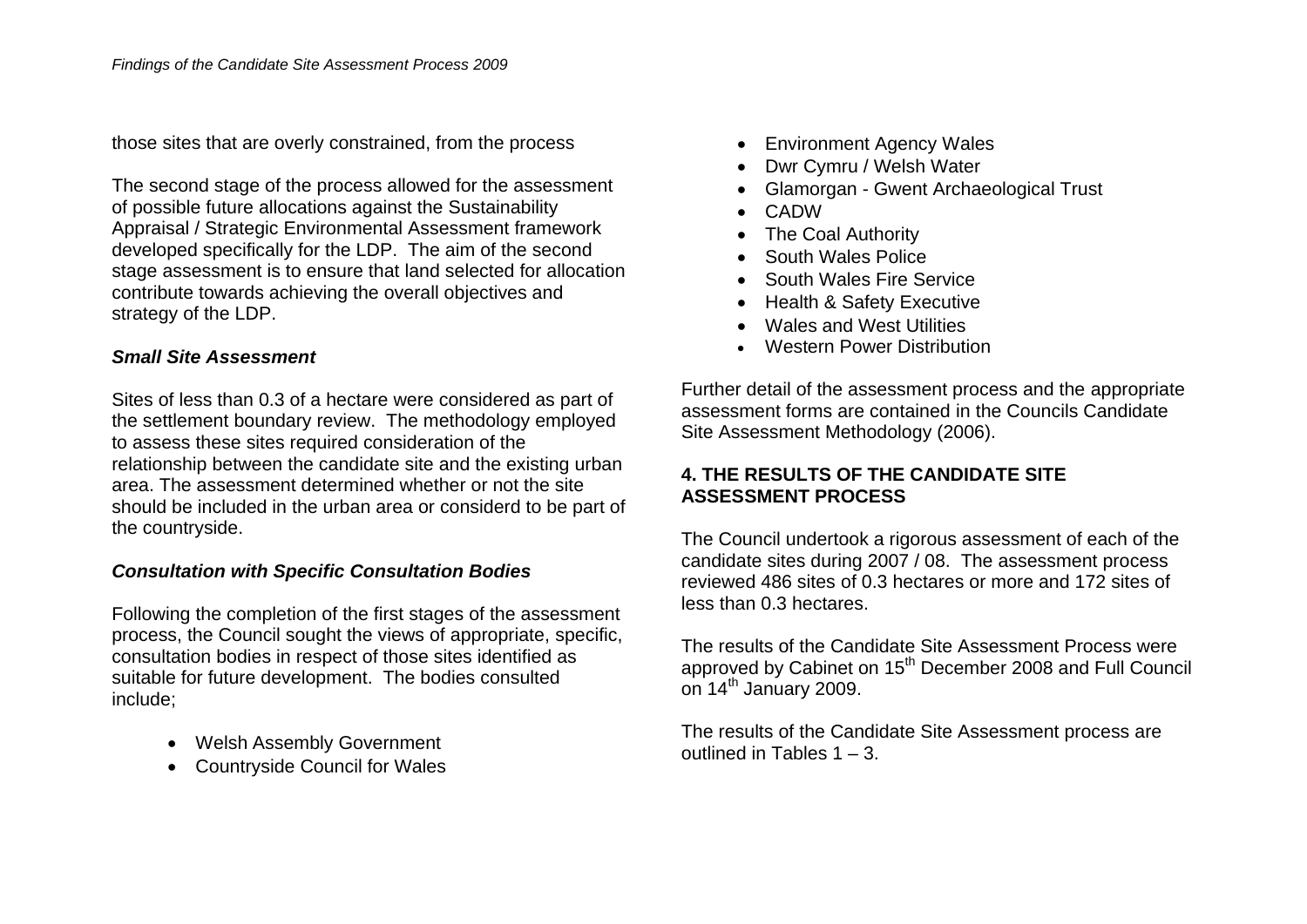## **Table 1: CANDIDATE SITES APPROVED**

| <b>Site</b>             | <b>Site Name</b>                                | Proposal                |
|-------------------------|-------------------------------------------------|-------------------------|
| ID                      |                                                 |                         |
| 3                       | Rear of Maerdy Road, Maerdy                     | Residential development |
| $\overline{6}$          | Ferndale Industrial Estate, Maerdy              | Employment development  |
| $\overline{\mathbf{7}}$ | Ferndale Industrial Estate, Maerdy              | Employment development  |
| 8                       | Ferndale Industrial Estate, Maerdy              | Employment development  |
| 9                       | Highfield Industrial Estate, Maerdy             | Employment development  |
| $\overline{13}$         | Land rear of Gwernllwyn Terrace, Tylorstown     | Residential development |
| 23                      | Site off Fenwick Street, Pontygwaith            | Residential development |
| $\overline{31}$         | Old hospital site and playground, Treherbert    | Residential development |
| 40                      | Land at the end of Ynysfeio Avenue, Treherbert  | Residential development |
| 43                      | Site at the end of Mace Lane, Treorchy          | Residential development |
| 46                      | Site off Cemetery Road, Treorchy                | Residential development |
| 49                      | Cae Mawr Industrial Estate, Treorchy            | Employment development  |
| 84                      | Hospital Site, Llwynypia                        | Residential development |
| 94                      | Site South of Cwm Clydach School, Clydach Vale  | Residential development |
| 113                     | Llanilid OCS, Llanharan                         | Mixed use development   |
| 114                     | Rhyd Lethin, Llanharan                          | Mixed use development   |
| 115                     | West of Llechau, Llanharry                      | Residential development |
| 116                     | Mwyndy NE, Pontyclun                            | Mixed use development   |
| 117                     | Mwyndy NW, Pontyclun                            | Mixed use development   |
| 118                     | Mwyndy Park, Pontyclun                          | Mixed use development   |
| 119                     | Purolite site and Pant Marsh, Llantrisant       | Mixed use development   |
| 127                     | Trane Farm, Tonyrefail                          | Residential development |
| 130                     | Tylcha Wen, Tonyrefail                          | Residential development |
| 132                     | Cwm Coking Plant, Beddau                        | Mixed use development   |
| 134                     | Land north of Concorde Drive, Tonyrefail        | Residential development |
| 142                     | South of Llantrisant Business Park, Llantrisant | Employment development  |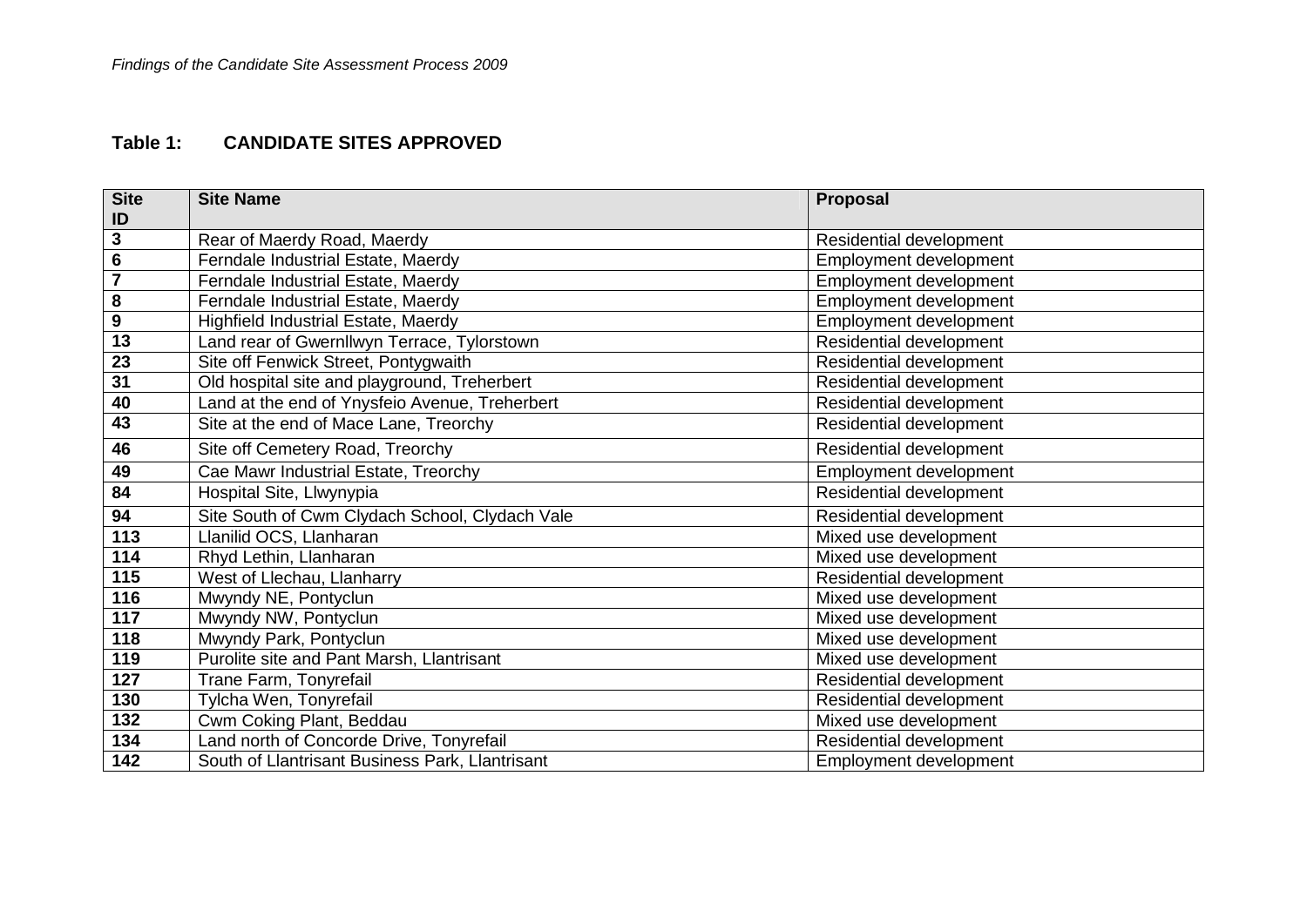| 164 | Land South of Brynna Road, Brynna                                  | Residential development            |
|-----|--------------------------------------------------------------------|------------------------------------|
| 167 | Site at Church Village, Church Village                             | Residential development            |
| 171 | East of Station Road, Llantwit Fardre                              | Residential development            |
| 176 | Dyffryn Row, Cwmbach                                               | Residential/commercial development |
| 177 | Land South of Llantrisant Business Park, Llantrisant               | Employment development             |
| 182 | WPD Depot, Station Road, Church Village                            | Residential development            |
| 186 | Tylcha Fawr Farm, Tonyrefail                                       | Residential/retail development     |
| 187 | Former Fernhill Colliery Site, Blaenrhondda                        | Mixed use development              |
| 200 | Land at Park Street, Clydach Vale                                  | Residential development            |
| 206 | Cwm Colliery Reclamation, Beddau                                   | Mixed use development              |
| 214 | Land at Dinas Road/ Graig Ddu Road, Porth                          | Residential development            |
| 216 | Former sidings, Robertstown                                        | Mixed use development              |
| 217 | Gelliwion Reclamation, Pontypridd                                  | Residential development            |
| 226 | Land South of Llwydcoed Community Centre, Llwydcoed                | Residential development            |
| 237 | Tegfan Farm, Trecynon                                              | Residential development            |
| 248 | Land rear of Birchwood, Llwydcoed                                  | Residential development            |
| 249 | Former Universal Furnishings site, Robertstown                     | Mixed use development              |
| 256 | Aberdare Goods Yard, Robertstown                                   | Mixed use development              |
| 267 | Land at Nant Y Wenallt, Abernant                                   | Residential development            |
| 275 | Aberdare General Hospital                                          | Residential development            |
| 279 | Land bordered by Cefn Pennar Road, Cwmbach                         | Residential development            |
| 288 | Land East of Trenant, Penywaun                                     | Residential development            |
| 309 | Land at Dolau, East of Primary School, Llanharan                   | Residential development            |
| 326 | Land South of Brynteg Court, Beddau                                | Residential development            |
| 336 | Site 2 - Land South of Waungron Roundabout, Hirwaun                | Mixed use development              |
| 338 | Land part of Tylcha Ganol Farm, Mill Street, Tonyrefail            | Residential development            |
| 348 | Land at Catherine Terrace, Cymmer                                  | Residential development            |
| 352 | Coed-yr-hendy & land north of Cefn-yr-hendy, Pontyclun             | Mixed use development              |
| 353 | Land east of Y Pant Comprehensive School [Pant Marsh], Llantrisant | Mixed use development              |
| 358 | Policy H1.22 TELP, Llantrisant                                     | Residential development            |
| 359 | Land at former Mayhew Chicken factory, Trecynon                    | <b>Employment development</b>      |
| 375 | Llantrisant Business Park, Ynysmaerdy                              | <b>Employment development</b>      |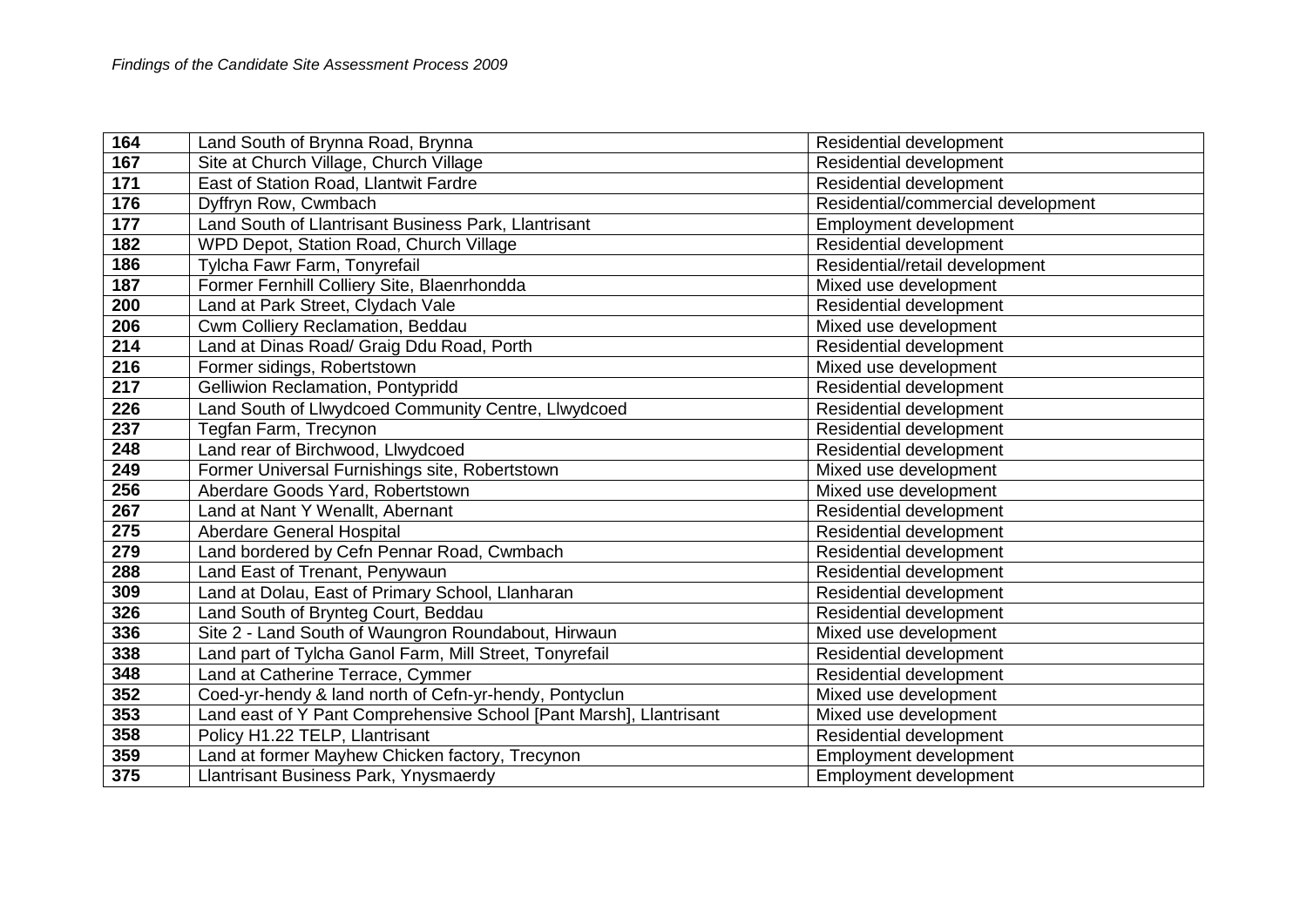| 403 | Land at Gwern Heulog, Tylcha Fach Tonyrefail              | <b>Residential development</b>           |
|-----|-----------------------------------------------------------|------------------------------------------|
| 411 | Land adjacent to Graig Y Hesg- quarry extension, Glyncoch | Mineral resource                         |
| 412 | Gwernifor Grounds, Mountain Ash                           | Residential development                  |
| 416 | Brickworks and dairy site, Llwydcoed                      | Residential development                  |
| 417 | Land South of Rhigos Road, Hirwaun                        | Residential development                  |
| 422 | Collenna Farm, Tonyrefail                                 | Residential development                  |
| 424 | Trane Farm, Tonyrefail                                    | Residential development                  |
| 429 | Cefn Lane, Glyncoch                                       | Residential development                  |
| 431 | Glyntaff Farm, Rhydyfelin                                 | Residential development                  |
| 443 | Former Phurnacite Plant, Abercwmboi                       | Mixed use development                    |
| 446 | North of Fifth Avenue, Hirwaun                            | <b>Employment development</b>            |
| 450 | Land to rear of Staedtler Factory, Llantrisant            | Mixed use development                    |
| 452 | Coed Ely, Coed Ely                                        | Employment development                   |
| 462 | Former Maerdy Colliery Site, Maerdy                       | Mixed use development                    |
| 456 | Gellihirion South, Rhydyfelin                             | <b>Employment development</b>            |
| 468 | Remainder of Ynyscynon Farm, Cwmbach                      | Residential development                  |
| 476 | Land at Llanilid OCS (Dragon Studio), Llanharan           | Mixed use development                    |
| 483 | Land at Fenwick Street, Pontygwaith                       | <b>Residential development</b>           |
| 486 | Land south of Waungron Roundabout, Hirwaun                | Mixed use development                    |
| 487 | Land south of A465, Hirwaun                               | Mixed use development                    |
| 488 | Land adjacent to Treherbert Road (Tower Colliery)         | Mixed use development                    |
| 490 | Brown Lenox, Pontypridd                                   | Retail / bulky goods / convenience goods |
| 494 | Land between A465 and Treherbert Road, Hirwaun            | Mixed use development                    |
| 496 | Land East of Mill Street, Tonyrefail                      | Residential/retail development           |
| 497 | Hendre Wen, Brynna Road, Llanharan                        | Residential development                  |
| 512 | Land to the end of Godreaman Street, Godreaman            | Residential development                  |
| 534 | Land north of Gilfach Road, Tonyrefail                    | Residential development                  |
| 538 | Land at Mwyndy, Pontyclun                                 | Mixed use development                    |
| 556 | The Link site, Church Village                             | Residential development                  |
| 588 | Site of the former Hillside Club, Tonyrefail              | <b>Residential development</b>           |
| 602 | Land east of Capel Hill and Hafod Wen, Tonyrefail         | <b>Residential development</b>           |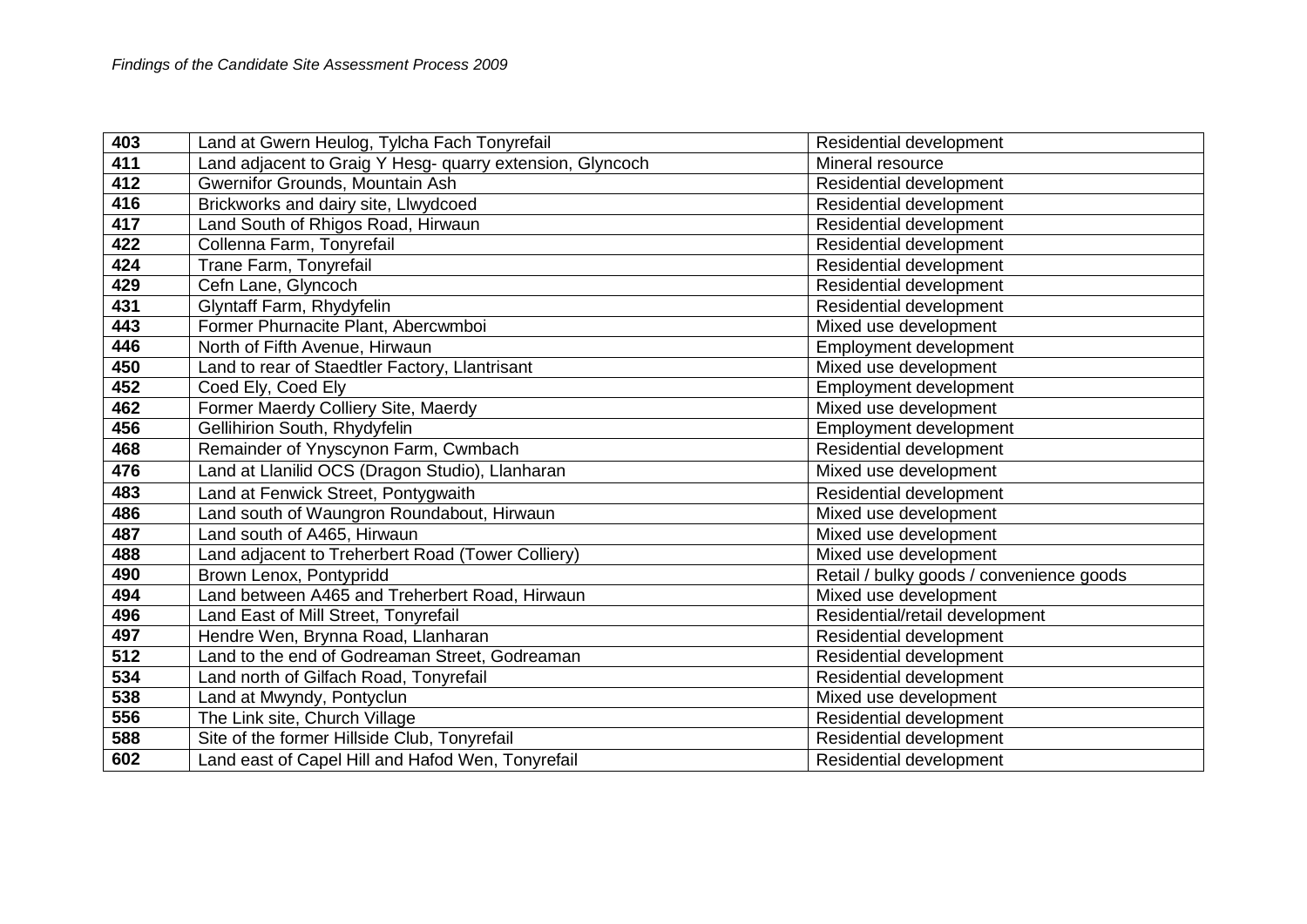| 610 | Land north of Investiture Place, Tonyrefail            | Residential development        |
|-----|--------------------------------------------------------|--------------------------------|
| 620 | Land at Dyffryn Row, Cwmbach                           | Residential development        |
| 621 | Site of former Chubb Factory, Ferndale                 | Employment development         |
| 632 | Land adjoining Dyffryn Road, Cwmbach                   | Residential development        |
| 638 | Land to the east of Mill Street, Tonyrefail            | Residential development        |
| 639 | Land at Cae Gwerlais Farm, Tonyrefail                  | <b>Residential development</b> |
| 640 | Land the south of The Ridings, Tonteg                  | Residential development        |
| 641 | Land off Gilfach Road/ Trane Farm, Tonyrefail          | Residential development        |
| 642 | Land at Trane Farm/ adjacent to Bryn Golau, Tonyrefail | Residential development        |
| 654 | Land at Llantrisant Road, Beddau                       | Residential development        |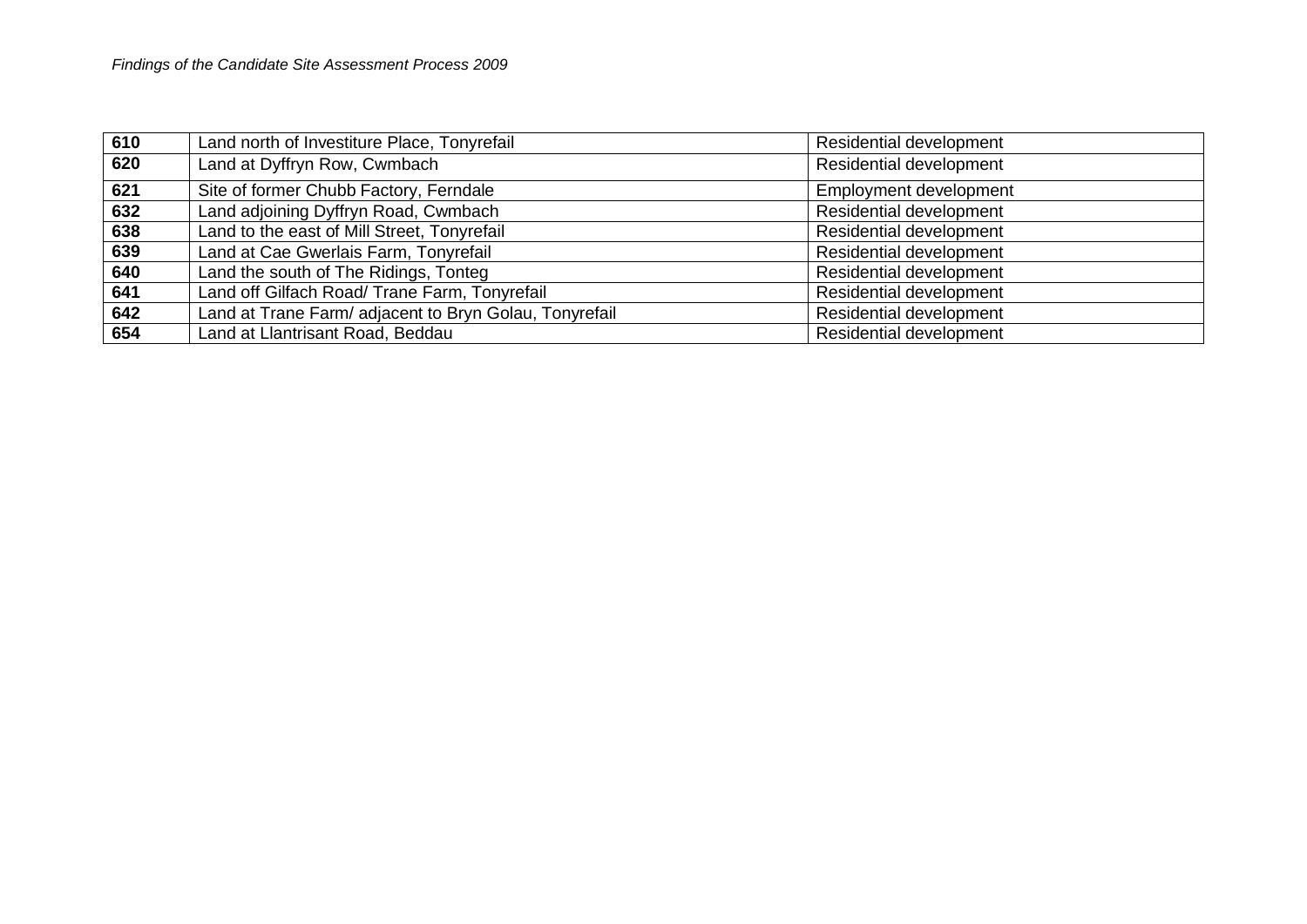## **Table 2: CANDIDATE SITES REJECTED**

| <b>Site</b><br>ID | <b>Name</b>                             | <b>Proposal</b>         | <b>Principle reason for refusal</b>                          |
|-------------------|-----------------------------------------|-------------------------|--------------------------------------------------------------|
| $\sqrt{5}$        | Rear of Richard Street, Maerdy          | Residential development | The site is subject to access constraints.                   |
| 11                | Station Road, east of the river bridge, | Residential development | The site is subject to access constraints.                   |
|                   | Ferndale                                |                         | The site is subject to topography constraints.               |
| 12                | Playing Fields, Ferndale                | Residential development | The site provides an important community facility in a built |
|                   |                                         |                         | up area.                                                     |
| 17                | Site at northern end of Upper Terrace,  | Residential development | The site is subject to access constraints.                   |
|                   | Stanleytown                             |                         | The site is subject to topography constraints.               |
| 22                | Site off Heol Llechau, Wattstown        | Residential development | The site is subject to access constraints.                   |
|                   |                                         |                         | The site is subject to topography constraints.               |
| 24                | Land at the end of The Avenue,          | Residential development | The site is subject to access constraints.                   |
|                   | Pontygwaith                             |                         | The site is a designated SINC.                               |
| 28                | Off Blaen-y-Cwm Road,                   | Residential development | The site is a designated SINC.                               |
|                   | Blaenrhondda                            |                         | The site is subject to flooding constraints.                 |
| 29                | Eileen Place, Treherbert                | Residential development | The site provides an important community facility in a built |
|                   |                                         |                         | up area.                                                     |
| 33                | Site off St Mary's Close, Treherbert    | Residential development | The site is subject to topography constraints.               |
|                   |                                         |                         | The site provides an important community facility in a built |
|                   |                                         |                         | up area.                                                     |
| 39                | Site near Everest factory, Treherbert   | Employment development  | The site will not contribute towards the overall objectives  |
|                   |                                         |                         | and strategy of the LDP.                                     |
| 45                | Site opposite Ynyswen Infants           | Employment development  | The site will not contribute towards the overall objectives  |
|                   | School, Treorchy                        |                         | and strategy of the LDP.                                     |
| 48                | Druids Close, Treorchy                  | Residential development | The site is subject to topography constraints.               |
|                   |                                         |                         | The site is subject to land stability constraints.           |
| 50                | Vicarage Terrace, Treorchy              | Residential development | The site is subject to topography constraints.               |
|                   |                                         |                         | The site is subject to access constraints.                   |
|                   |                                         |                         | The site is a designated SINC.                               |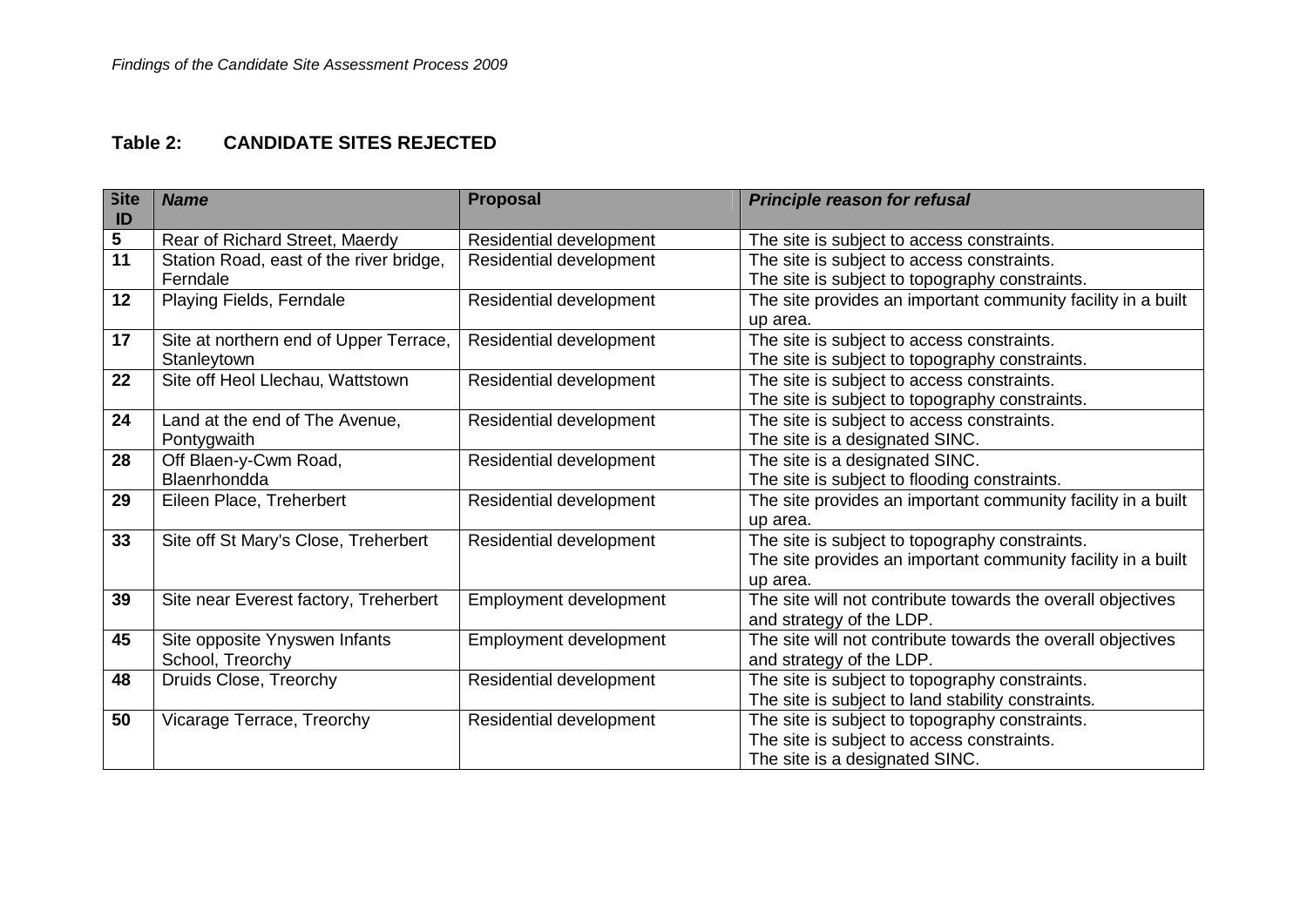| 53 | Land adjacent to Alison House                       | Residential development        | The site is subject to access constraints.                                                                                                         |
|----|-----------------------------------------------------|--------------------------------|----------------------------------------------------------------------------------------------------------------------------------------------------|
|    | Community Facility, Treorchy                        |                                |                                                                                                                                                    |
| 58 | Site off Catherine Street, Pentre                   | Residential development        | The site is subject to topography constraints.                                                                                                     |
| 60 | Site to the end of Pleasant View,<br>Pentre         | <b>Residential development</b> | The site is subject to topography constraints.                                                                                                     |
| 61 | Site at rear of Pleasant View, Pentre               | Residential development        | The site is subject to topography constraints.<br>The site is subject to access constraints.                                                       |
| 62 | Site to the rear of Ystrad Road,<br>Pentre          | Residential development        | The site is subject to topography constraints.<br>The site is subject to access constraints.<br>The site is subject to land stability constraints. |
| 63 | Site off Ystrad Road, Pentre                        | Residential development        | The site is subject to topography constraints.<br>The site is a designated SINC.                                                                   |
| 64 | Site at the rear of Dinam Park, Pentre              | Residential development        | The site is subject to access constraints.<br>The site is subject to topography constraints.                                                       |
| 65 | Large site at the rear of Kennard<br>Street, Pentre | Residential development        | The site is subject to access constraints.<br>The site is subject to topography constraints.                                                       |
| 66 | Large site at the rear of Kennard<br>Street, Pentre | Residential development        | The site is subject to access constraints.<br>The site is subject to topography constraints.                                                       |
| 67 | Site at rear of Bwllfa Cottages, Pentre             | Residential development        | The site is subject to access constraints.<br>The site is subject to topography constraints.                                                       |
| 70 | Site off Ystrad Road, Pentre                        | Residential development        | The site is subject to topography constraints.<br>The site is subject to access constraints.                                                       |
| 72 | Gelli Road, Gelli Industrial Estate,<br>Gelli       | Residential development        | The site will not contribute towards the overall objectives<br>and strategy of the LDP.                                                            |
| 73 | Land to east of Nebo Estate, Ystrad                 | Residential development        | The site is subject to flooding constraints.                                                                                                       |
| 75 | Steep valley area, Ystrad                           | Residential development        | The site is subject to topography constraints.                                                                                                     |
|    |                                                     |                                | The site is a designated SINC.                                                                                                                     |
| 83 | Land off hospital site, Tonypandy                   | Residential development        | The site is a designated SINC.                                                                                                                     |
| 86 | Site to rear of Mountain View,                      | Residential development        | The site is subject to topography constraints.                                                                                                     |
|    | Tonypandy                                           |                                | The site is subject to access constraints.                                                                                                         |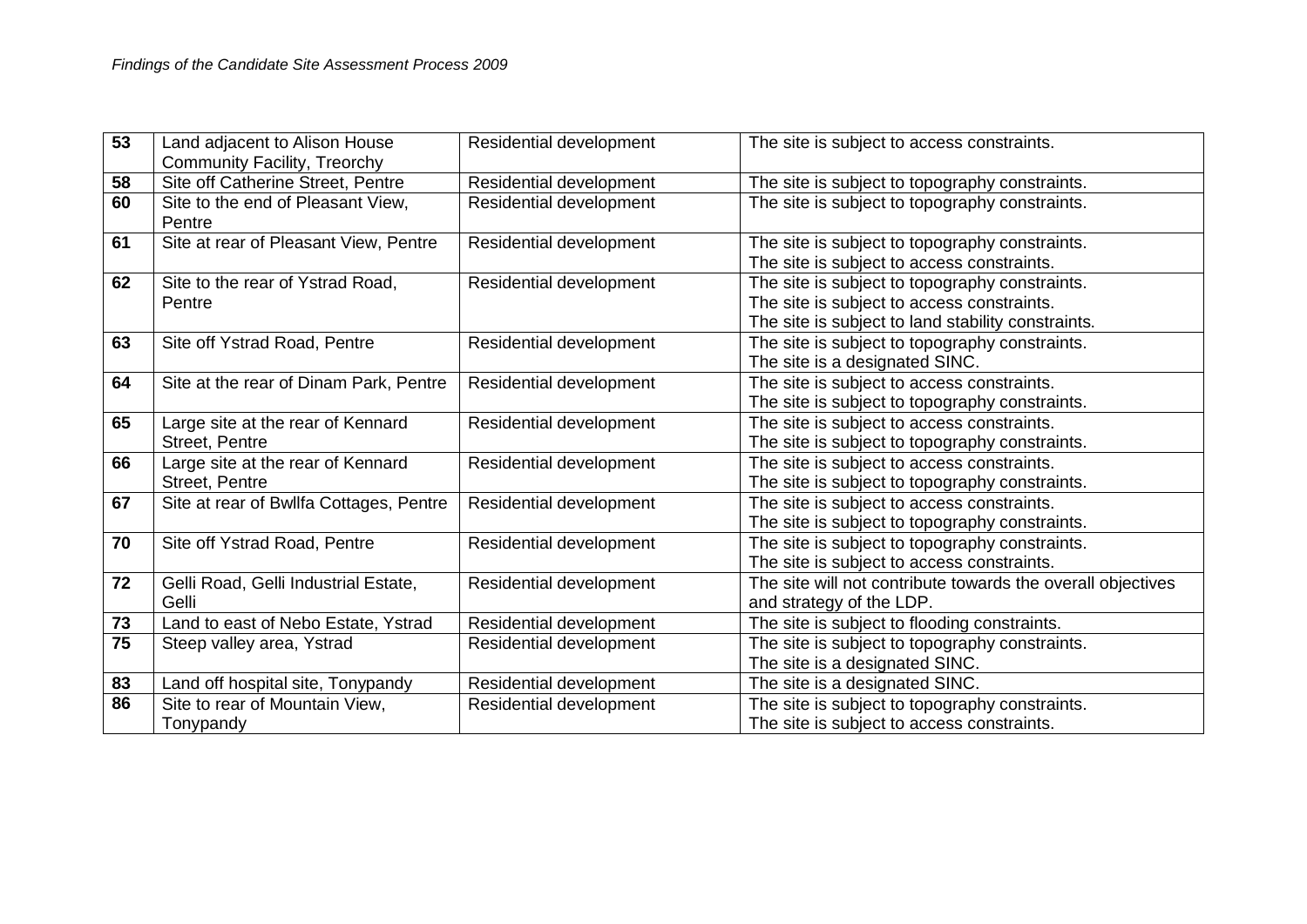| 87  | Land to the rear of Buckley Road,           | <b>Residential development</b> | The site is subject to access constraints.                  |
|-----|---------------------------------------------|--------------------------------|-------------------------------------------------------------|
|     | Trealaw                                     |                                | The site is subject to topography constraints.              |
|     |                                             |                                | The site is a designated SINC.                              |
| 88  | Land near visitor centre, Tonypandy         | Residential development        | The site is subject to flooding constraints.                |
|     |                                             |                                | The site is subject to access constraints.                  |
|     |                                             |                                | The site is in the countryside and unrelated to an existing |
|     |                                             |                                | settlement.                                                 |
| 90  | Land south of Court Street, Clydach<br>Vale | Residential development        | The site is subject to access constraints.                  |
| 91  | Land south of Railway Terrace,              | Residential development        | The site is subject to flooding constraints.                |
|     | Clydach Vale                                |                                | The site is subject to access constraints.                  |
| 92  | Site at rear of RCT offices,                | Residential development        | The site is subject to access constraints.                  |
|     | Tonypandy                                   |                                | The site is in the countryside and unrelated to an existing |
|     |                                             |                                | settlement.                                                 |
| 93  | Site to west of RCT offices,                | Residential development        | The site is in the countryside and unrelated to an existing |
|     | Tonypandy                                   |                                | settlement.                                                 |
|     |                                             |                                | The site is subject to access constraints.                  |
| 97  | Land south of Park Street, Tonypandy        | Residential development        | The site is in the countryside and unrelated to an existing |
|     |                                             |                                | settlement.                                                 |
| 99  | Land at the end of Howard Street,           | Residential development        | The site is in the countryside and unrelated to an existing |
|     | Clydach Vale                                |                                | settlement.                                                 |
| 103 | Vacant site off B4278, Tonypandy            | Retail development             | The site will not contribute towards the overall objectives |
|     |                                             |                                | and strategy of the LDP.                                    |
| 104 | Cwm Farm, Aberdare                          | Residential development        | The site is subject to access constraints.                  |
| 105 | Rose Row, Hirwaun                           | <b>Residential development</b> | The site is in the countryside and unrelated to an existing |
|     |                                             |                                | settlement.                                                 |
|     |                                             |                                | The site is subject to access constraints.                  |
| 106 | Werfa Farm, Cefn Rhigos                     | Residential development        | The site is in the countryside and unrelated to an existing |
|     |                                             |                                | settlement.                                                 |
| 107 | Werfa Farm, Cefn Rhigos                     | Residential development        | The site is in the countryside and unrelated to an existing |
|     |                                             |                                | settlement.                                                 |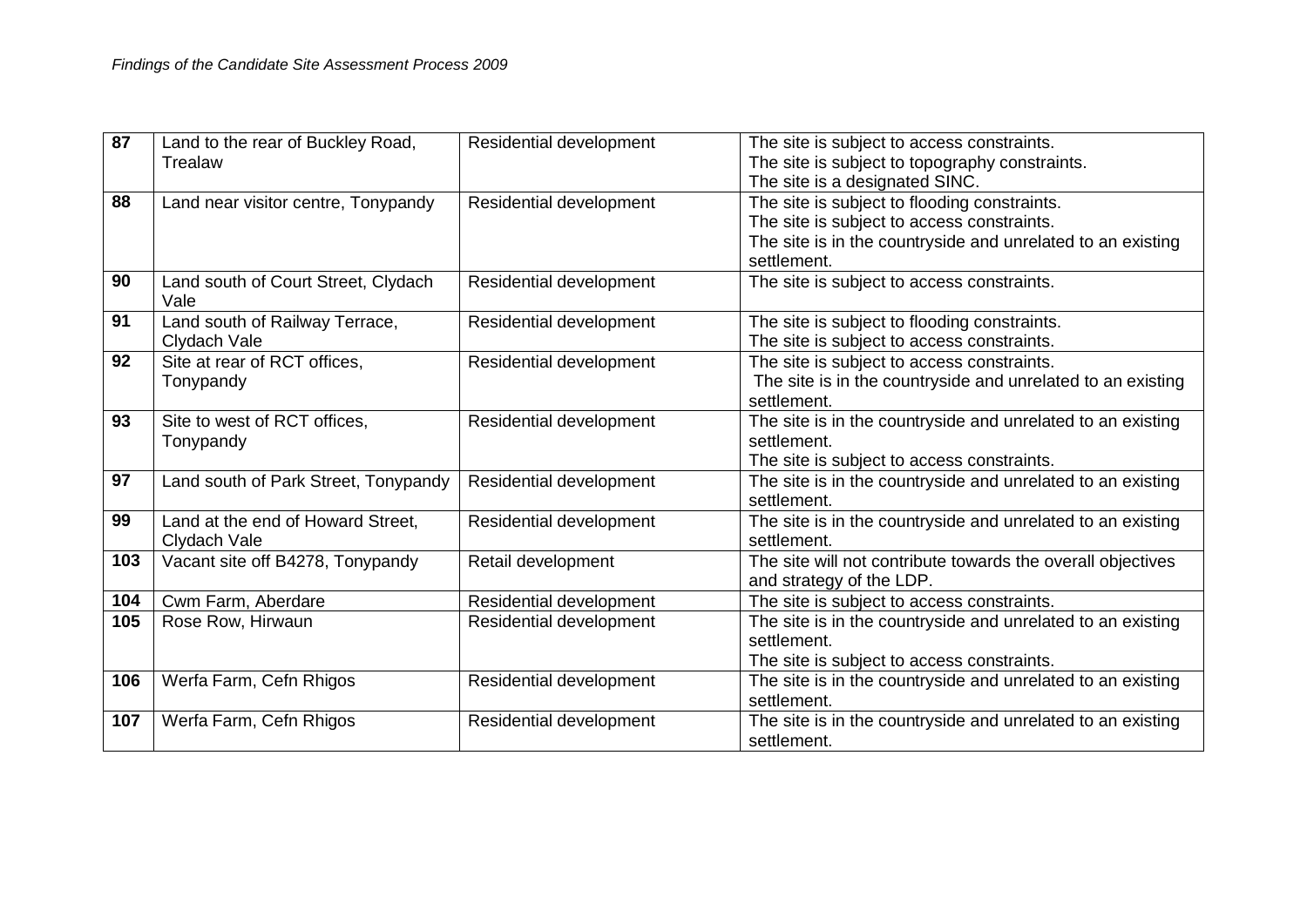| 108 | Werfa Farm, Cefn Rhigos                                           | Residential development           | The site is in the countryside and unrelated to an existing<br>settlement.   |
|-----|-------------------------------------------------------------------|-----------------------------------|------------------------------------------------------------------------------|
| 109 | Gwaun Miskin, Tynant                                              | Residential development           | The site is a designated SINC.                                               |
| 110 | Llwyncrwn Isaf, Beddau                                            | Residential development           | The site is a designated SINC.                                               |
|     |                                                                   |                                   | The site is a designated SSSI.                                               |
| 111 | Land adjacent to Ship Public House,<br>Crown Hill, Llantwit Fadre | Residential development           | The site is subject to flooding constraints.                                 |
| 112 | Rear of 31 Heol-y-Parc, Efail Isaf                                | Residential development           | The site is subject to access constraints.                                   |
|     |                                                                   |                                   | The site is a designated SINC.                                               |
| 121 | Former Llanharan STW, Pencoed                                     | Employment/recycling/ residential | The site will not contribute towards the overall objectives                  |
|     |                                                                   | development                       | and strategy of the LDP.                                                     |
| 123 | North of Talygarn House, Talygarn                                 | Residential development           | The site is in the countryside and unrelated to an existing                  |
|     |                                                                   |                                   | settlement.                                                                  |
| 124 | North west of Talygarn, Talygarn                                  | <b>Residential development</b>    | The site will not contribute towards the overall objectives                  |
|     |                                                                   |                                   | and strategy of the LDP                                                      |
| 125 | West of Talygarn (1), Talygarn                                    | Residential development           | The site will not contribute towards the overall objectives                  |
|     |                                                                   |                                   | and strategy of the LDP.                                                     |
| 126 | West of Talygarn (2), Talygarn                                    | Residential development           | The site will not contribute towards the overall objectives                  |
| 131 |                                                                   |                                   | and strategy of the LDP.                                                     |
|     | Land rear of High Street, Gilfach<br>Goch                         | Residential development           | The site is subject to access constraints.<br>The site is a designated SINC. |
| 133 | Land south of Trebanog, Tonyrefail                                | Residential development           | The site is subject to access constraints.                                   |
|     |                                                                   |                                   | The site is a designated SSSI.                                               |
|     |                                                                   |                                   | The site is a designated SINC.                                               |
| 135 | Land adjacent to Rhiw Garn,                                       | Residential development           | The site is a designated SINC.                                               |
|     | Trebanog                                                          |                                   |                                                                              |
| 136 | Land fronting Trebanog Road,                                      | Residential development           | The site is a designated SINC.                                               |
|     | Trebanog                                                          |                                   |                                                                              |
| 137 | Land rear of Trebanog Road,                                       | Residential development           | The site is subject to access constraints.                                   |
|     | Trebanog                                                          |                                   | The site is subject to topography constraints.                               |
| 138 | North of Cross Inn Road, Llantrisant                              | Residential development with      | The site is subject to topography constraints.                               |
|     |                                                                   | green wedge                       | The site is a designated SINC.                                               |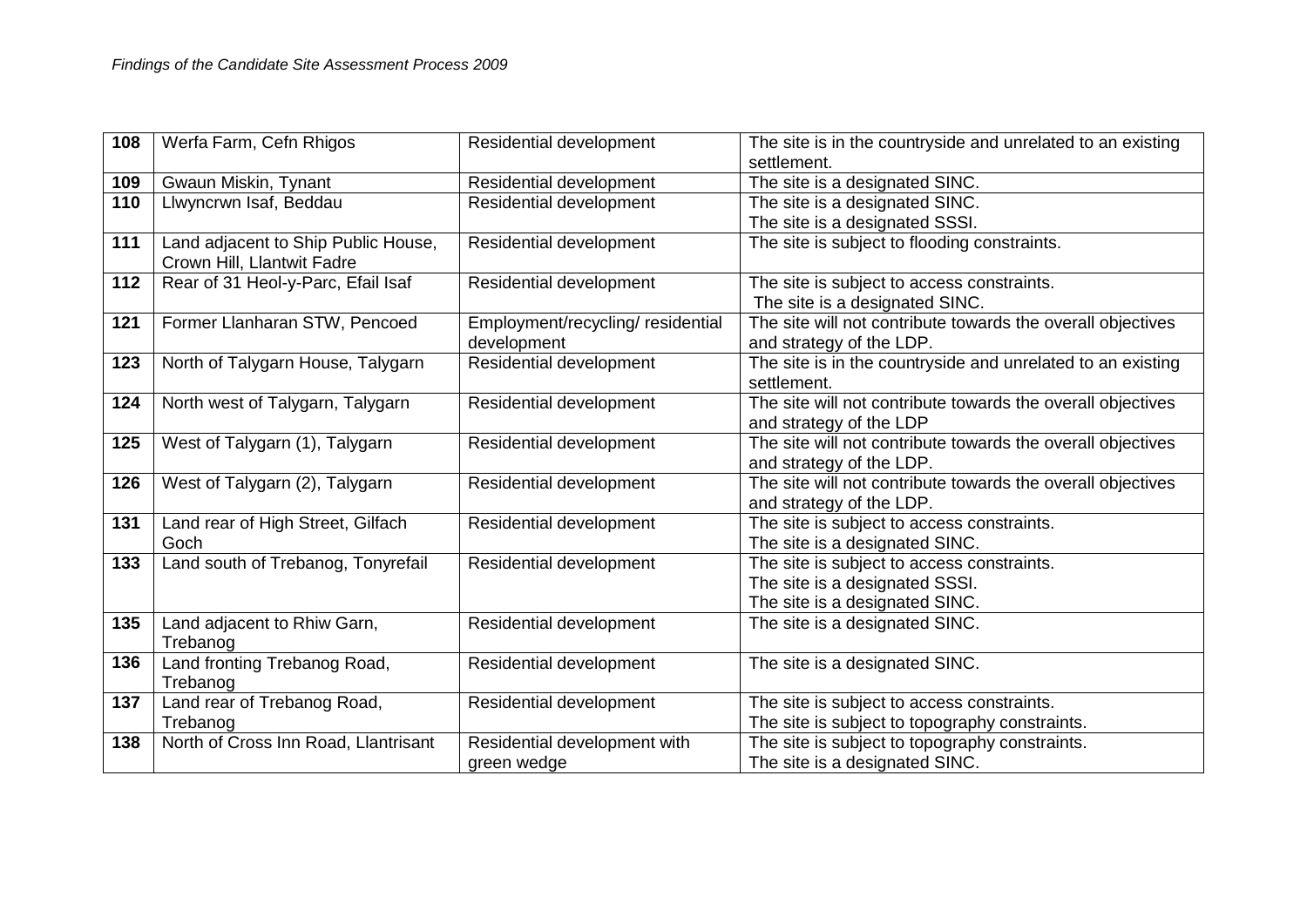| 141 | Rear of Emanda Gardens, Brynna       | Residential development        | The site is subject to access constraints.                  |
|-----|--------------------------------------|--------------------------------|-------------------------------------------------------------|
| 143 | Between Brookfield Lane & Heather    | <b>Residential development</b> | The site is subject to topography constraints.              |
|     | view Road, Pontypridd                |                                | The site is subject to access constraints.                  |
| 144 | Land adjacent to Sherwood, east of   | Residential development        | The site is subject to topography constraints.              |
|     | Brookfield Lane, Pontypridd          |                                | The site is subject to access constraints.                  |
| 145 | Land adjacent to Killay Bungalow,    | Residential development        | The site is subject to topography constraints.              |
|     | east of Brookfield Lane, Pontypridd  |                                | The site is subject to access constraints.                  |
| 146 | Land east of Heather view Road,      | Residential development        | The site is a designated SINC.                              |
|     | Pontypridd                           |                                | The site is subject to topography constraints.              |
|     |                                      |                                | The site is subject to access constraints.                  |
| 147 | Heol-y-Parc North, Efail Isaf        | Residential development        | The site is subject to access constraints.                  |
|     |                                      |                                | The site is a designated SINC.                              |
| 148 | Land Adjacent to Maendy Farm, Ton    | Residential development        | The site is subject to access constraints.                  |
|     | Pentre                               |                                |                                                             |
| 150 | Marton Brynteg, Llantrisant          | Residential development        | The site is subject to access constraints.                  |
|     |                                      |                                | The site is subject to topography constraints.              |
| 151 | Rhigos Road, Hirwaun                 | Residential development        | The site is a designated SINC.                              |
|     |                                      |                                | The site is a designated SSSI.                              |
|     |                                      |                                | The site is subject to access constraints.                  |
|     |                                      |                                | The site is subject to flooding constraints.                |
| 152 | Gelli Seren West, Tonyrefail         | Residential development        | The site is a designated SINC.                              |
|     |                                      |                                | The site is a designated SSSI.                              |
| 153 | Interbrew Factory Coedcae Lane,      | Residential development        | Unsuitable location in industrial zone and loss of          |
|     | Pontyclun                            |                                | employment land.                                            |
| 155 | Adjoining Woodfield House, Llandraw  | Residential development        | The site is subject to access constraints.                  |
|     | Woods, Maesycoed                     |                                |                                                             |
| 156 | Land to NW and SW, Ely Valley Road   | Residential development        | The site will not contribute towards the overall objectives |
|     | & Elwyn Street, Coed Ely             |                                | and strategy of the LDP.                                    |
| 158 | Talygarn Equestrian Centre, Talygarn | Residential development        | The site is subject to access constraints.                  |
|     |                                      |                                | The site is in the countryside and unrelated to an existing |
|     |                                      |                                | settlement.                                                 |
|     |                                      |                                | The site is a designated SINC.                              |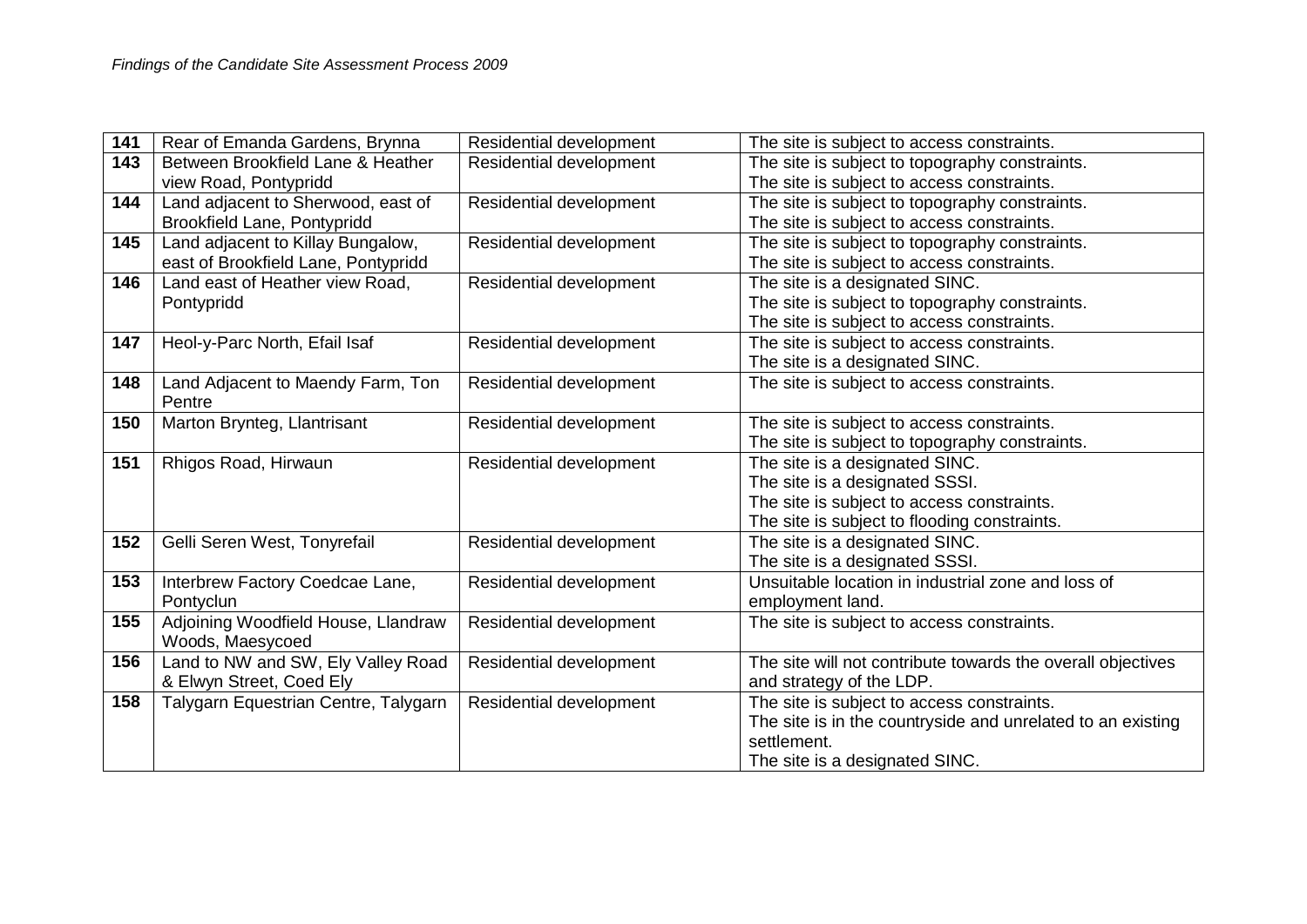| 159 | Rear of Brynhir, Aberdare           | Residential development         | The site is a designated SINC.                              |
|-----|-------------------------------------|---------------------------------|-------------------------------------------------------------|
| 161 | Whitehills Golf Course, Brynna      | Residential development         | The site is a designated SINC.                              |
|     |                                     |                                 | The site is subject to flooding constraint.                 |
| 163 | Brynna West, Brynna                 | Residential development         | The site is a designated SINC.                              |
|     |                                     |                                 | The site is in the countryside and unrelated to an existing |
|     |                                     |                                 | settlement.                                                 |
| 165 | Malthouse Farm, Llantrisant         | Residential development         | The site is subject to access constraints.                  |
|     |                                     |                                 | The site is in the countryside and unrelated to an existing |
|     |                                     |                                 | settlement.                                                 |
| 166 | Riverside Forge Oxford Street,      | Offices, housing development or | The site is subject to flooding constraints                 |
|     | Nantgarw                            | other development               | The site is subject to access constraints                   |
| 170 | North of Harold Street, Llanharan   | Residential development         | The site is subject to flooding constraints.                |
|     |                                     |                                 | The site is a designated SINC.                              |
| 172 | Llanharan RFC, Llanharan            | Residential development         | The site is subject to flooding constraints.                |
| 173 | Land between A4059 and River        | Green wedge or countryside      | Issue considered in topic paper.                            |
|     | Cynon, Ynysboeth                    | protection                      |                                                             |
| 174 | Otters Brook/ Ceulan Farm, south of | Residential development         | The site is subject to flooding constraints.                |
|     | railway, Pontyclun                  |                                 | The site is subject to access constraints.                  |
|     |                                     |                                 | The site is a designated SINC.                              |
| 175 | Heol Y Parc, Efail Isaf             | Residential development         | The site is subject to access constraints.                  |
|     |                                     |                                 | The site is a designated SINC.                              |
| 178 | Land rear of 100 Church Road        | Residential development         | The site is subject to access constraints.                  |
|     | [between 97 Church Road and Heol-   |                                 | The site is in the countryside and unrelated to an existing |
|     | y-cawl, Tonteg                      |                                 | settlement.                                                 |
| 180 | Land at Ty'n-y-coed Villas,         | Residential development         | The site is in the countryside and unrelated to an existing |
|     | Thomastown                          |                                 | settlement.                                                 |
| 181 | Land at former Cilely Colliery,     | Residential development         | The site is in the countryside and unrelated to an existing |
|     | Trebanog                            |                                 | settlement.                                                 |
|     |                                     |                                 | The site is a designated SINC.                              |
|     |                                     |                                 | The site is a designated SSSI.                              |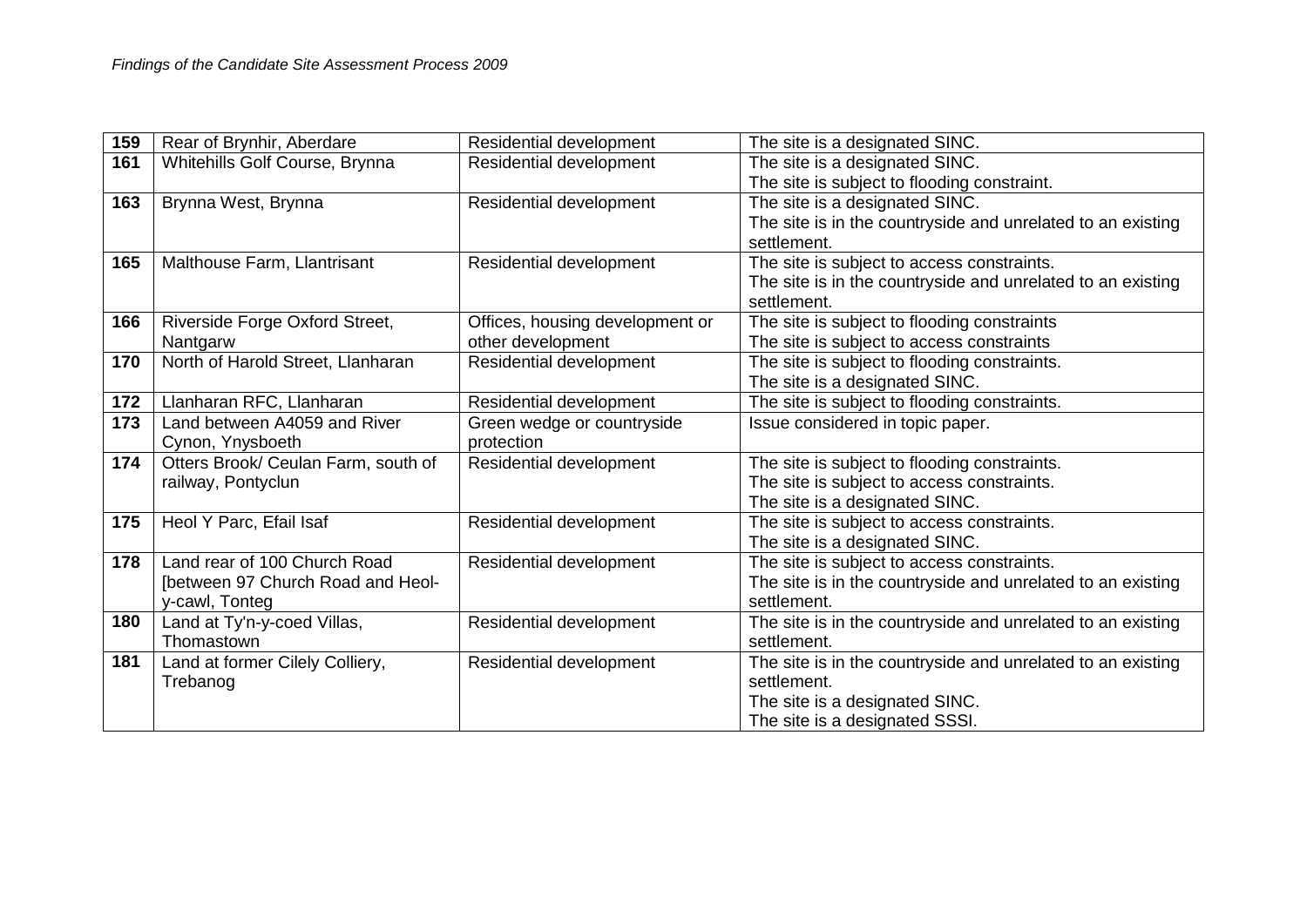| 183 | Standard Tip and land adjoining,      | Residential development | The site is subject to access constraints.                   |
|-----|---------------------------------------|-------------------------|--------------------------------------------------------------|
|     | Wattstown                             |                         | The site is subject to topography constraints.               |
|     |                                       |                         | The site is a designated SINC.                               |
| 184 | Ystrad Barwig Isaf, Llantwit Fadre    | Residential development | The site is subject to access constraints.                   |
|     |                                       |                         | The site is subject to flooding constraints.                 |
|     |                                       |                         | The site is a designated SINC.                               |
| 185 | Caerysgol Farm, Tonyrefail            | Residential development | The site is subject to access constraints.                   |
|     |                                       |                         | The site is a designated SINC.                               |
|     |                                       |                         | The site is a designated SSSI.                               |
| 188 | Land to the rear of Pen Y Waun -      | Residential development | The site will not contribute towards the overall objectives  |
|     | small site, Efail Isaf                |                         | and strategy of the LDP.                                     |
| 189 | Land to the rear of Pen Y Waun -      | Residential development | The site will not contribute towards the overall objectives  |
|     | large site, Efail Isaf                |                         | and strategy of the LDP.                                     |
| 190 | Land fronting Heol Y Parc, Efail Isaf | Residential development | The site will not contribute towards the overall objectives  |
|     |                                       |                         | and strategy of the LDP.                                     |
| 191 | Plot 10-12, Incline Row, Cwmaman      | Residential development | The site is subject to access constraints.                   |
|     |                                       |                         | The site is subject to flooding constraints.                 |
| 192 | Land to the rear of Queen Street,     | Residential development | The site is subject to access constraints.                   |
|     | Cwmdare                               |                         |                                                              |
| 193 | Land at Tir Coed, Llwydcoed           | Residential development | The site is subject to access constraints.                   |
|     |                                       |                         | The site is in the countryside and unrelated to an existing  |
|     |                                       |                         | settlement.                                                  |
| 195 | Land r/o Cilfynydd Road/ Bodwenarth   | Residential development | The site is subject to access constraints.                   |
|     | quarries, Cilfynydd                   |                         | The site is subject to topography constraints.               |
|     |                                       |                         | The site is a designated SINC.                               |
| 196 | Land rear of Werfa Lane, Abernant     | Residential development | The site is subject to access constraints.                   |
|     |                                       |                         | The site is in the countryside and unrelated to an existing  |
|     |                                       |                         | settlement.                                                  |
| 197 | Land North of Werfa Lane, Abernant    | Residential development | The site is a designated SINC.                               |
| 198 | Hirwaun Ironworks, Hirwaun            | Residential development | The site is subject to access constraints.                   |
| 202 | Land and allotments Park Street,      | Residential development | The site provides an important community facility in a built |
|     | Clydach Vale                          |                         | up area.                                                     |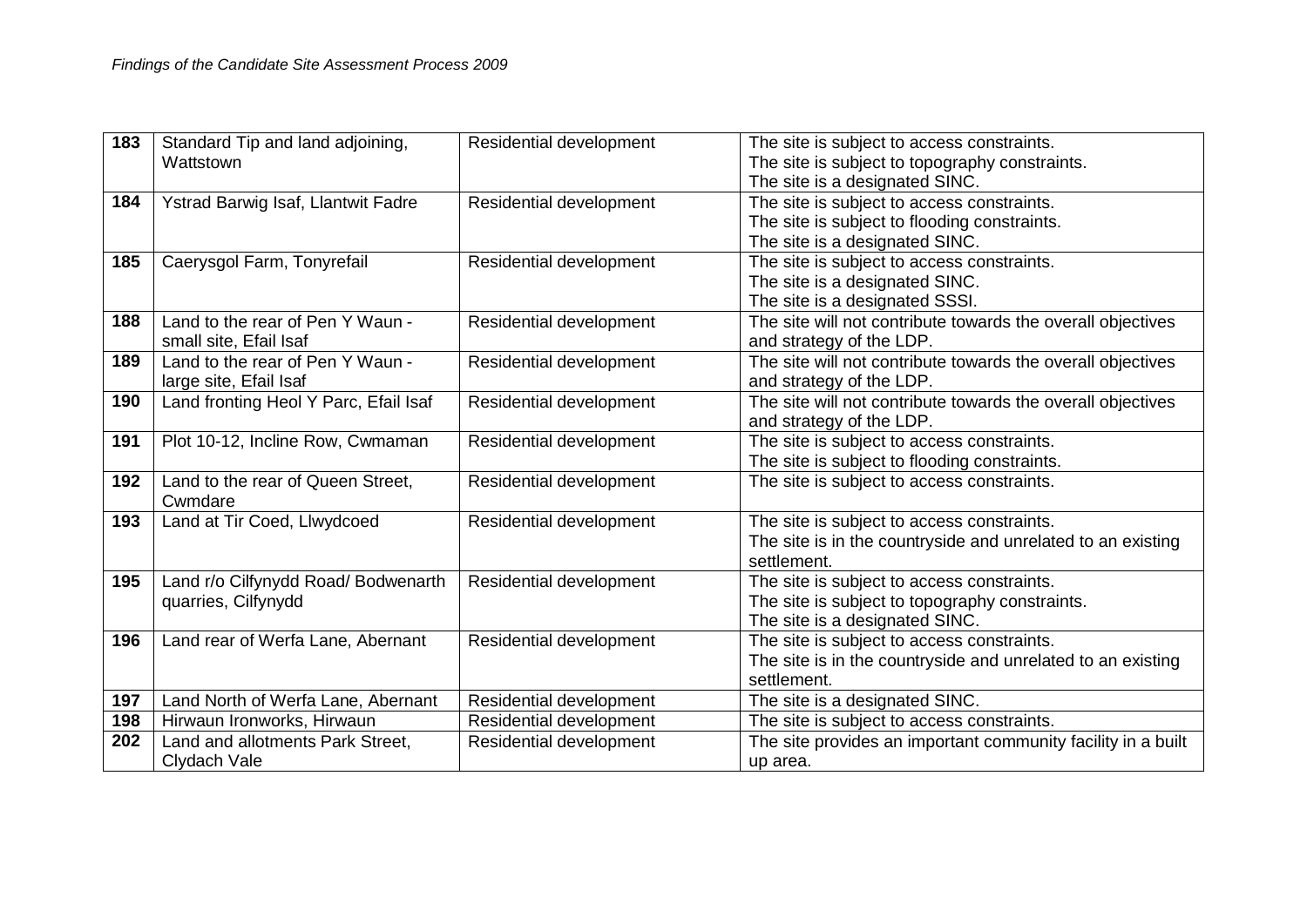| 204 | Pentwyn lower tip, Penrhiwceiber                                | <b>Residential development</b> | The site is subject to topography constraints<br>The site is in the countryside and unrelated to an existing<br>settlement                                                                                                             |
|-----|-----------------------------------------------------------------|--------------------------------|----------------------------------------------------------------------------------------------------------------------------------------------------------------------------------------------------------------------------------------|
| 205 | Glamorgan Street, Penrhiwceiber                                 | Residential development        | Loss of recreation area and fragmented.                                                                                                                                                                                                |
| 208 | Pentwyn Avenue, Penrhiwceiber                                   | Residential development        | The site is subject to access constraints.<br>The site is in the countryside and unrelated to an existing<br>settlement.                                                                                                               |
| 210 | North east of railway, Penrhiwceiber                            | Residential development        | The site will not contribute towards the overall objectives<br>and strategy of the LDP.                                                                                                                                                |
| 213 | Land south of Nythbran Terrace,<br>Porth                        | Residential development        | The site is subject to topography constraints.                                                                                                                                                                                         |
| 215 | Robertstown Playing field,<br>Robertstown                       | Mixed Use development          | The site provides an important community facility in a built<br>up area.                                                                                                                                                               |
| 218 | Windsor Terrace, Allotments and<br>open land, Abernant          | Residential development        | The site is a designated SINC.<br>The site is subject to access constraints.<br>The site is in the countryside and unrelated to an existing<br>settlement.<br>The site provides an important community facility in a built<br>up area. |
| 219 | Windsor Terrace, Abernant                                       | Residential development        | The site is subject to access constraints.<br>The site is in the countryside and unrelated to an existing<br>settlement.                                                                                                               |
| 221 | Site of Treforest Boys School, St<br>Michaels Avenue, Treforest | Residential development        | The site is subject to access constraints.<br>The site is subject to topography constraints.                                                                                                                                           |
| 223 | Land at Maesyffynnon Lane,<br>Aberdare                          | Residential development        | The site provides an important community facility in a built<br>up area.                                                                                                                                                               |
| 224 | Land of Cymmer Road, Porth                                      | Residential development        | The site is subject to access constraints.<br>The site is subject to topography constraints.                                                                                                                                           |
| 234 | Land fronting Ynyshir Road,<br>Wattstown                        | Residential development        | The site is subject to access constraints.<br>The site is subject to topography constraints.                                                                                                                                           |
| 235 | Land fronting Tonteg Road, Power<br><b>Station Hill, Tonteg</b> | Employment development         | The Church Village bypass will occupy Land.                                                                                                                                                                                            |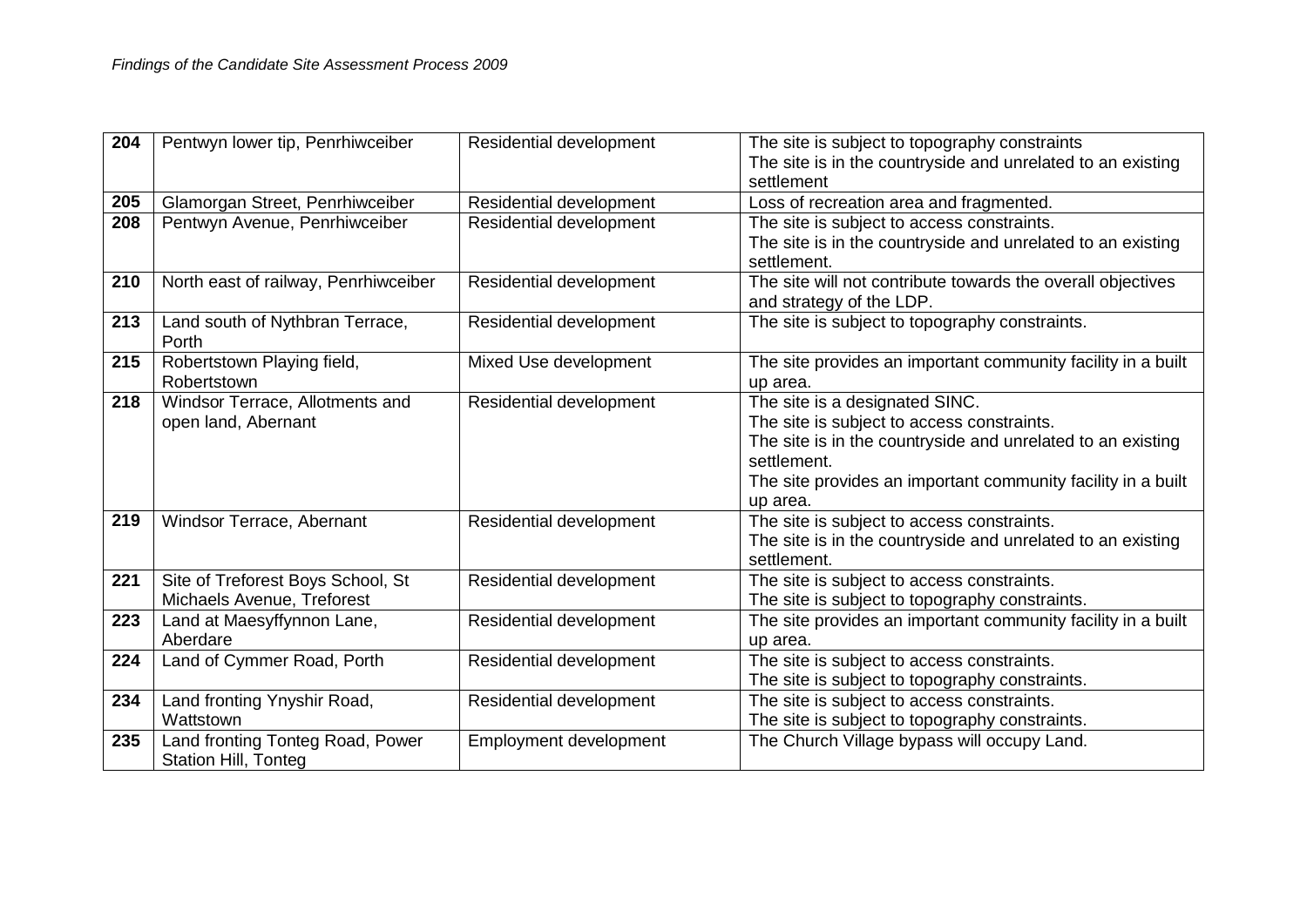| 238 | Land rear of Garth Street, Coed Ely                                     | <b>Residential development</b> | The site is subject to access constraints.                                                                                                             |
|-----|-------------------------------------------------------------------------|--------------------------------|--------------------------------------------------------------------------------------------------------------------------------------------------------|
|     |                                                                         |                                | The site is subject to topography constraints.                                                                                                         |
| 239 | Land rear of 15-22 Pendre Crescent<br>Llanharan                         | Residential development        | The site is subject to access constraints.                                                                                                             |
| 240 | Land off Heol Cronfa, Cilfynydd                                         | Residential development        | The site is in the countryside and unrelated to an existing<br>settlement.                                                                             |
| 241 | Land north of Yr Hendre, Nantgarw                                       | Residential development        | The site is in the countryside and unrelated to an existing<br>settlement.<br>The site provides an important community facility in a built<br>up area. |
| 244 | Egans Field, opposite Llanfabon<br>Court, Cilfynydd                     | Residential development        | The site is subject to access constraints.                                                                                                             |
| 245 | Land adjoining Graig-yr-Hesg Infants<br>School, Ynysybwl Road, Glyncoch | Residential development        | The site is subject to access constraints.                                                                                                             |
| 246 | Land off Llanharry Road, south of<br>Bryn Derwen, Llanharan             | Residential development        | The site is subject to access constraints.                                                                                                             |
| 247 | Land adjoining Swn yr Afon, High<br>Street, Gilfach Goch                | Primary health care centre     | The site is subject to flooding constraints.<br>The site is subject to topography constraints lack of<br>developable land.                             |
| 250 | Land adjacent to Ffordd Llanbad/<br>Lewis Close, Gilfach Goch           | Residential development        | The site will not contribute towards the overall objectives<br>and strategy of the LDP.                                                                |
| 252 | Land south of the M4, north of St<br>Annes Court, Brynsadler            | Residential development        | The site will not contribute towards the overall objectives<br>and strategy of the LDP.                                                                |
| 254 | Fletchers Field, Coedpenmaen Road,<br>Pontypridd                        | Residential development        | The site is subject to access constraints.                                                                                                             |
| 258 | Land rear of YGG Pont-Sion-Norton,<br>Pontshonnorton Road, Pontypridd   | Residential development        | The site is subject to access constraints.<br>The site is subject to topography constraints.                                                           |
| 260 | Land off Maple Court, Tonyrefail                                        | Residential development        | The site is subject to flooding constraints.<br>The site is a designated SSSI.                                                                         |
| 261 | Red Cow Field, Tonyrefail                                               | Residential development        | The site provides an important community facility in a built<br>up area.                                                                               |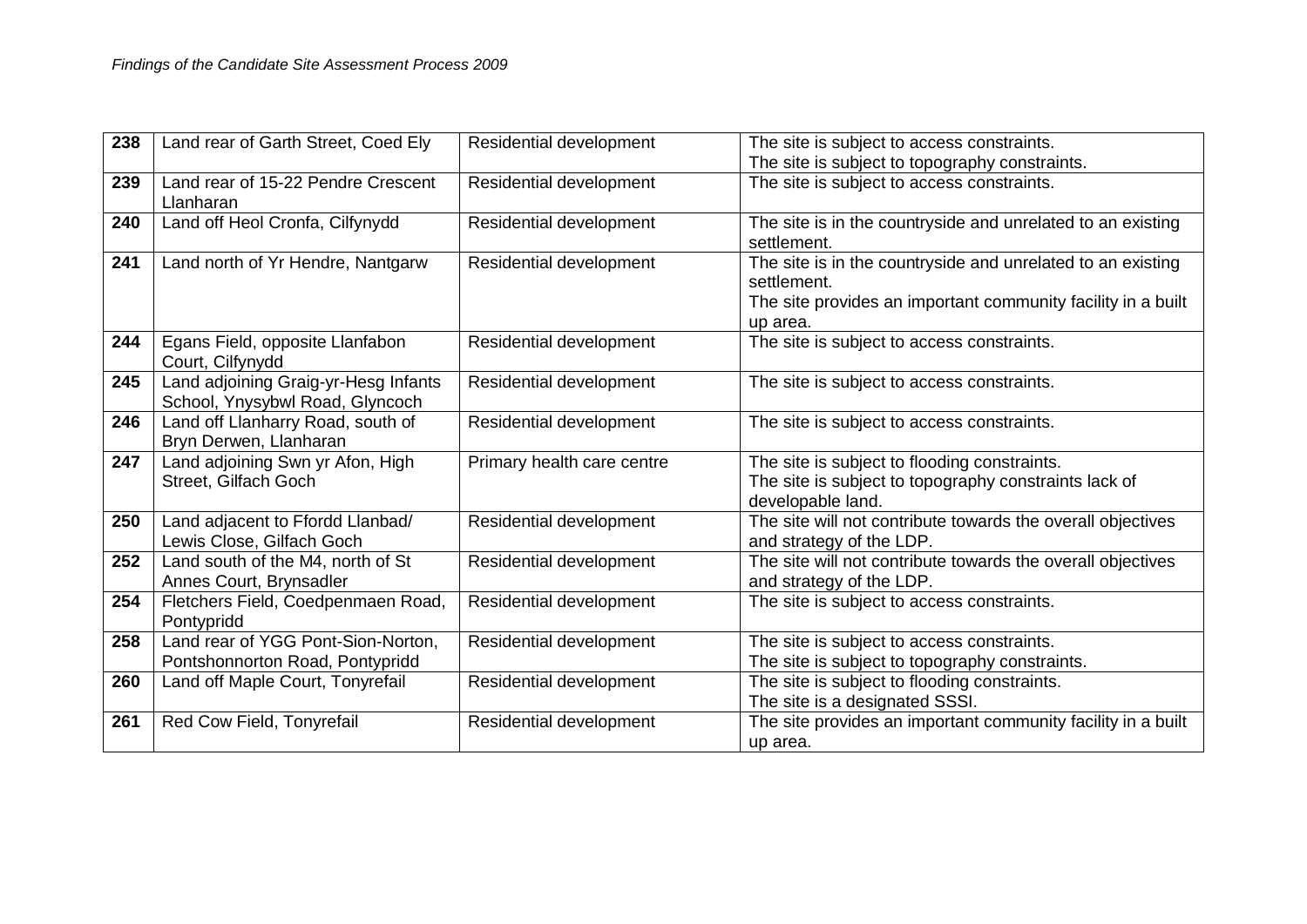| 262 | Land off Cardiff Road, rear of 1-2     | <b>Residential development</b> | The site is subject to access constraints.                  |
|-----|----------------------------------------|--------------------------------|-------------------------------------------------------------|
|     | Park Lane, Taffs Well                  |                                | The site is subject to flooding constraints.                |
| 264 | Land at Hendreforgan Farm, Gilfach     | Residential development        | The site will not contribute towards the overall objectives |
|     | Goch                                   |                                | and strategy of the LDP.                                    |
| 265 | Land to the rear of Upper Terrace,     | Residential development        | The site is subject to access constraints.                  |
|     | Stanleytown                            |                                | The site is subject to topography constraints.              |
| 268 | Elms Farm, Llanharry                   | Residential development        | The site will not contribute towards the overall objectives |
|     |                                        |                                | and strategy of the LDP.                                    |
| 269 | Land adjacent to Canal Road,           | Residential development        | The site is subject to flooding constraints.                |
|     | Cwmbach                                |                                |                                                             |
| 270 | Land at Maesycwmrig, Hirwaun Road,     | Residential development        | The site is in the countryside and unrelated to an existing |
|     | Penywaun                               |                                | settlement.                                                 |
| 271 | Garth Uchaf Farm, Llanharan            | Industrial/ Residential        | The site is subject to access constraints.                  |
|     |                                        | development                    |                                                             |
| 272 | Land off Trebanog Road, Trebanog       | Residential development        | Back land development.                                      |
| 274 | Land south of Hirwaun road,            | Mixed use development          | The site will not contribute towards the overall objectives |
|     | Penywaun                               |                                | and strategy of the LDP.                                    |
| 276 | Mountain Ash General Hospital,         | Residential development        | The site is a designated SINC.                              |
|     | Mountain Ash                           |                                |                                                             |
| 277 | Land east of Llwydcoed Football        | Residential development        | The site is subject to access constraints.                  |
|     | Ground and south of Merthyr Road,      |                                |                                                             |
|     | Llwydcoed                              |                                |                                                             |
| 278 | Land north of football ground, Merthyr | Residential development        | The site is subject to access constraints.                  |
|     | Road, Llwydcoed                        |                                |                                                             |
| 281 | Land rear of Wyndham Street/           | Residential development        | The site is a designated SINC.                              |
|     | Kimberley Way, Cymmer                  |                                | The site is subject to topography constraints.              |
| 282 | Land to the south west of Darren Ddu   | Residential development        | The site is subject to access constraints.                  |
|     | Road, Ynysybwl                         |                                | The site is subject to topography constraints.              |
| 283 | Land south east of Cowbridge Road,     | Residential development        | The site is in the countryside and unrelated to an existing |
|     | Talygarn                               |                                | settlement.                                                 |
|     |                                        |                                |                                                             |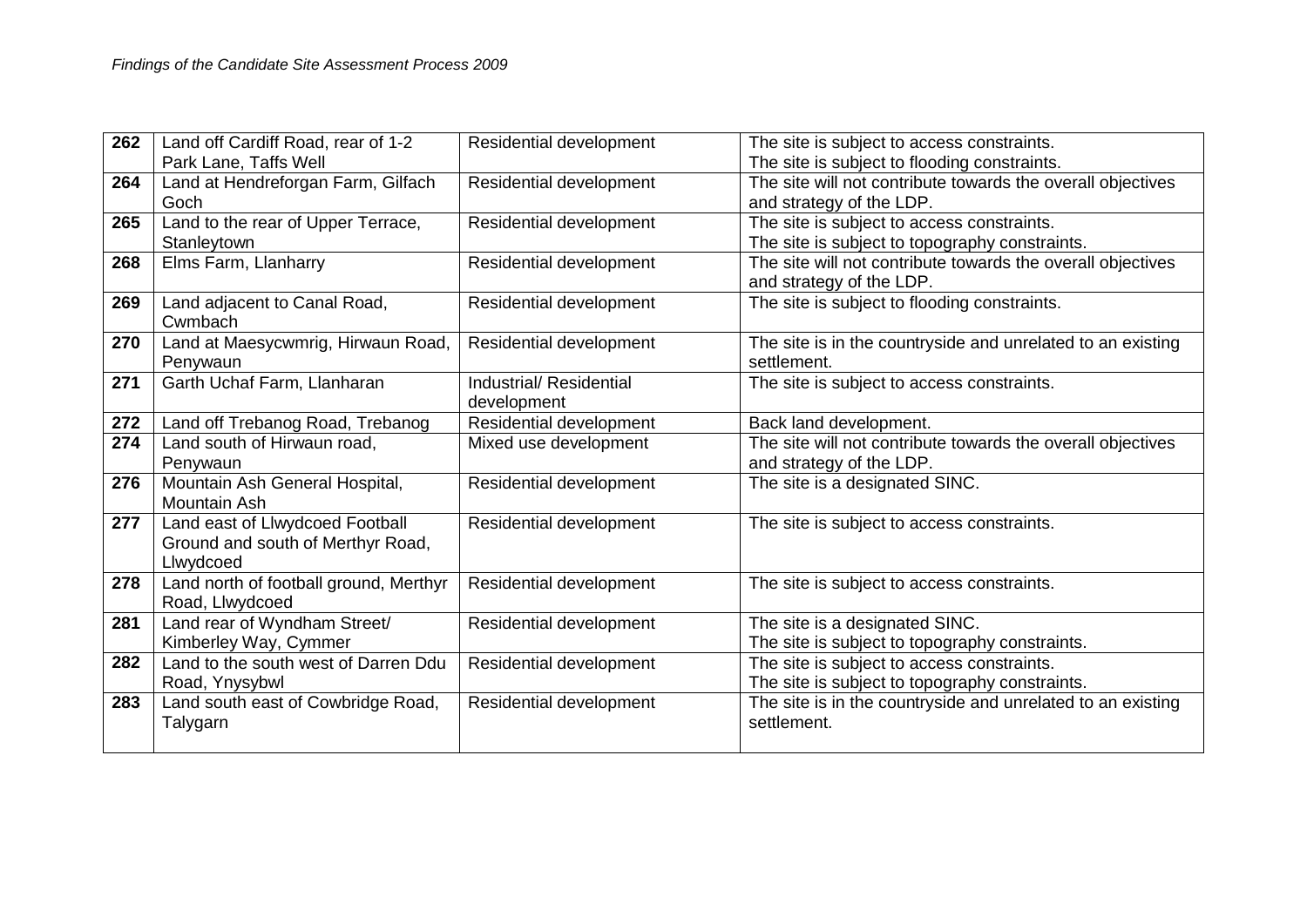| 284 | Land south west of 'Greenlands',     | Residential development or other | The site is in the countryside and unrelated to an existing |
|-----|--------------------------------------|----------------------------------|-------------------------------------------------------------|
|     | Talygarn                             |                                  | settlement.                                                 |
| 285 | Land to the east of The Elms Farm,   | Residential development          | The site is in the countryside and unrelated to an existing |
|     | Llanharry                            |                                  | settlement.                                                 |
| 287 | Land south of Fairview, Gilfach Goch | Residential development          | The site is subject to topography constraints.              |
| 289 | Land rear of Cambrian Avenue,        | Residential development          | The site is a designated SINC.                              |
|     | Gilfach Goch                         |                                  | The site is subject to topography constraints.              |
| 290 | Site rear of St Annes Chapel,        | Residential development          | The site will not contribute towards the overall objectives |
|     | Talygarn                             |                                  | and strategy of the LDP.                                    |
| 292 | Land rear of Pontypridd and District | Residential development          | The site is subject to access constraints.                  |
|     | Hospital, Pontypridd                 |                                  | The site is subject to topography constraints.              |
| 293 | Land North of Ty Coch, Heathlands,   | Residential development          | The site is subject to access constraints.                  |
|     | Gilfach Goch                         |                                  |                                                             |
| 295 | Land North of Llanharry Road,        | Residential development          | The site is subject to flooding constraints.                |
|     | <b>Brynsadler</b>                    |                                  |                                                             |
| 296 | Land between Llwyna Farm and         | Residential development          | The site is in the countryside and unrelated to an existing |
|     | Paddocks Crescent, Brynsadler        |                                  | settlement.                                                 |
| 297 | Land north of Mwyndy Cross,          | Mixed use development            | The site is a designated SINC.                              |
|     | Pontyclun                            |                                  |                                                             |
| 298 | Land beyond Upper Terrace,           | Residential development          | The site is subject to topography constraints.              |
|     | Stanleytown                          |                                  | The site is subject to access constraints.                  |
| 299 | Land at former 1 - 6 Aberdare Road,  | Residential development          | The site is subject to access constraints.                  |
|     | Blaenllechau                         |                                  |                                                             |
| 300 | Land at Glyn Taf farm, Rhydyfelin    | Residential development          | The site is subject to access constraints.                  |
| 303 | Land at Felindre Road, St Mary Hill, | Residential development          | The site is in the countryside and unrelated to an existing |
|     | Pencoed                              |                                  | settlement.                                                 |
| 304 | Land adjacent to 'Greenway',         | Residential development          | The site is in the countryside and unrelated to an existing |
|     | Blaencwm                             |                                  | settlement.                                                 |
| 305 | Land Adjacent to Llanharan Service   | Residential development          | The site is subject to access constraints.                  |
|     | Station, Llantrisant Road, Llanharan |                                  | The site is in the countryside and unrelated to an existing |
|     |                                      |                                  | settlement.                                                 |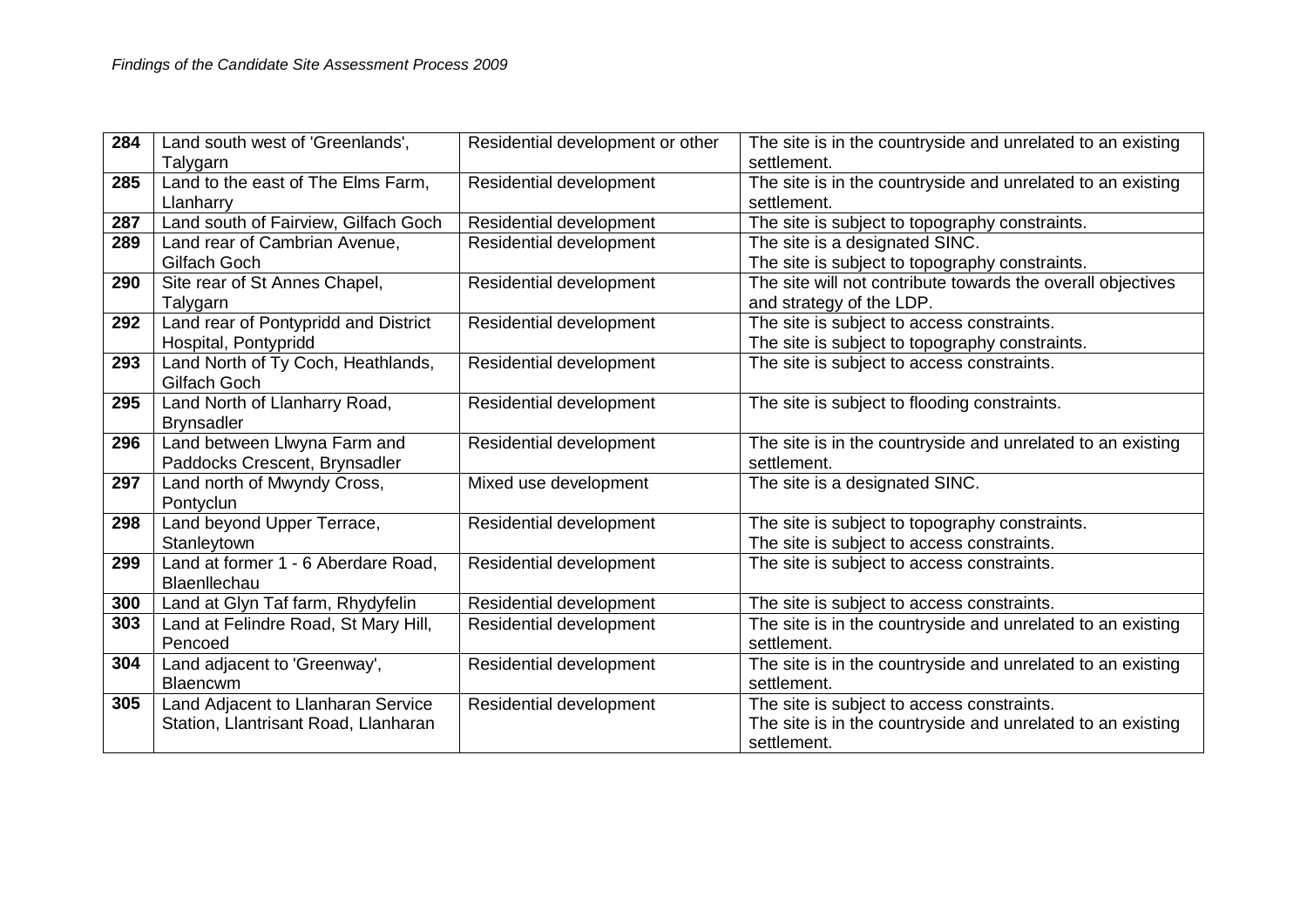| 306 | Land adjacent to Llanharan service    | Residential development        | The site is subject to access constraints.                   |
|-----|---------------------------------------|--------------------------------|--------------------------------------------------------------|
|     | station, Llantrisant Road, Llanharan  |                                | The site is in the countryside and unrelated to an existing  |
|     |                                       |                                | settlement.                                                  |
| 308 | Land at Heol Creigiau, Llantwit Fadre | Residential development        | The site is subject to flooding constraints.                 |
|     |                                       |                                | The site is in the countryside and unrelated to an existing  |
|     |                                       |                                | settlement.                                                  |
| 310 | Land adjacent to The Chestnuts,       | <b>Residential development</b> | The site is a designated SINC.                               |
|     | <b>Miskin</b>                         |                                |                                                              |
| 311 | Gwaun Miskin, Tynant                  | Mixed use development          | The site is a designated SINC.                               |
|     |                                       |                                | The site is subject to flooding constraints.                 |
| 312 | Site A, Land north of Griffin Inn,    | Residential development        | The site will not contribute towards the overall objectives  |
|     | Tonyrefail                            |                                | and strategy of the LDP.                                     |
| 313 | Site B, Land north of Griffin Inn,    | Residential development        | The site will not contribute towards the overall objectives  |
|     | Tonyrefail                            |                                | and strategy of the LDP.                                     |
| 314 | Land between Tyntyla Park and         | Residential development        | The site is a designated SINC.                               |
|     | Penrhys Road, Llwynypia               |                                | The site is subject to topography constraints.               |
| 315 | Small site north of Ty'n y Wern,      | Residential development        | The site is subject to topography constraints.               |
|     | Edmondstown                           |                                | The site is subject to access constraints.                   |
| 317 | Land east of Aubrey Road, Cymmer      | Residential development        | The site provides an important community facility in a built |
|     |                                       |                                | up area.                                                     |
| 318 | Land at former No's 42 - 48 Incline   | Residential development        | The site is subject to access constraints.                   |
|     | Row, Godreaman                        |                                | The site is subject to topography constraints.               |
| 319 | Land at Landscape Gardening,          | Residential development        | The site is subject to access constraints.                   |
|     | Cwmbach Road, Abernant                |                                |                                                              |
| 320 | Site 1 at Dan Caerlan, Llantrisant    | Residential development        | The site is in the countryside and unrelated to an existing  |
|     |                                       |                                | settlement.                                                  |
| 321 | Site 2 at Dan Caerlan, Llantrisant    | Residential development        | The site is in the countryside and unrelated to an existing  |
|     |                                       |                                | settlement.                                                  |
| 323 | Land at 43-60 Incline Row,            | Residential development        | The site is subject to flooding constraints.                 |
|     | Godreaman                             |                                | The site is in the countryside and unrelated to an existing  |
|     |                                       |                                | settlement.                                                  |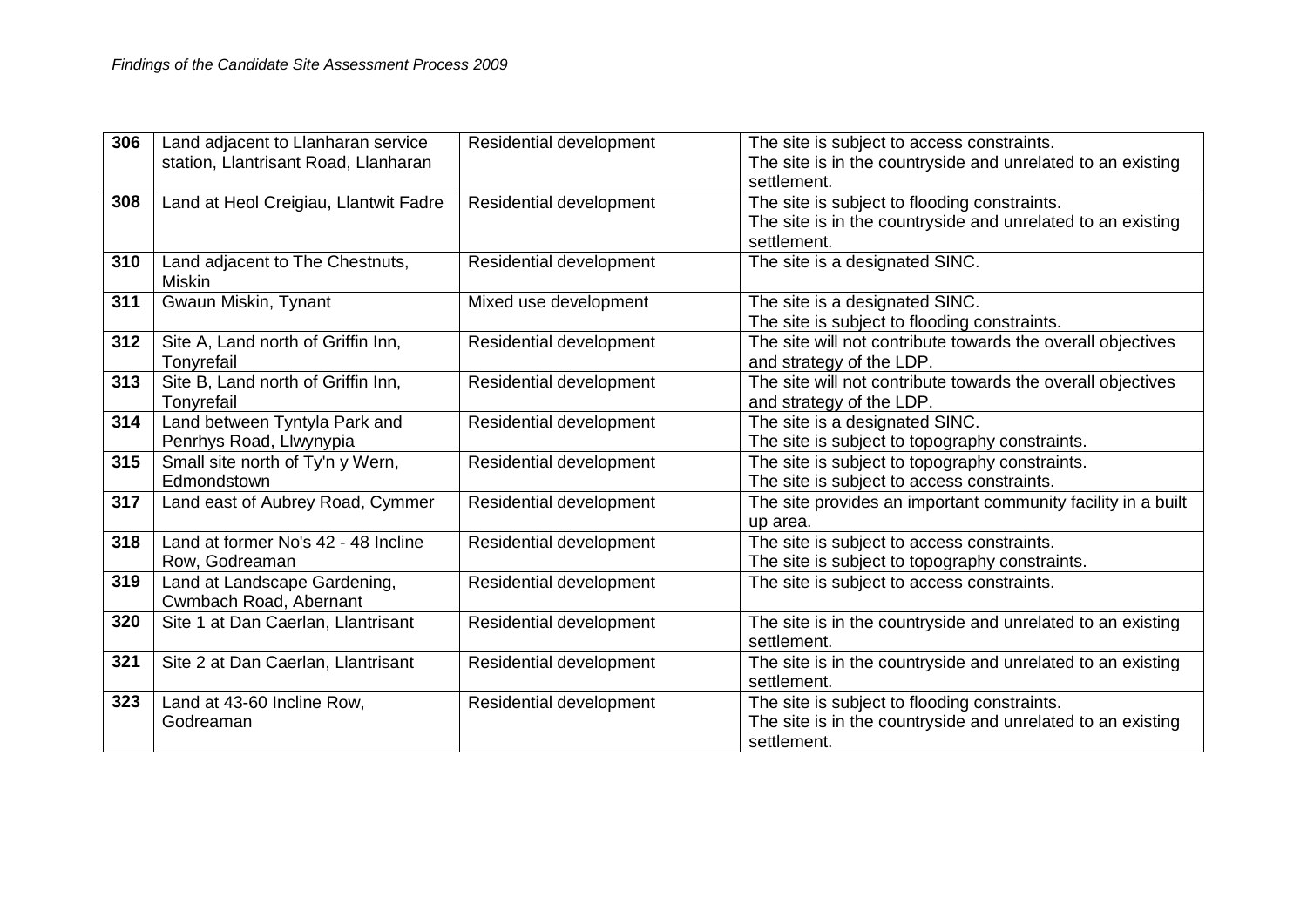| 324 | Land at Ystrad Barwig, Heol Creigiau,                 | Business/retail use A1/                                                  | The site is in the countryside and unrelated to an existing                             |
|-----|-------------------------------------------------------|--------------------------------------------------------------------------|-----------------------------------------------------------------------------------------|
|     | <b>Church Village</b>                                 | Residential development C2 use                                           | settlement.                                                                             |
| 325 | West of Upper Gynor Place and Cae                     | Residential development                                                  | The site is a designated SINC.                                                          |
|     | Siriol, Ynyshir                                       |                                                                          | The site is subject to access constraints.                                              |
|     |                                                       |                                                                          | The site is subject to topography constraints.                                          |
| 327 | Land at House o' The Trees',                          | Residential development                                                  | The site is a designated SINC.                                                          |
|     | Penrhiwfer                                            |                                                                          | The site is in the countryside and unrelated to an existing<br>settlement.              |
| 328 | Land at Werfa Farm, Rhigos                            | Residential development                                                  | The site is in the countryside and unrelated to an existing<br>settlement.              |
| 329 | Land NW of Vans Direct yard, Elwyn<br>Street, Coedely | Residential development                                                  | The site will not contribute towards the overall objectives<br>and strategy of the LDP. |
| 330 | Land to the West of Cadwalader                        | Residential development                                                  | The site is subject to access constraints.                                              |
|     | Street, Mountain Ash                                  |                                                                          |                                                                                         |
| 331 | Land at Ty Hen Farm, Nantgarw                         | Residential development                                                  | The site is subject to access constraints.                                              |
|     |                                                       |                                                                          | The site is in the countryside and unrelated to an existing<br>settlement.              |
| 332 | Land at Hazel Drive, Aberdare                         | Residential development                                                  | The site is in the countryside and unrelated to an existing<br>settlement.              |
| 334 | Land south of Heol Iscoed, Efail Isaf                 | Residential development with<br>proposed doctors surgery and<br>pharmacy | The site is in the countryside and unrelated to an existing<br>settlement.              |
| 335 | Site 1 - Land south of Gamlyn                         | Mixed use development                                                    | The site will not contribute towards the overall objectives                             |
|     | Terrace, Penywaun                                     |                                                                          | and strategy of the LDP.                                                                |
| 337 | Land west of A4233, opposite Halton                   | Residential development                                                  | The site is in the countryside and unrelated to an existing                             |
|     | Villas, Tonyrefail                                    |                                                                          | settlement.                                                                             |
| 339 | Former Windber Colliery, Bwllfadare                   | Residential/commercial                                                   | The site is a designated SINC.                                                          |
|     | Terrace, Cwmdare                                      | development                                                              | The site is in the countryside and unrelated to an existing                             |
|     |                                                       |                                                                          | settlement.                                                                             |
| 340 | Land adjacent to Waun Hir, Efail Isaf                 | Residential development                                                  | The site is in the countryside and unrelated to an existing                             |
|     |                                                       |                                                                          | settlement.                                                                             |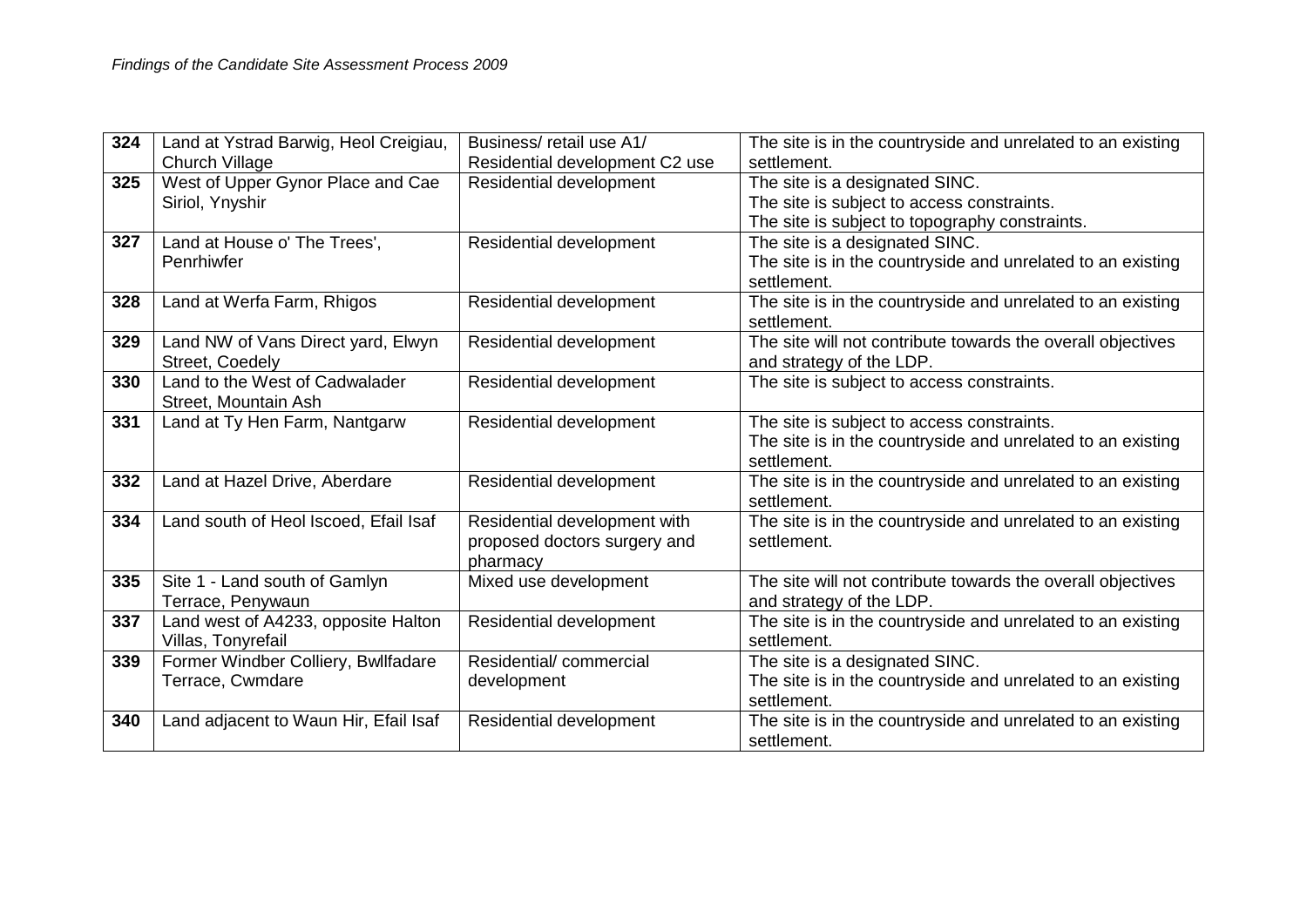| 341 | Land rear of Danylan/Landare Road,    | Residential development      | The site is subject to access constraints.                   |
|-----|---------------------------------------|------------------------------|--------------------------------------------------------------|
|     | Maesycoed                             |                              | The site is subject to topography constraints.               |
| 342 | Land rear of Greenlands, Talygarn     | Residential development      | The site is subject to access constraints.                   |
|     |                                       |                              | The site is in the countryside and unrelated to an existing  |
|     |                                       |                              | settlement.                                                  |
| 343 | Land rear of Llwynpennau Cottages,    | Residential development      | The site will not contribute towards the overall objectives  |
|     | Groesfaen                             |                              | and strategy of the LDP.                                     |
| 344 | Land rear of Gwernifor Street,        | Residential development      | The site is subject to topography constraints.               |
|     | <b>Mountain Ash</b>                   |                              |                                                              |
| 345 | Site A Land at White Tips Treforest   | Residential development      | The site is subject to access constraints.                   |
|     |                                       |                              | The site has land stability constraints.                     |
| 346 | Site B land at White Tips, Treforest  | Residential development      | The site is subject to access constraints.                   |
| 347 | Land to the rear of plot 2, Elizabeth | Residential development      | The site is subject to access constraints.                   |
|     | Street, Thomastown                    |                              |                                                              |
| 351 | Land south of Heol Cynllan/ at        | Residential/Commercial/Mixed | The site is a designated SINC.                               |
|     | Cynllan Cottage, Llanharan            | development                  | The site is in the countryside and unrelated to an existing  |
|     |                                       |                              | settlement.                                                  |
| 354 | Land North of Manor Hill & Miskin     | Mixed use development        | The site is a designated SINC.                               |
|     | Crescent, Miskin (Hendy, Bute & Bute  |                              |                                                              |
|     | Mine Quarries], Pontyclun             |                              |                                                              |
| 355 | Land between Cefn-y-parc Cemetery     | Mixed use development        | The site is a designated SINC.                               |
|     | & Rhiwsaeson Road, Cross Inn,         |                              | The site is subject to flooding constraints                  |
|     | Llantrisant                           |                              |                                                              |
| 356 | Mwyndy Quarry area, Miskin            | Mixed use development        | The site is a designated SINC.                               |
|     |                                       |                              | The site is subject to topography constraints.               |
| 357 | Land north of A473/ East of           | Mixed use development        | The site is subject to flooding constraints.                 |
|     | Glamorgan Vale Retail Park, Talbot    |                              | The site is a designated SINC.                               |
|     | Green                                 |                              |                                                              |
| 362 | Tonteg Allotments, Lansdale Drive,    | Primary health centre        | The site provides an important community facility in a built |
|     | Tonteg                                |                              | up area.                                                     |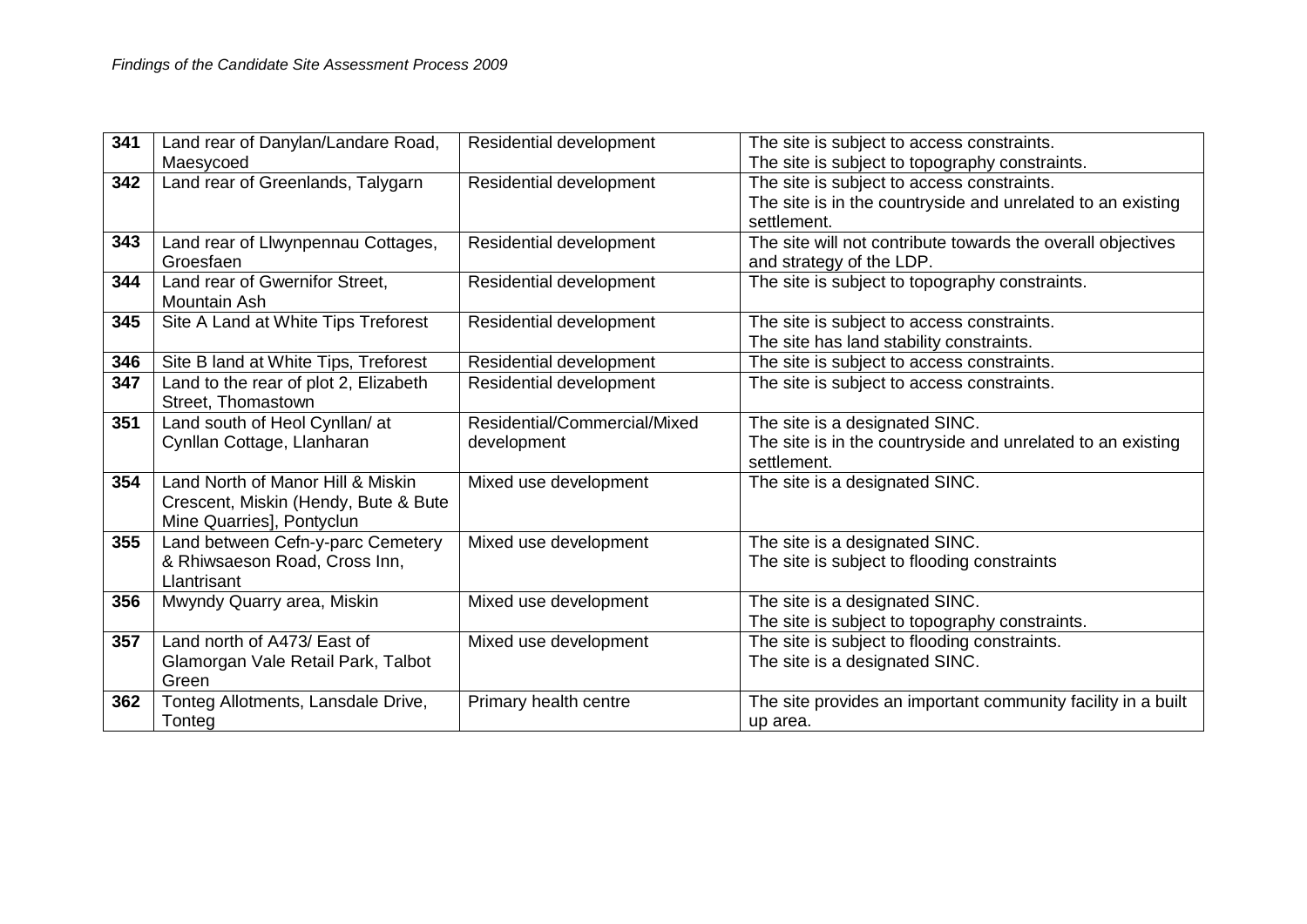| 365 | Land off Station Road, Llantwit Fadre                                                | Residential development | The site is a designated SINC,<br>The site is subject to flooding constraints.<br>The site is in the countryside and unrelated to an existing<br>settlement. |
|-----|--------------------------------------------------------------------------------------|-------------------------|--------------------------------------------------------------------------------------------------------------------------------------------------------------|
| 366 | Land at Maesyffynnon Lane, rear of<br>Brynffynon Close, Aberdare                     | Residential development | The site is a designated SINC.                                                                                                                               |
| 367 | Land North of "The Croft", Llantrisant<br>Road, Church Village                       | Residential development | The site is subject to topography constraints.<br>The site is in the countryside and unrelated to an existing<br>settlement.                                 |
| 368 | Croesdy Patch, Llwydcoed Road,<br>Llwydcoed                                          | Residential development | The site will not contribute towards the overall objectives<br>and strategy of the LDP.                                                                      |
| 369 | Land rear of Shop Houses / north of<br>Prysmia factory, Llwydcoed Road,<br>Llwydcoed | Residential development | The site will not contribute towards the overall objectives<br>and strategy of the LDP.                                                                      |
| 370 | Land adjacent to Pirelli Cables, off<br>Llwydcoed Road, Llwydcoed                    | Residential development | The site is subject to access constraints.                                                                                                                   |
| 371 | Land at Buarth y Capel, Ynysybwl                                                     | Residential development | The site is a designated SINC.<br>The site is subject to access constraints.<br>The land is subject to land stability and drainage<br>constraints.           |
| 372 | Land at Glyndale, Pant y Brad,<br>Tonyrefail                                         | Residential development | The site is in the countryside and unrelated to an existing<br>settlement.                                                                                   |
| 373 | Land at Glyndale / Rhiwinder Fach,<br>Pant y Brad, Tonyrefail                        | Residential development | The site is in the countryside and unrelated to an existing<br>settlement.                                                                                   |
| 374 | Land rear of Cambrian Avenue,<br>Gilfach Goch                                        | Residential development | The site is subject to flooding constraints.<br>The site is subject to access constraints.                                                                   |
| 376 | Land at Brofiscin Farm, Pontyclun                                                    | Residential development | The site is subject to access constraints.<br>The site is in the countryside and unrelated to an existing<br>settlement.                                     |
| 377 | Ystrad Barwig Isaf, Llantwit Fadre                                                   | Residential development | The site is a designated SINC.<br>The site is subject to access constraints.<br>The site is subject to flooding constraints.                                 |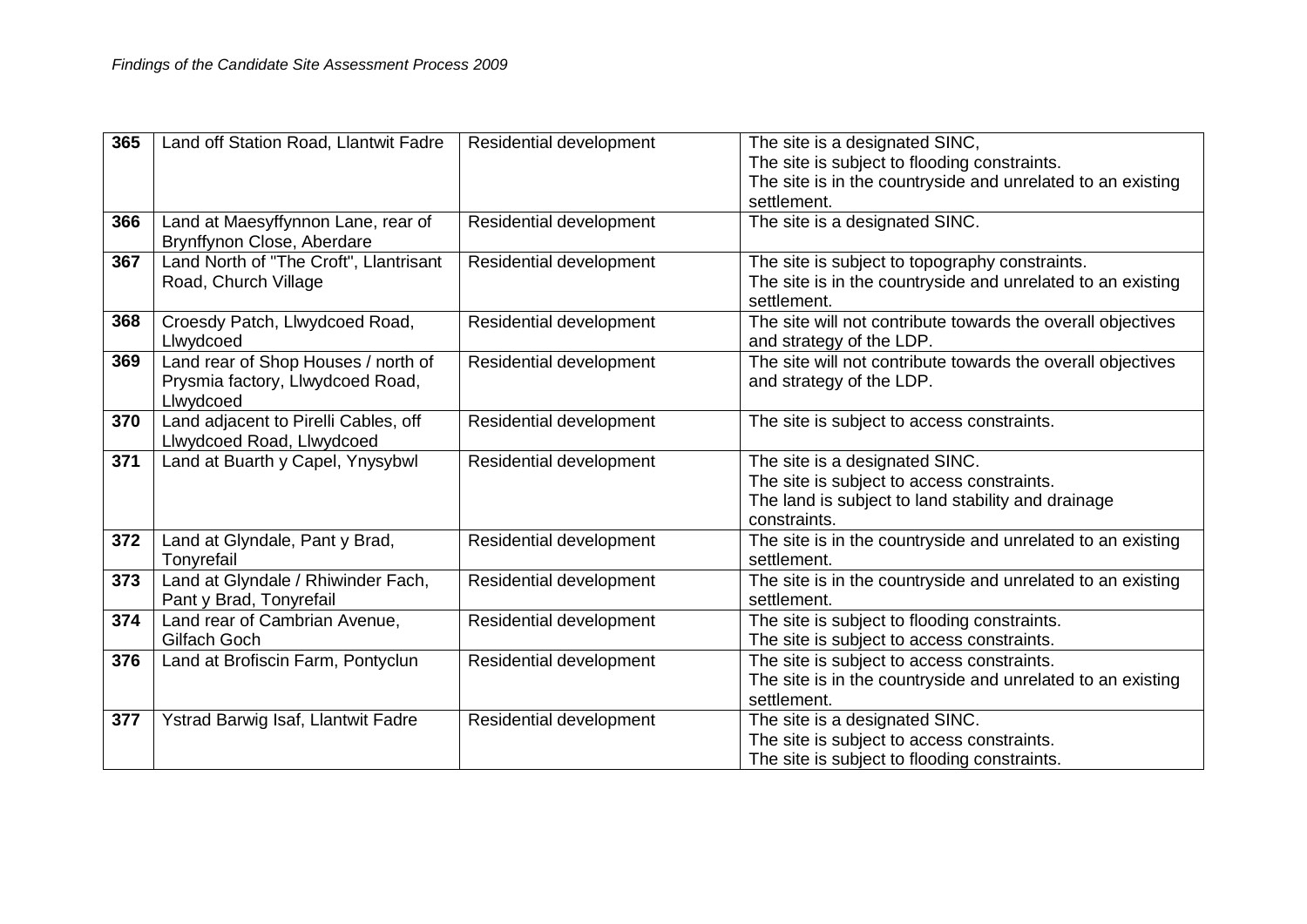| 382 | Land south of Grovers Field,       | Residential development   | The site is subject to access constraints.                   |
|-----|------------------------------------|---------------------------|--------------------------------------------------------------|
|     | Abercynon                          |                           | The site is subject to flooding constraints.                 |
| 383 | Land at disused treatment works,   | Residential development   | The site is a designated SINC.                               |
|     | <b>Miskin</b>                      |                           | The site is subject to flooding constraints.                 |
| 384 | Land rear of Stag Street, Trecynon | Residential development   | The site is subject to flooding constraints.                 |
| 385 | Land at Ysguborwen House,          | Residential development   | The site is subject to access constraints.                   |
|     | Abernant                           |                           | The site is subject to topography constraints.               |
|     |                                    |                           | The site is in the countryside and unrelated to an existing  |
|     |                                    |                           | settlement.                                                  |
| 386 | Land on Cwmbach Road, Abernant     | Residential development   | The site is subject to access constraints.                   |
|     |                                    |                           | The site is in the countryside and unrelated to an existing  |
|     |                                    |                           | settlement.                                                  |
| 387 | Land north of Tre-Ifor, Llwydcoed  | Residential development   | The site is subject to access constraints.                   |
|     |                                    |                           | The site is subject to topography constraints.               |
| 388 | Land at Cwm-hwnt (adjacent to      | Residential development   | The site is in the countryside and unrelated to an existing  |
|     | Plough Inn), Rhigos                |                           | settlement.                                                  |
| 390 | Land off Aberdare Road,            | Residential development   | The site is subject to access constraints.                   |
|     | Blaenllechau                       |                           | The site is subject to topography constraints.               |
| 391 | Land at Carnetown, Abercynon       | Residential development   | The site provides an important community facility in a built |
|     |                                    |                           | up area.                                                     |
| 392 | Land opposite Pencerrig, The       | Residential development   | The site is subject to access constraints.                   |
|     | Common, Pontypridd                 |                           | The site is subject to topography constraints.               |
| 395 | Land Fronting Pleasant Terrace,    | Residential development   | The site is subject to access constraints.                   |
|     | Clydach vale                       |                           | The site is subject to topography constraints.               |
| 396 | Land fronting Morton Terrace,      | Residential development   | The site is a designated SINC.                               |
|     | Clydach vale                       |                           | The site is subject to access constraints.                   |
|     |                                    |                           | The site is subject to topography constraints.               |
| 397 | Land rear of Bute Terrace, Hirwaun | Residential development   | The site will not contribute towards the overall objectives  |
|     |                                    |                           | and strategy of the LDP.                                     |
| 398 | Cricket Field, Llanharan           | Residential or commercial | The site is in the countryside and unrelated to an existing  |
|     |                                    | development               | settlement.                                                  |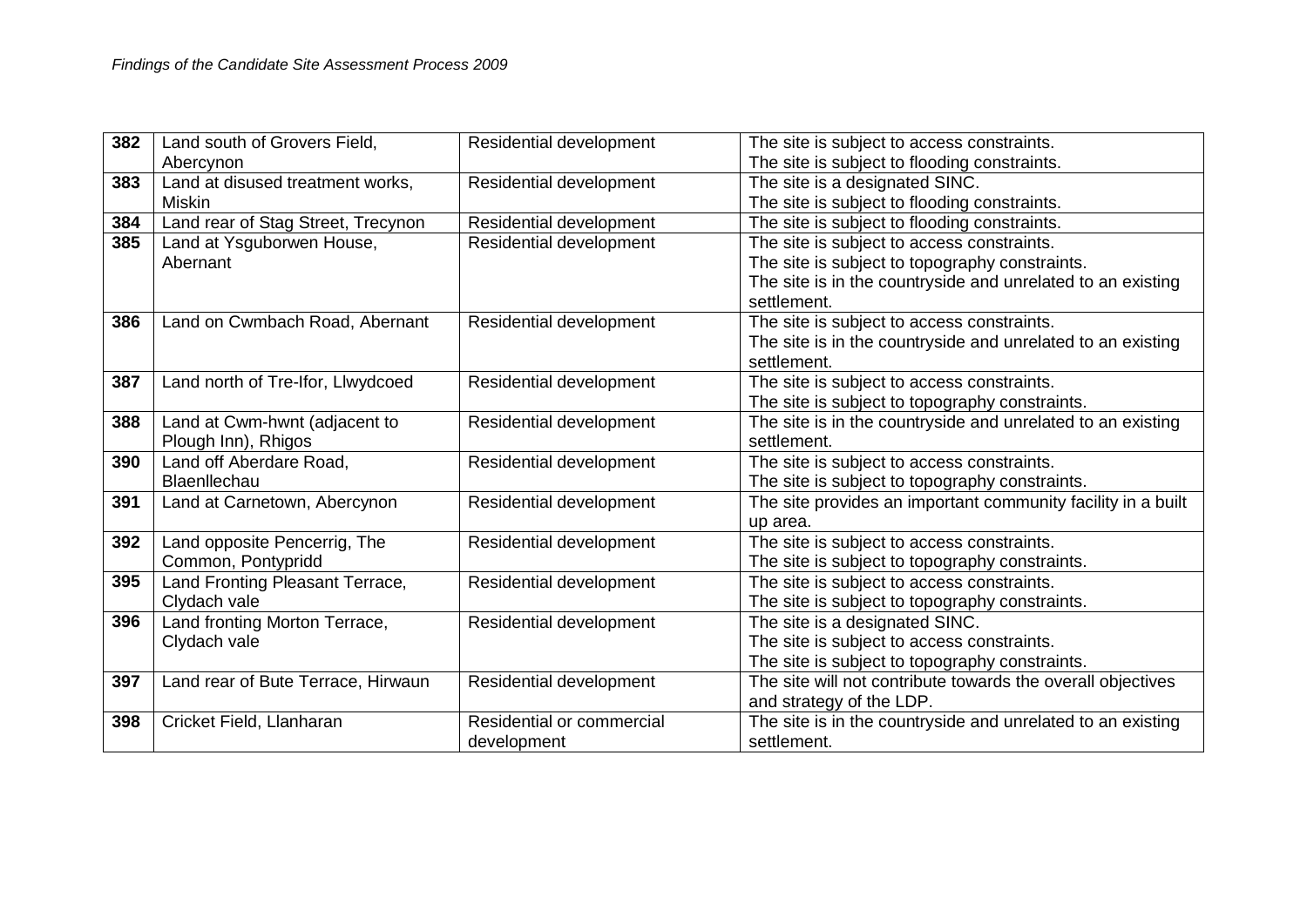| 399 | The Elms, near Forest Wood Quarry,   | Materials recycling               | The site will not contribute towards the overall objectives  |
|-----|--------------------------------------|-----------------------------------|--------------------------------------------------------------|
|     | Llanharry                            |                                   | and strategy of the LDP.                                     |
| 400 | Mwyndy Quarry and adjoining land,    | Inert hardcore disposal- followed | The site is a designated SINC.                               |
|     | <b>Miskin</b>                        | by residential development        | The site is subject to topography constraints.               |
|     |                                      |                                   | The site is in the countryside and unrelated to an existing  |
|     |                                      |                                   | settlement.                                                  |
| 401 | Land north of Pantglas Farm, Coedely | Residential development           | The site is in the countryside and unrelated to an existing  |
|     |                                      |                                   | settlement.                                                  |
| 402 | Prospect Green, Prospect Place       | Remain as public open space       | The site provides an important community facility in a built |
|     | Treorchy                             |                                   | up area.                                                     |
| 404 | Land north of Cyncoed,               | Residential development           | The site is a designated SINC.                               |
|     | Ynysybwl                             |                                   | The site is subject to access constraints.                   |
|     |                                      |                                   | The site is subject to topography constraints.               |
| 405 | Land at Dinas Isaf, Penrhiwfer       | Residential development           | The site is subject to access constraints.                   |
|     |                                      |                                   | The site is in the countryside and unrelated to an existing  |
|     |                                      |                                   | settlement.                                                  |
| 406 | Land at Fforchneol Row, Godreaman    | Residential development           | The site is a designated SINC.                               |
|     |                                      |                                   | The site is subject to access constraints.                   |
| 407 | Land near junction of Smith's Avenue | Residential development           | The site is in the countryside and unrelated to an existing  |
|     | and Mount Road, Cefn Rhigos          |                                   | settlement.                                                  |
| 408 | Land at the rear of Smith's Avenue   | Residential development           | The site is in the countryside and unrelated to an existing  |
|     | and Mount Road, Cefn Rhigos          |                                   | settlement.                                                  |
| 409 | Land at New Inn Public House, Cefn   | Residential development           | The site is in the countryside and unrelated to an existing  |
|     | Rhigos                               |                                   | settlement.                                                  |
| 410 | Hendy Quarry, Miskin                 | Residential development           | The site is in the countryside and unrelated to an existing  |
|     |                                      |                                   | settlement.                                                  |
| 414 | Rear of Bute Terrace, Hirwaun        | Mixed use development             | The site is a designated SINC.                               |
|     |                                      |                                   | The site is in the countryside and unrelated to an existing  |
|     |                                      |                                   | settlement.                                                  |
|     |                                      |                                   | The site provides an important community facility in a built |
|     |                                      |                                   | up area.                                                     |
| 415 | North of High Street, Hirwaun        | Residential development           | The site is subject to access constraints.                   |
|     |                                      |                                   | The site is subject to topography constraints.               |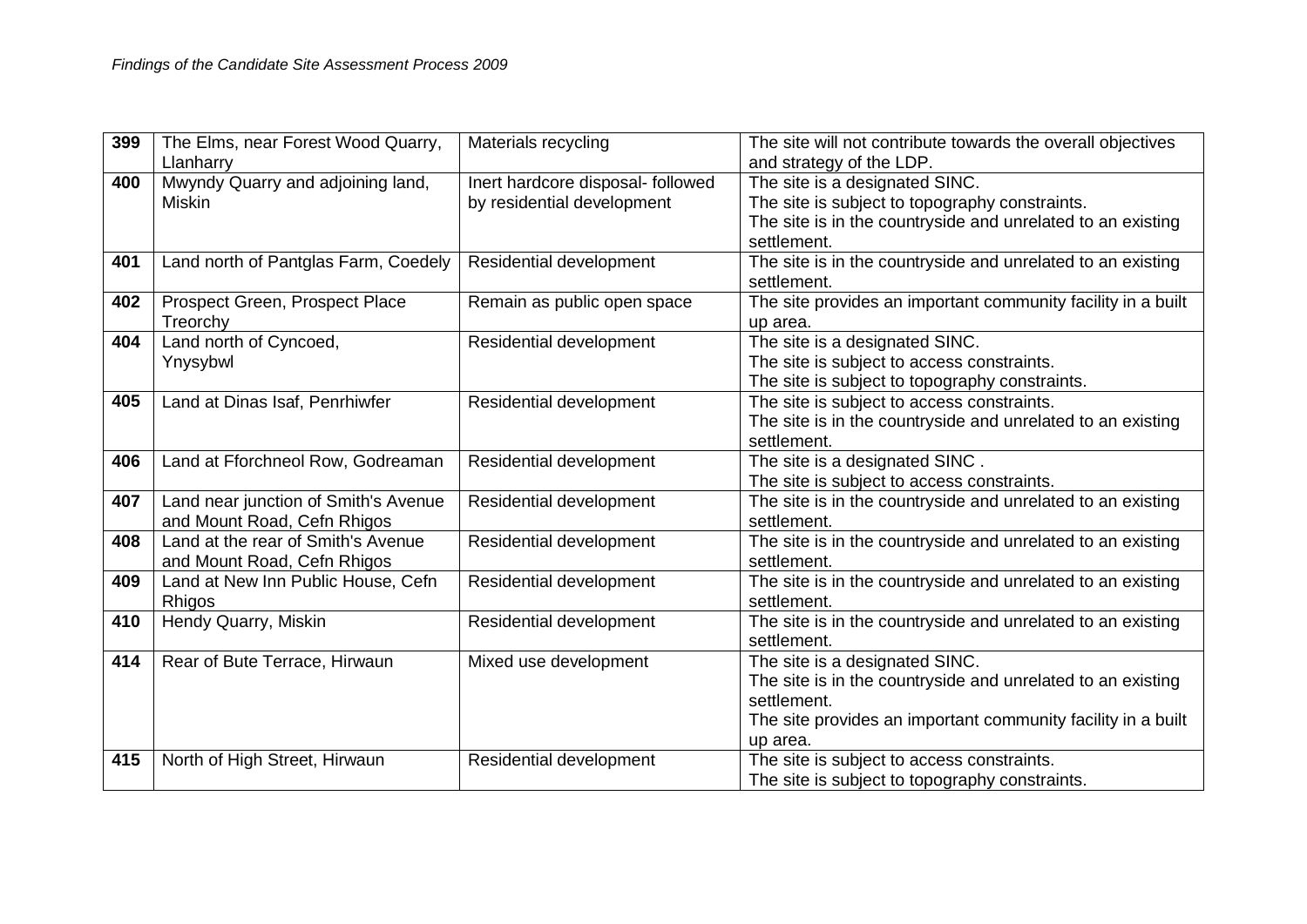| 427 | Penrhiwfer Road, Penrhiwfer                                                         | Mixed use development          | The site is subject to access constraints.                                                                               |
|-----|-------------------------------------------------------------------------------------|--------------------------------|--------------------------------------------------------------------------------------------------------------------------|
|     |                                                                                     |                                | The site is subject to topography constraints.                                                                           |
| 436 | Land to the rear of Thai Elephant<br>restaurant, Trebanog Road, Cymmer              | Residential development        | The site is subject to access constraints.                                                                               |
| 437 | Pauletts Workshops Yard,<br>Aberllechau Road, Wattstown                             | Employment development         | The site will not contribute towards the overall objectives<br>and strategy of the LDP.                                  |
| 439 | Part Rhondda Cynon Taf County<br>Borough Council Depot, Cymmer<br><b>Road Dinas</b> | <b>Employment development</b>  | The site is subject to access constraints.<br>The site is subject to flooding constraints.                               |
| 442 | Land at Travellers Rest, Abercynon                                                  | Residential development        | The site will not contribute towards the overall objectives<br>and strategy of the LDP.                                  |
| 444 | Pontcynon Industrial Estate,<br>Abercynon                                           | <b>Residential development</b> | The site will not contribute towards the overall objectives<br>and strategy of the LDP.                                  |
| 445 | Land rear of Halt Road, Hirwaun<br>Industrial Estate, Hirwaun                       | Residential development        | The site will not contribute towards the overall objectives<br>and strategy of the LDP.                                  |
| 447 | <b>Llantrisant Business Park,</b><br>Ynysmaerdy                                     | Employment development         | The site will not contribute towards the overall objectives<br>and strategy of the LDP.                                  |
| 448 | <b>Llantrisant Business Park,</b><br>Ynysmaerdy                                     | <b>Employment development</b>  | The site will not contribute towards the overall objectives<br>and strategy of the LDP.                                  |
| 449 | North west of Ynysallan, Ynysmaerdy                                                 | Employment development         | The site will not contribute towards the overall objectives<br>and strategy of the LDP.                                  |
| 451 | Garth Business Park, Talbot Green                                                   | Employment development         | The site is a designated SINC.<br>The site is subject to flooding constraints.                                           |
| 453 | Dinas Isaf, Williamstown                                                            | Employment development         | The site is a designated SINC.<br>The site is a designated SSSI.                                                         |
| 455 | North of Albion Industrial Estate,<br>Cilfynydd                                     | Employment development         | The site is subject to access constraints.<br>The site is in the countryside and unrelated to an existing<br>settlement. |
| 457 | Former Iron Ore Mine, Llanharry                                                     | <b>Employment development</b>  | The site is in the countryside and unrelated to an existing<br>settlement.                                               |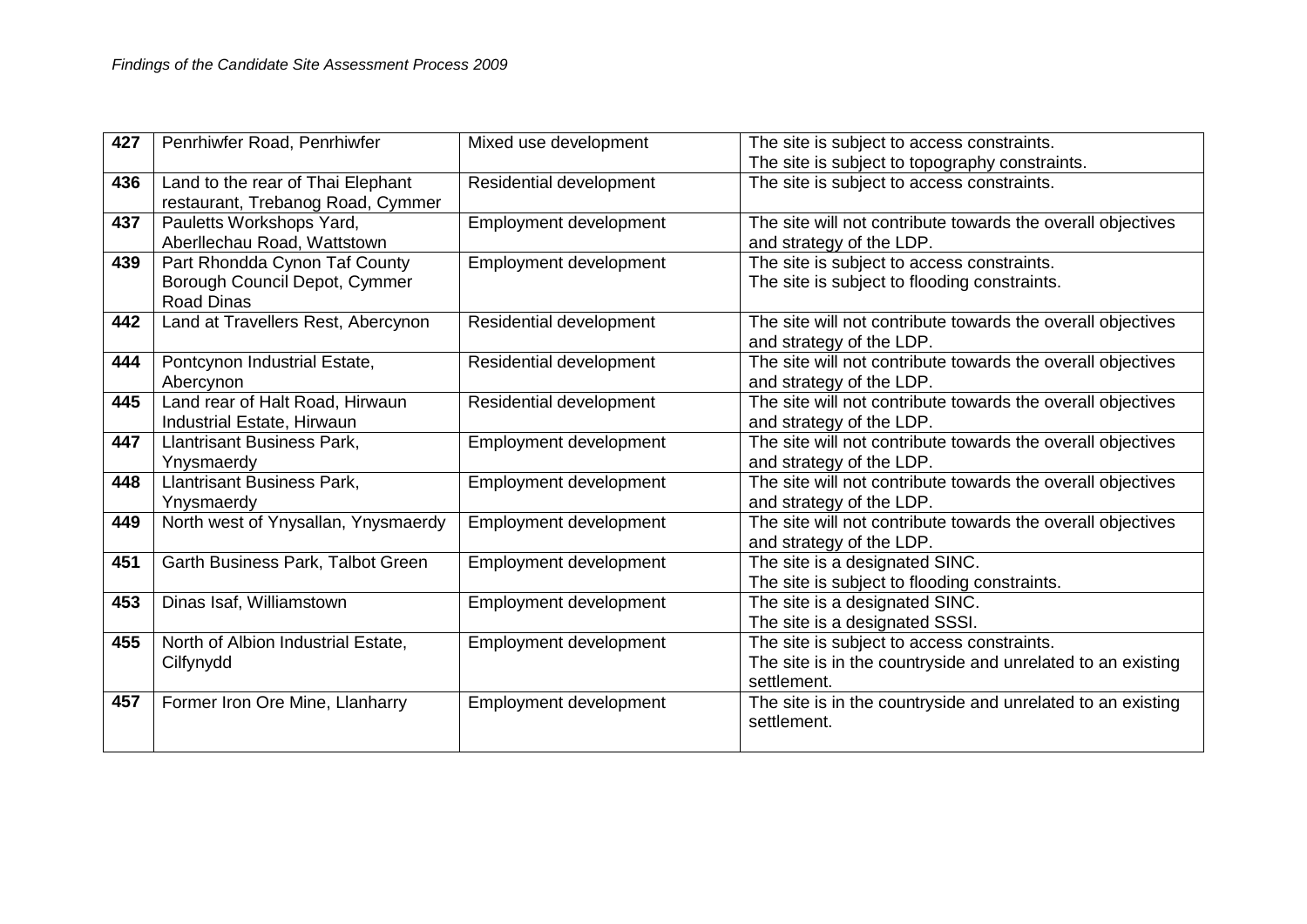| 458 | Miskin Park, Miskin                                  | Employment development  | The site is in the countryside and unrelated to an existing<br>settlement.                                                                          |
|-----|------------------------------------------------------|-------------------------|-----------------------------------------------------------------------------------------------------------------------------------------------------|
| 461 | Land rear of Mill Street, Tonyrefail                 | Residential development | The site is subject to access constraints.<br>The site is subject to flooding constraints.                                                          |
| 465 | Land at Gelli-fedi Farm, Brynna                      | Residential development | The site is in the countryside and unrelated to an existing<br>settlement.                                                                          |
| 472 | Hilltop, Llwydcoed                                   | Residential development | The site is a designated SINC.<br>The site is subject to access constraints.<br>The site is subject to topography constraints.                      |
| 474 | Pontygwaith Industrial Estate,<br>Pontygwaith        | Employment development  | The site will not contribute towards the overall objectives<br>and strategy of the LDP.                                                             |
| 475 | Land north of Gelli-fedi Farm, Brynna                | Residential development | The site is subject to access constraints.<br>The site is in the countryside and unrelated to an existing<br>settlement.                            |
| 477 | Land at Ynysmaerdy Farm,<br>Ynysmaerdy               | Residential development | The site is subject to access constraints.<br>The site is subject to topography constraints.                                                        |
| 478 | Land at Graig-lwyd Farm, Talbot<br>Green             | Residential development | The site is subject to access constraints.<br>The site is in the countryside and unrelated to an existing<br>settlement.                            |
| 479 | Land west of Graig-lwyd Farm, Talbot<br>Green        | Residential development | The site is subject to access constraints.                                                                                                          |
| 482 | Land south of School Street,<br>Pontygwaith          | Residential development | The site is subject to topography constraints.<br>The site is in the countryside and unrelated to an existing<br>settlement and countryside issues. |
| 485 | Land south of Penywaun (Tower<br>Colliery), Penywaun | Mixed use development   | The site will not contribute towards the overall objectives<br>and strategy of the LDP.                                                             |
| 489 | Tower Colliery Pit Head Site, Hirwaun                | Mixed use development   | The site is a designated SINC.<br>The site is in the countryside and unrelated to an existing<br>settlement and countryside issues.                 |
| 493 | Land west of Mount Pleasant Inn,<br>Hirwaun          | Mixed use development   | The site is a designated SINC.<br>The site is a designated SAC.                                                                                     |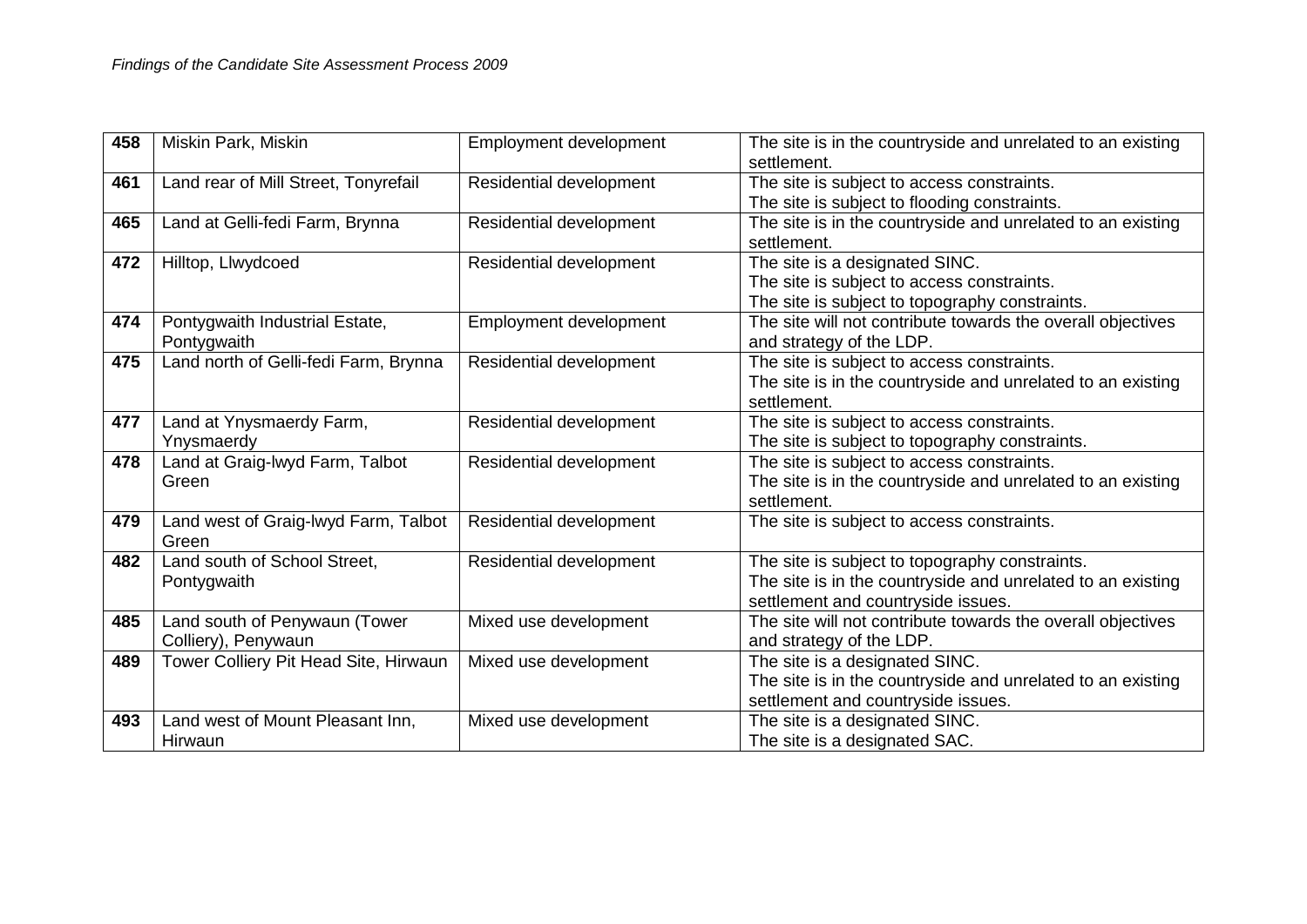| 495 | Land south of Catherine Street,<br>Pentre                          | Residential development        | The site is subject to topography constraints.                                                                                                                             |
|-----|--------------------------------------------------------------------|--------------------------------|----------------------------------------------------------------------------------------------------------------------------------------------------------------------------|
| 498 | Land North of Coed yr Esgob,<br>Llantrisant                        | Residential development        | The site is subject to access constraints.<br>The site is in the countryside and unrelated to an existing<br>settlement.                                                   |
| 499 | Land adjacent to Malthouse,<br>Llantrisant                         | Residential development        | The site is subject to access constraints.<br>The site is in the countryside and unrelated to an existing<br>settlement.                                                   |
| 500 | Land at Graig y Llan, Llantrisant                                  | Commercial development         | The site is in the countryside and unrelated to an existing<br>settlement.                                                                                                 |
| 501 | Land to the Rear of The Royal Mint,<br>Llantrisant                 | Commercial development         | The site is subject to access constraints.<br>The site is subject to topography constraints.<br>The site is in the countryside and unrelated to an existing<br>settlement. |
| 502 | Land at the Cottage, Llanwonno<br>Road, Cwmaman                    | Residential development        | The site is subject to access constraints.<br>The site is subject to topography constraints.                                                                               |
| 504 | Land adjacent to Llantrisant Road,<br>Highlands Estate, Pontypridd | Residential development        | The site is subject to access constraints.<br>The site is subject to topography constraints.                                                                               |
| 505 | Land adjacent to Rhigos Road,<br>Hirwaun                           | <b>Residential development</b> | The site is in the countryside and unrelated to an existing<br>settlement.                                                                                                 |
| 506 | Land north of Prysmian Factory,<br>Llwydcoed                       | Residential development        | The site is a designated SINC.<br>The site is subject to access constraints.                                                                                               |
| 509 | Forgemasters Site Taffs Well                                       | Residential development        | The site is subject to flooding constraints.                                                                                                                               |
| 511 | Maendy Farm, Ton Pentre                                            | Residential development        | The site is subject to access constraints.<br>The site is in the countryside and unrelated to an existing<br>settlement.                                                   |
| 514 | Mwyndy Quarry, Miskin                                              | Residential development        | The site is a designated SINC.                                                                                                                                             |
| 515 | Land at Griffin Mill Garage, Upper<br>Boat, Treforest              | Commercial development         | The site is a designated SINC.                                                                                                                                             |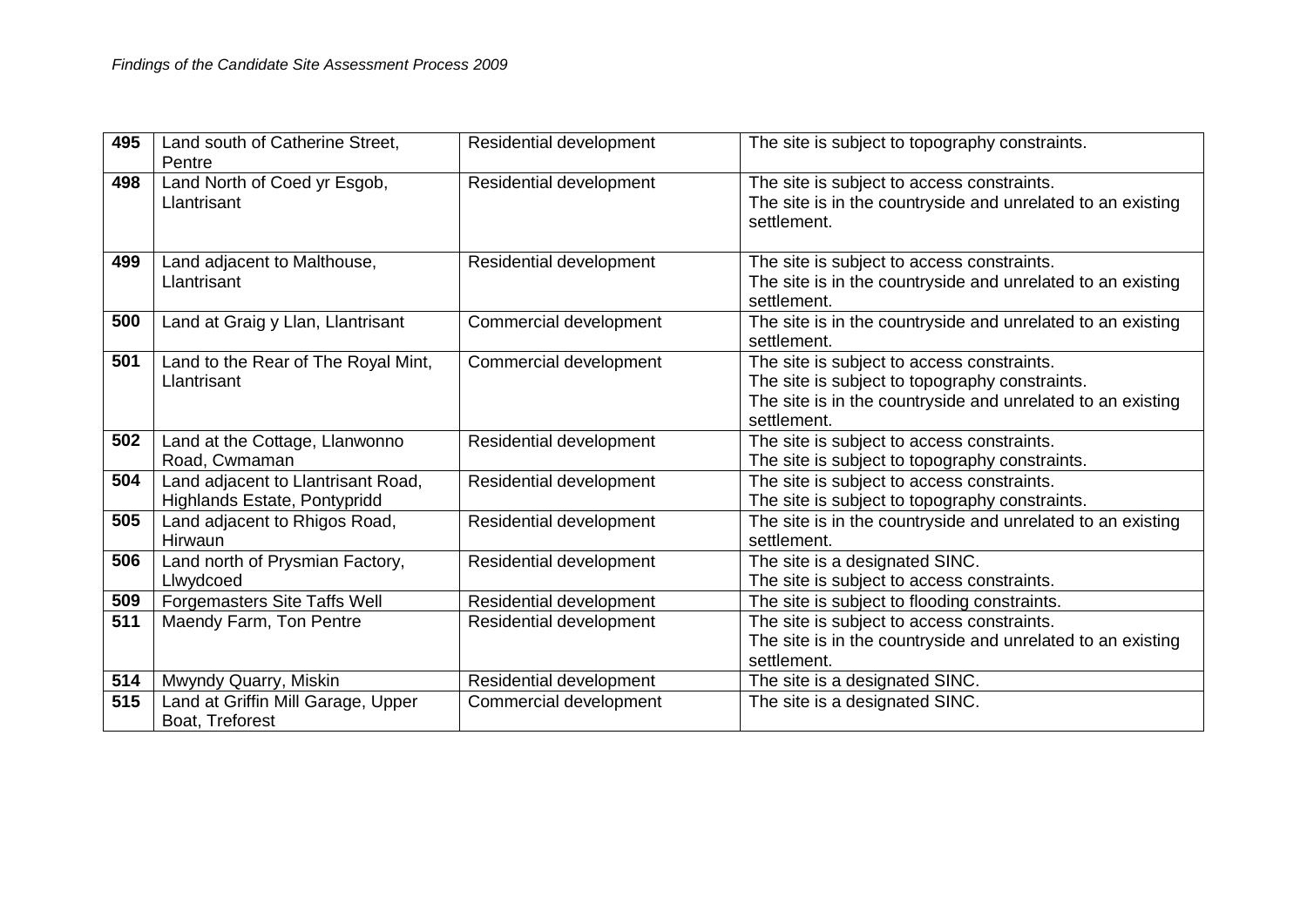| 517 | Land between Aberdare Bypass and<br>cemetery, Penywaun         | Residential development                             | The site is subject to access constraints.<br>The site is in the countryside and unrelated to an existing<br>settlement.       |
|-----|----------------------------------------------------------------|-----------------------------------------------------|--------------------------------------------------------------------------------------------------------------------------------|
| 518 | Land to the North of Station Road,<br>Tonyrefail               | Residential development                             | The site is subject to access constraints.<br>The site is subject to topography constraints.                                   |
| 519 | Land adjoining Nantllechau Farm,<br>Halt Road, Hirwaun         | Residential development                             | The site is in the countryside and unrelated to an existing<br>settlement.                                                     |
| 520 | South site opposite Gwenfron<br>Terrace, Williamstown          | Residential development                             | The site is a designated SINC.<br>The site is subject to access constraints.<br>The site is subject to topography constraints. |
| 521 | North Site opposite Gwenfron<br>Terrace, Williamstown          | Residential development                             | The site is a designated SINC.<br>The site is subject to access constraints.<br>The site is subject to topography constraints. |
| 522 | Land opposite Mountain Road,<br>Williamstown                   | Residential development                             | The site is a designated SINC.<br>The site is subject to access constraints.<br>The site is subject to topography constraints. |
| 523 | Land rear of Graig Terrace,<br>Pontypridd                      | Residential development                             | The site is subject to access constraints.<br>The site is in the countryside and unrelated to an existing<br>settlement.       |
| 524 | Land at the end of King Street,<br>Cwmdare                     | Residential development                             | The site is subject to access constraints.                                                                                     |
| 525 | Land north of Masefield Way,<br>Rhydyfelin                     | Residential development or mixed<br>use development | The site is subject to access constraints.<br>The site is in the countryside and unrelated to an existing<br>settlement.       |
| 526 | Land adjacent to Glyn Taff Farm,<br>Rhydyfelin                 | Residential development                             | The site is subject to access constraints.<br>The site is in the countryside and unrelated to an existing<br>settlement.       |
| 527 | Dismantled Railway line rear of St<br>Albans Terrace, Tynewydd | Residential development                             | The site is a designated SINC.<br>The site provides important community facilities in a built<br>up area.                      |
| 530 | Land south of Hendrefedog,<br>Tylorstown                       | Residential development                             | The site is a designated SINC.                                                                                                 |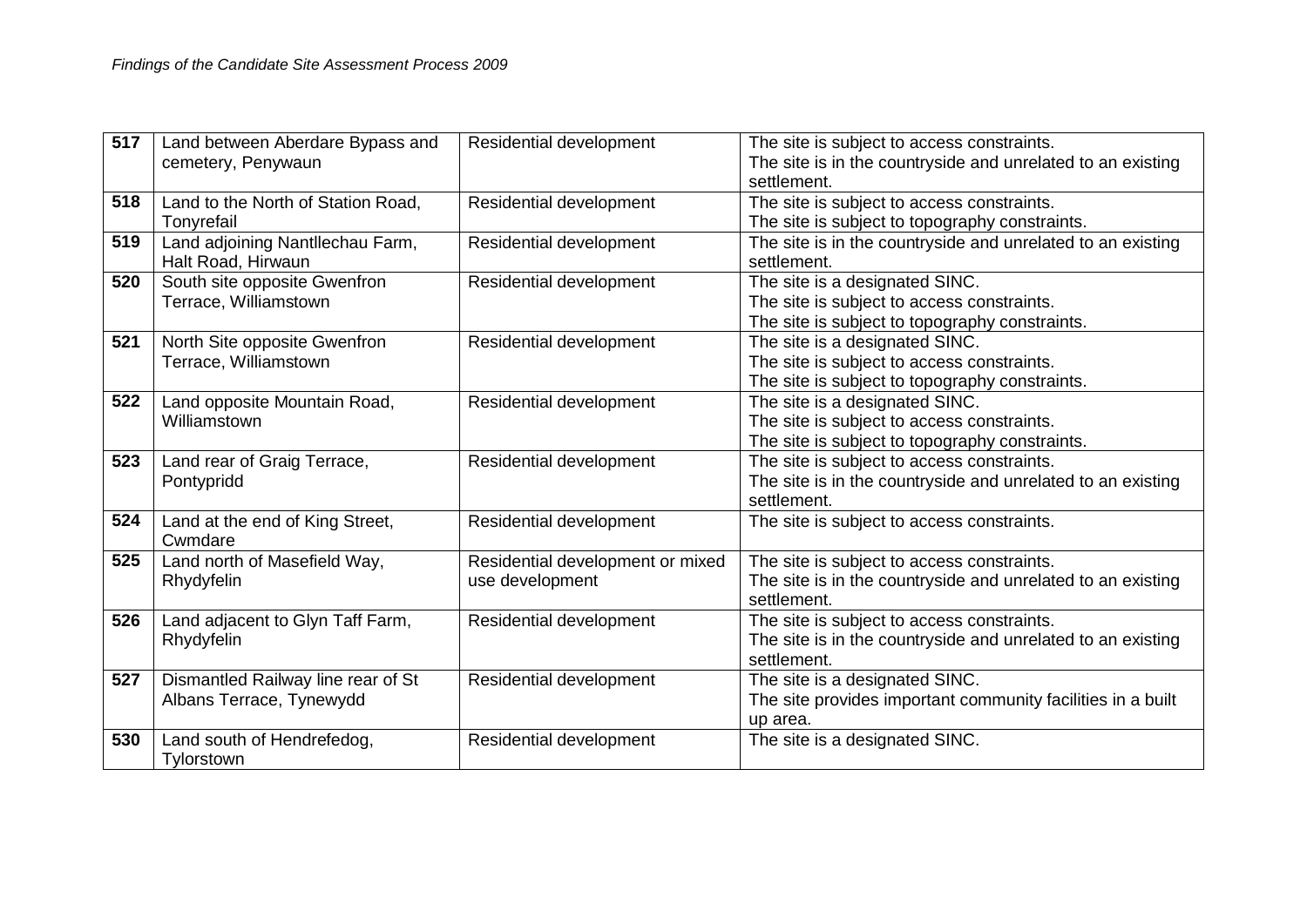| 531 | Land north of Bryn Celynnog          | Residential development     | The site is subject to access constraints.                  |
|-----|--------------------------------------|-----------------------------|-------------------------------------------------------------|
|     | Comprehensive School, Beddau         |                             | The site is in the countryside and unrelated to an existing |
|     |                                      |                             | settlement.                                                 |
| 532 | Part of Gelynnog Farm West of Cwm    | Residential development     | The site is in the countryside and unrelated to an existing |
|     | Coking Works, Beddau                 |                             | settlement.                                                 |
| 536 | Site A Opposite Parc Newydd Farm,    | Residential development     | The site is subject to access constraints.                  |
|     | Grovers Road, Abercynon              |                             | The site is subject to flooding constraints.                |
| 537 | Site B opposite Parc Newydd Farm,    | Residential development     | The site is subject to access constraints.                  |
|     | Grovers Field, Abercynon             |                             | The site is subject to flooding constraints.                |
| 539 | Former Allotment Land off            | Residential development     | The site is subject to topography constraints.              |
|     | Pantygraigwen Road - Site A,         |                             |                                                             |
|     | Pontypridd                           |                             |                                                             |
| 540 | Former Allotment land off            | Residential development     | The site is subject to topography constraints.              |
|     | Pantygraigwen Road - Site B,         |                             |                                                             |
|     | Pontypridd                           |                             |                                                             |
| 542 | Land rear of Swyn y Nant, Gelli      | Residential development     | The site is a designated SINC.                              |
|     | Seren, Tonyrefail                    |                             | The Site is a designated SSSI.                              |
| 543 | Land at Dan Caerlan, Llantrisant     | Residential development     | The site is in the countryside and unrelated to an existing |
|     |                                      |                             | settlement.                                                 |
| 547 | Site D rear of Kennard Street, Gelli | Residential development     | The site is subject to topography constraints.              |
|     |                                      |                             | The site is subject to access constraints.                  |
| 548 | Land at Maes y Dderwen, Aberffrwd,   | Residential development and | The site is a designated SINC.                              |
|     | <b>Mountain Ash</b>                  | community woodland          | The site is subject to topography constraints.              |
| 550 | Coronation Terrace to Llanwonno      | Residential development     | The site is a designated SINC.                              |
|     | Road, Ynyshir                        |                             | The site is subject to access constraints.                  |
|     |                                      |                             | The site is in the countryside and unrelated to an existing |
|     |                                      |                             | settlement.                                                 |
| 551 | Land west of Hollybush Grove, Porth  | Residential development     | The site is subject to access constraints.                  |
|     |                                      |                             | The site is subject to topography constraints.              |
|     |                                      |                             | The site is in the countryside and unrelated to an existing |
|     |                                      |                             | settlement.                                                 |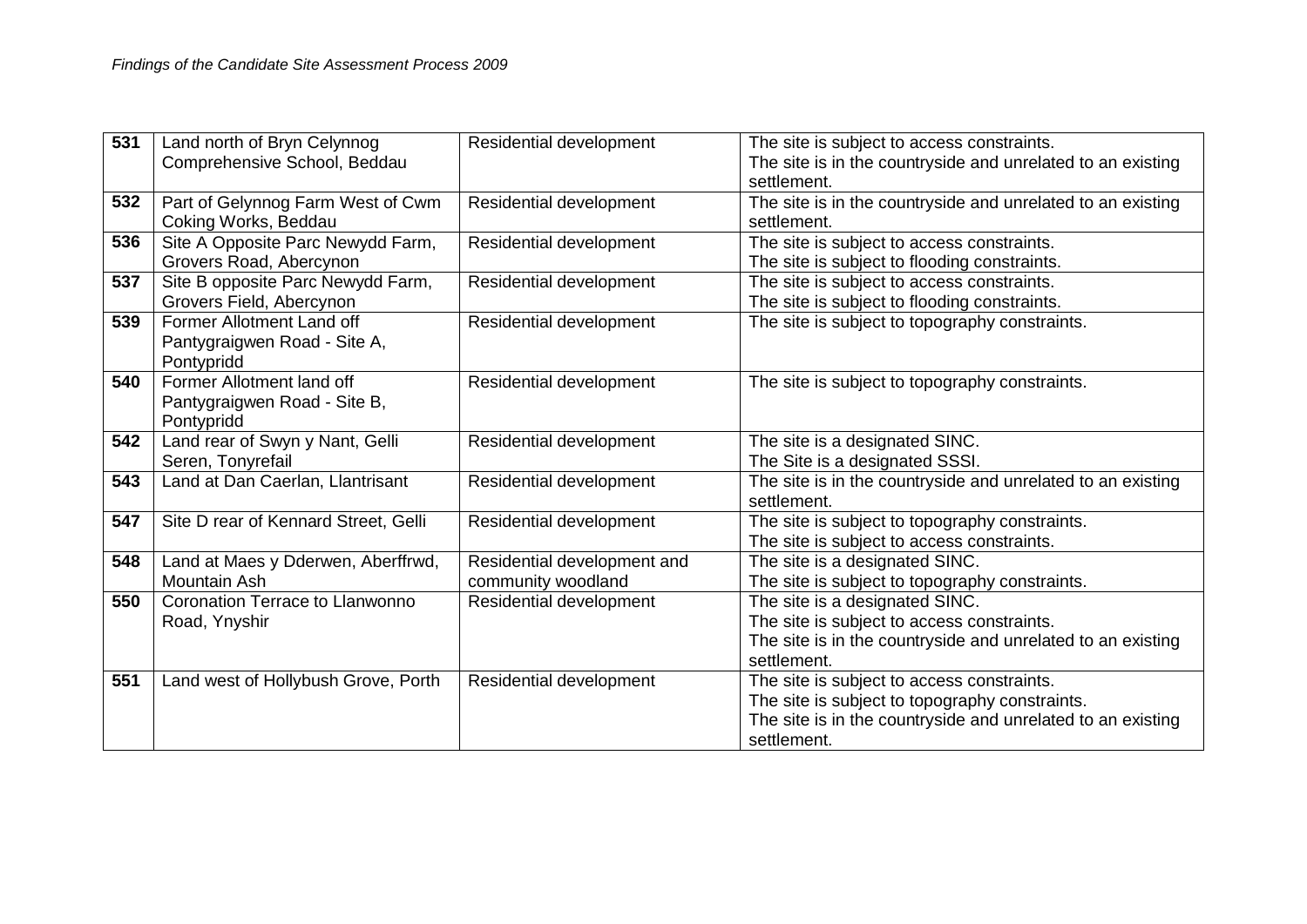| 552 | Land west of Llwyncelyn Park, Porth                      | Residential development        | The site is subject to access constraints.                                                                    |
|-----|----------------------------------------------------------|--------------------------------|---------------------------------------------------------------------------------------------------------------|
|     |                                                          |                                | The site is subject to topography constraints.<br>The site is in the countryside and unrelated to an existing |
|     |                                                          |                                | settlement.                                                                                                   |
| 553 | Land north of Llwyncelyn Park, Porth                     | Residential development        | The site is subject to access constraints.                                                                    |
| 554 | Land east of Lewis & Gethin Terrace,                     | <b>Residential development</b> | The site is in the countryside and unrelated to an existing                                                   |
|     | Porth                                                    |                                | settlement.                                                                                                   |
| 555 | Land to the north of The Patch,                          | Residential development        | The site will not contribute towards the overall objectives                                                   |
|     | Llanharry                                                |                                | and strategy of the LDP.                                                                                      |
| 558 | Land west of A4233, opposite Gilcoru                     | Residential development        | The site is subject to access constraints.                                                                    |
|     | Kennels & Cattery, Tonyrefail                            |                                | The site is in the countryside and unrelated to an existing                                                   |
|     |                                                          |                                | settlement.                                                                                                   |
| 559 | Land adjoining the former Maelgwyn                       | Residential development        | The site is a designated SINC.                                                                                |
|     | Terrace Scrap Yard, Aberdare                             |                                | The Site is subject to flooding constraints.                                                                  |
| 560 | Land adjacent to The Drive, Miskin                       | Residential development        | The site is subject to flooding constraints.                                                                  |
|     |                                                          |                                | The site is in the countryside and unrelated to an existing                                                   |
|     |                                                          |                                | settlement.                                                                                                   |
| 561 | Land at Ty Nant/ Church Village being                    | Residential development        | The site is subject to access constraints.                                                                    |
|     | part of Dehewydd Farm (site 1),                          |                                |                                                                                                               |
| 562 | <b>Church Village</b>                                    |                                |                                                                                                               |
|     | Land at Ty Nant/Church Village being                     | Residential development        | The site is subject to access constraints.                                                                    |
|     | part of Dehewydd Farm (site 2),<br><b>Church Village</b> |                                |                                                                                                               |
| 563 | Land at Ty Nant/ Church Village being                    | Residential development        | The site is subject to access constraints.                                                                    |
|     | part of Dehewydd (site 3), Church                        |                                |                                                                                                               |
|     | Village                                                  |                                |                                                                                                               |
| 564 | Land NW of Llantrisant Road, Graig,                      | Residential development        | The site is a designated SINC.                                                                                |
|     | Pontypridd                                               |                                | The site is subject to access constraints.                                                                    |
|     |                                                          |                                | The site is subject to topography constraints.                                                                |
| 565 | Tonyrefail Road / Llantrisant Road,                      | Residential development        | The site is in the countryside and unrelated to an existing                                                   |
|     | Penycoedcae                                              |                                | settlement.                                                                                                   |
| 566 | Site adjoining Highland Estate,                          | Residential development        | The site is in the countryside and unrelated to an existing                                                   |
|     | Maindy Road, Graig, Pontypridd                           |                                | settlement.                                                                                                   |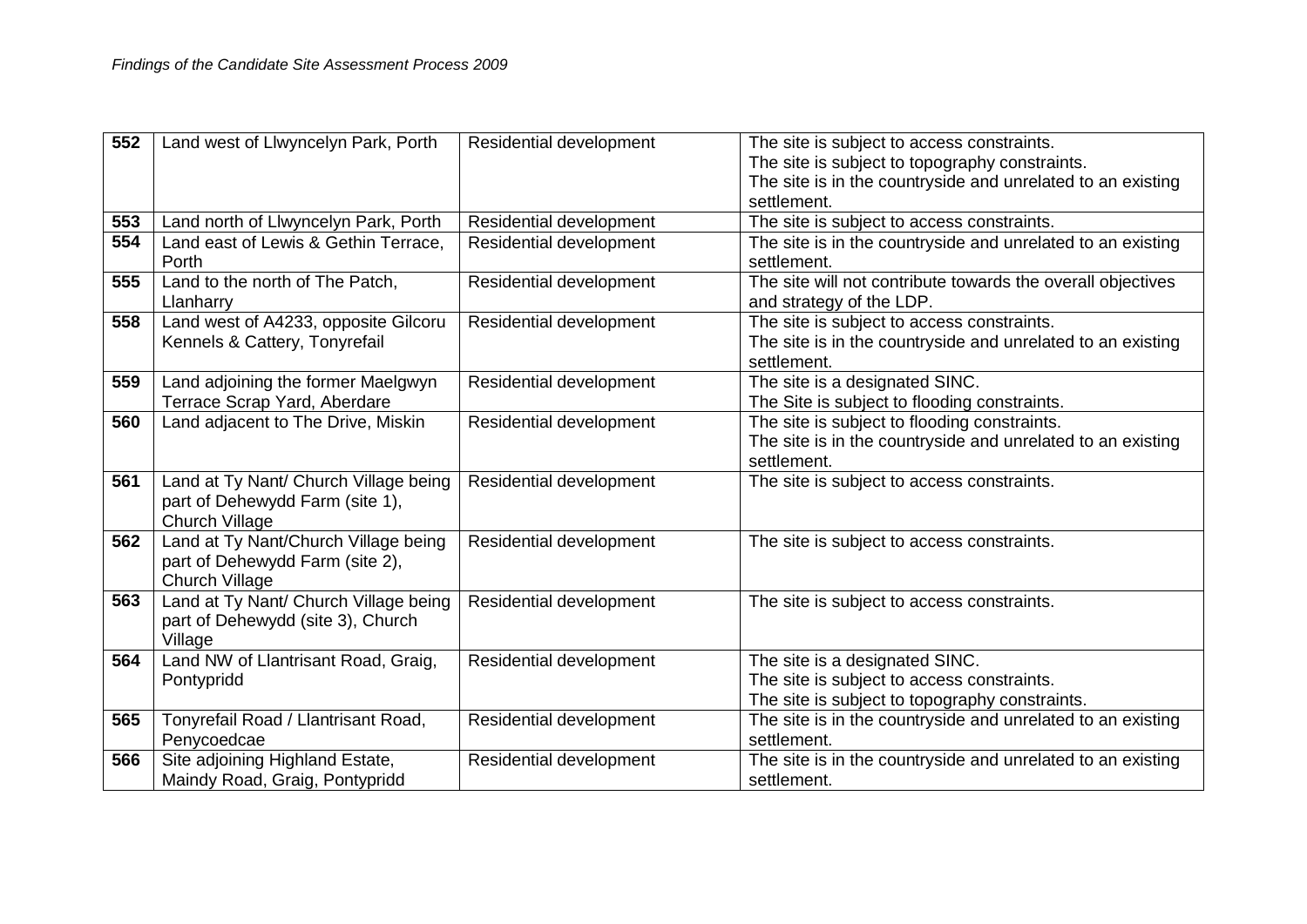| 567 | Land adjacent to the University of                                        | Car park extension                          | The site is a designated SINC.                                                                                           |
|-----|---------------------------------------------------------------------------|---------------------------------------------|--------------------------------------------------------------------------------------------------------------------------|
|     | Glamorgan and the dismantled                                              |                                             | The site is subject to access constraints.                                                                               |
|     | railway, Treforest                                                        |                                             | The site is subject to topography constraints.                                                                           |
| 568 | Gwenllian Terrace, Llantwit Road,                                         | Residential development                     | The site is a designated SINC.                                                                                           |
|     | <b>Treforest</b>                                                          |                                             | The site is subject to topography constraints.                                                                           |
| 570 | Land adjacent to Coed Isaf Road,<br>Maesycoed                             | Residential development                     | The site is subject to topography constraints.                                                                           |
| 571 | Ferrari's bakery Bryngelli Industrial<br>Estate, Hirwaun                  | Residential development                     | The site will not contribute towards the overall objectives<br>and strategy of the LDP.                                  |
| 572 | Site adjacent to Gadairwen House,<br>Groesfaen                            | Residential development / light<br>industry | The site is in the countryside and unrelated to an existing<br>settlement.<br>The site is subject to access constraints. |
| 573 | Torgelli Farm site A, Llanharry                                           | Residential development                     | The site is in the countryside and unrelated to an existing<br>settlement.<br>The site is subject to access constraints. |
| 574 | Torgelli Farm site B, Llanharry                                           | Residential development                     | The site is in the countryside and unrelated to an existing<br>settlement.                                               |
| 575 | Torgelli Farm site C, Llanharry                                           | Residential development                     | The site is in the countryside and unrelated to an existing<br>settlement.                                               |
| 576 | Land north of Collins Dairy, Cross Inn,<br>Llantrisant                    | Residential development                     | The site will not contribute towards the overall objectives<br>and strategy of the LDP.                                  |
| 577 | Land north of Cross Inn, Llantrisant                                      | Residential development                     | The site is in the countryside and unrelated to an existing<br>settlement.                                               |
| 578 | Land rear of 34 to 54 Llantrisant<br>Road, Tonyrefail                     | Residential development                     | The site is subject to access constraints.                                                                               |
| 579 | Land near Glyn-taf Farm, Rhydyfelin                                       | Residential development                     | The site is in the countryside and unrelated to an existing<br>settlement.<br>The site is a designated SINC.             |
| 580 | Land to the rear of garages Bryn Llan,<br>Graig-yr-Helfa Road, Pontypridd | Residential development                     | The site is subject to access constraints.<br>The site is subject to topography constraints.                             |
| 582 | Land at Llandraw Road, Maescoed                                           | Residential development                     | The site is subject to access constraints.<br>The site is subject to topography constraints.                             |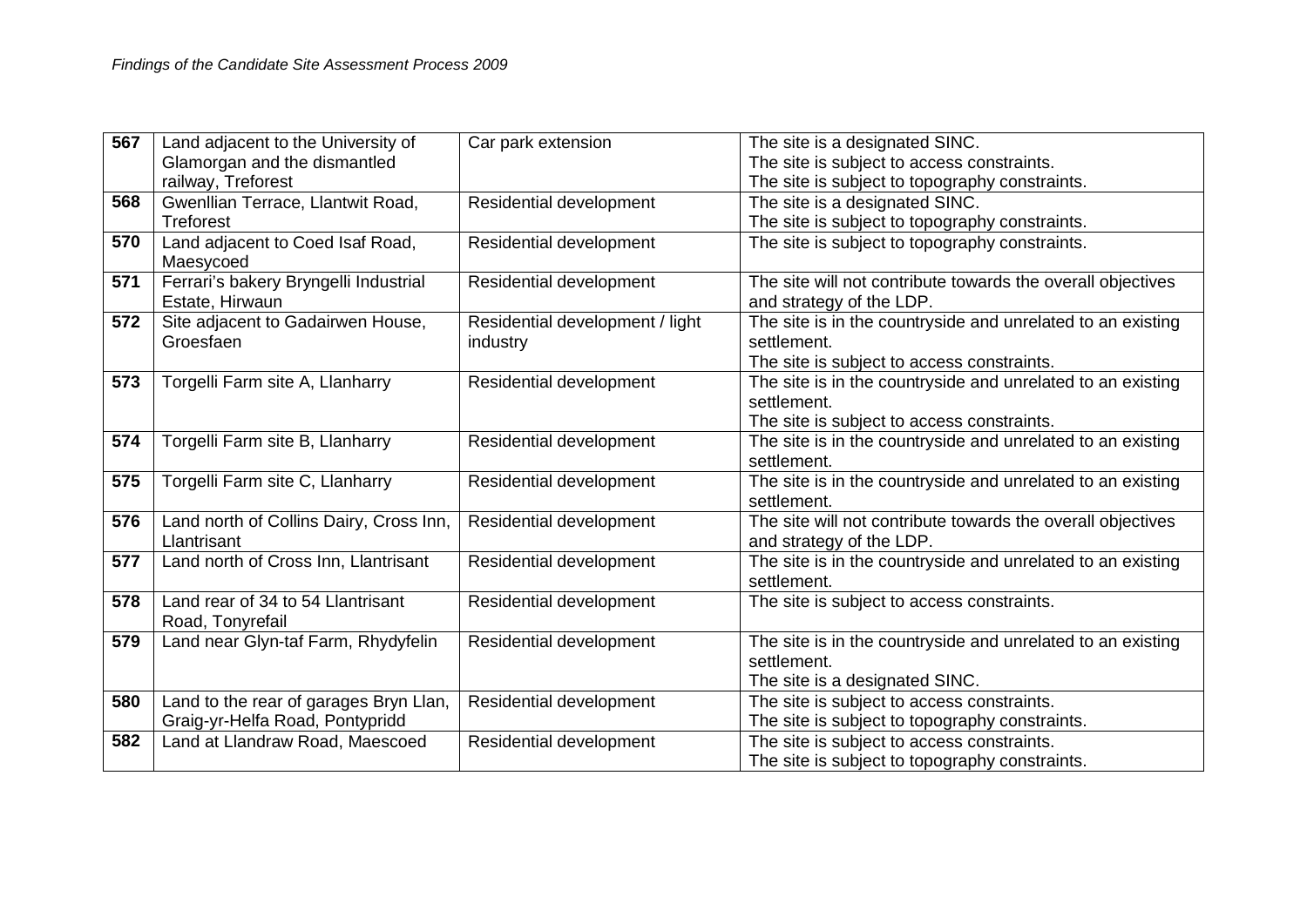| 584 | Land at Tydu Farm Tyla Garw,           | <b>Residential development</b> | The site is a designated SINC.                               |
|-----|----------------------------------------|--------------------------------|--------------------------------------------------------------|
|     | <b>Brynsadler</b>                      |                                | The site is in the countryside and unrelated to an existing  |
|     |                                        |                                | settlement.                                                  |
| 585 | Former allotment site at Mynydd Gelli, | Residential development        | The site is in the countryside and unrelated to an existing  |
|     | Gelli                                  |                                | settlement.                                                  |
| 586 | Land at Bwllfa farm, Gelli             | Residential development        | The site is in the countryside and unrelated to an existing  |
|     |                                        |                                | settlement.                                                  |
|     |                                        |                                | The site is subject to access constraints.                   |
| 587 | Land adjoining Bedw Farm Estate        | Residential development        | The site is a designated SINC.                               |
|     | and Maes Bedw, Cymmer                  |                                | The site is subject to topography constraints.               |
| 590 | Land at St Fagan's Church, Windsor     | Residential development        | The site is subject to topography constraints.               |
|     | Street, adjacent to Church Row,        |                                | The site is subject to access constraints.                   |
|     | Trecynon                               |                                | The site provides an important community facility in a built |
|     |                                        |                                | up area.                                                     |
| 591 | Land at Fforest Road, Llanharry        | Residential development        | The site will not contribute towards the overall objectives  |
|     |                                        |                                | and strategy of the LDP.                                     |
| 592 | Land adjacent to Abercynon             | Residential development        | The site is in the countryside and unrelated to an existing  |
|     | cemetery, Abercynon                    |                                | settlement.                                                  |
|     |                                        |                                | The site is subject to access constraints.                   |
| 593 | Land adjacent to Abercynon Road,       | Residential development        | The site is subject to access constraints.                   |
|     | Abercynon                              |                                |                                                              |
| 594 | Land at Coed Forest Uchaf, Treforest   | Residential development        | The site is subject to access constraints.                   |
|     |                                        |                                | The site is subject to topography constraints.               |
|     |                                        |                                | The site is a designated SINC.                               |
| 595 | Land adjacent to Ty Mogfen,            | Residential development        | The site is subject to access constraints.                   |
|     | <b>Treforest</b>                       |                                | The site is subject to topography constraints.               |
|     |                                        |                                | The site is a designated SINC.                               |
| 596 | Land adjacent to Fenwick House near    | Residential development        | The site is subject to access constraints.                   |
|     | Fenwick Street, Pontygwaith            |                                | The site is subject to topography constraints.               |
| 597 | Land opposite Pontygwaith junior       | Residential development        | The site is in the countryside and unrelated to an existing  |
|     | school, Pontygwaith                    |                                | settlement.                                                  |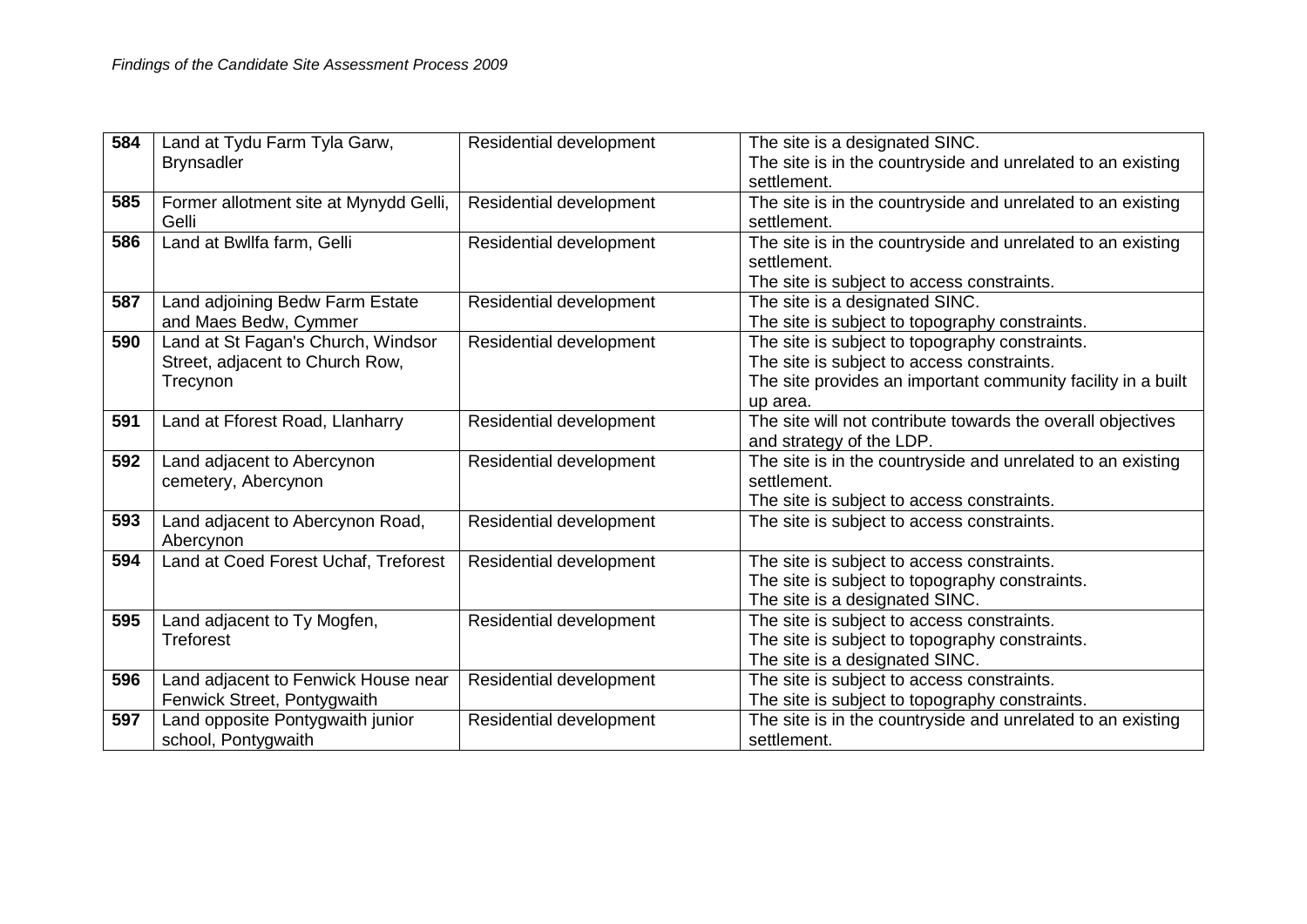| 598 | Land at Castellau Road, Beddau         | Residential development            | The site is in the countryside and unrelated to an existing                                |
|-----|----------------------------------------|------------------------------------|--------------------------------------------------------------------------------------------|
|     |                                        |                                    | settlement.                                                                                |
| 599 | Brynsadler Mill, Cowbridge Road /      | Residential development, sports    | The site is subject to access constraints.<br>The site is subject to flooding constraints. |
|     | Millfield, Pontyclun                   | pitch, training area, picnic area, |                                                                                            |
|     |                                        | riverside walk and car park        |                                                                                            |
| 600 | Factory site rear of 164 - 168 High    | Residential development            | The site is subject to access constraints.                                                 |
|     | Street, Gilfach Goch                   |                                    |                                                                                            |
| 601 | Land to the south east of Tref-y-rhyg  | Residential development            | The site is subject to access constraints.                                                 |
|     | school, Tonyrefail                     |                                    | The site is in the countryside and unrelated to an existing                                |
|     |                                        |                                    | settlement.                                                                                |
| 603 | Site adjacent to Heol Dowlais, Efail   | Residential development            | The site is in the countryside and unrelated to an existing                                |
|     | <b>Isaf</b>                            |                                    | settlement.                                                                                |
| 604 | Land adjacent to the Willows and       | Residential development            | The site is in the countryside and unrelated to an existing                                |
|     | Heol Dowlais, Efail Isaf               |                                    | settlement.                                                                                |
| 605 | Land south of Heol Dowlais, Efail Isaf | Residential development            | The site is in the countryside and unrelated to an existing                                |
|     |                                        |                                    | settlement.                                                                                |
| 606 | Land adjacent to Meadow View, north    | Residential development            | The site is subject to access constraints.                                                 |
|     | of Heol Dowlais, Efail Isaf            |                                    | The site is in the countryside and unrelated to an existing                                |
|     |                                        |                                    | settlement.                                                                                |
| 608 | Land at Parc Newydd Farm, Grovers      | Residential development            | The site is subject to access constraints.                                                 |
|     | Road, Abercynon                        |                                    | The site is subject to flooding constraints.                                               |
| 609 | Land north of Rhiw Garn Fawr,          | Residential development            | The site is a designated SINC.                                                             |
|     | Trebanog                               |                                    | The site is subject to topography constraints.                                             |
| 611 | Land adjacent to Daren Ddu Road,       | Residential development            | The site is subject to access constraints.                                                 |
|     | Ynysybwl                               |                                    | The site is subject to topography constraints.                                             |
| 612 | Land adjacent to the railway line,     | Residential development            | The site is subject to access constraints.                                                 |
|     | <b>Miskin</b>                          |                                    | The site is subject to flooding constraints.                                               |
|     |                                        |                                    | The site is in the countryside and unrelated to an existing                                |
|     |                                        |                                    | settlement.                                                                                |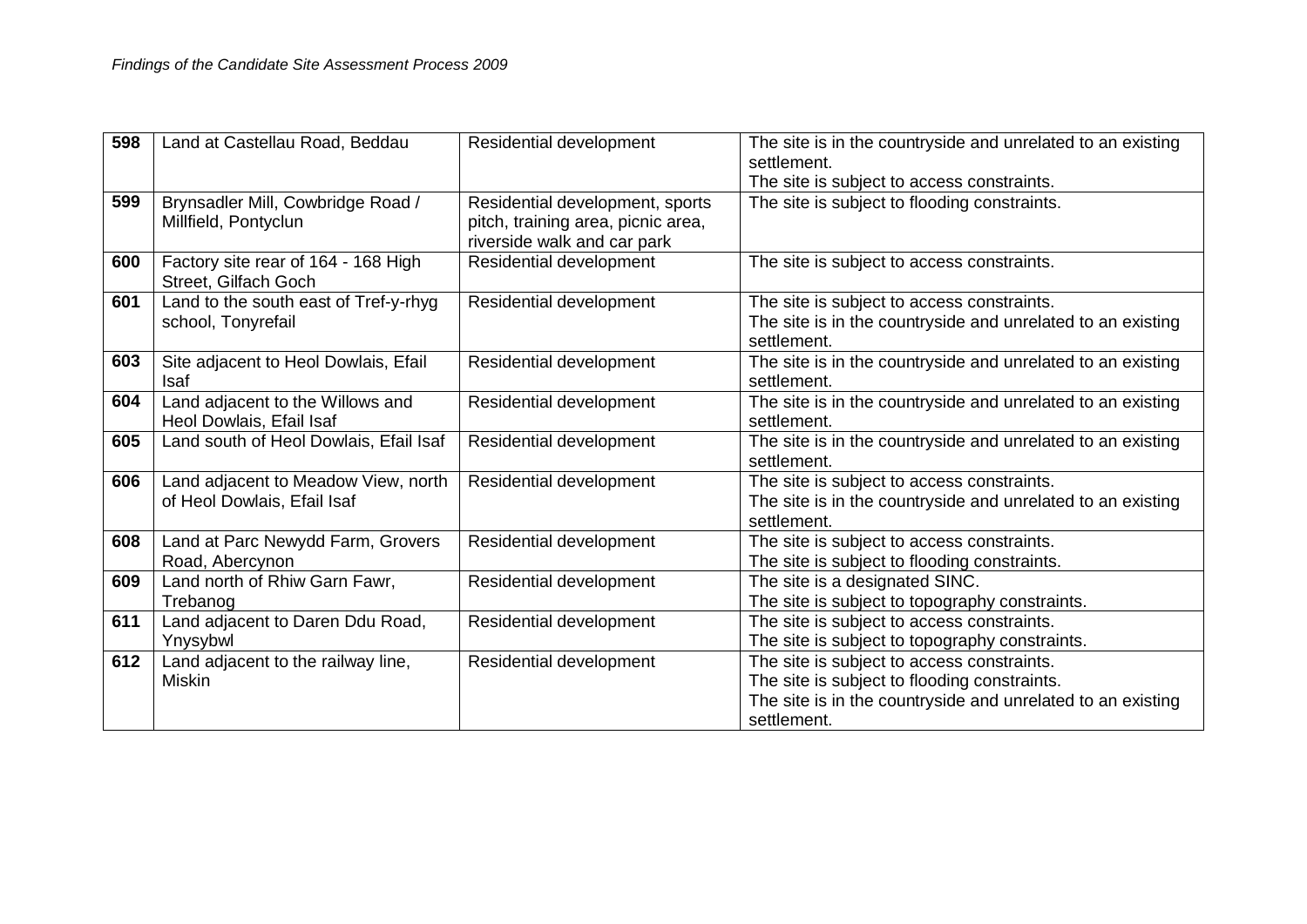| 613 | Land opposite Ely River and Mill<br>Race, Miskin                                             | Residential development                    | The site is subject to access constraints.<br>The site is subject to flooding constraints.                               |
|-----|----------------------------------------------------------------------------------------------|--------------------------------------------|--------------------------------------------------------------------------------------------------------------------------|
|     |                                                                                              |                                            | The site is in the countryside and unrelated to an existing<br>settlement.                                               |
| 617 | Golf course site off Brynna Road,<br><b>Brynna</b>                                           | Residential development                    | The site is a designated SINC.                                                                                           |
| 618 | Fernbank House and land south of<br>Brynna Road, Brynna                                      | Residential development                    | The site is in the countryside and unrelated to an existing<br>settlement.                                               |
| 619 | Vans Direct HQ, yard and land to<br>north west, Ely Valley Road and<br>Elwyn Street, Coedely | Residential development                    | The site will not contribute towards the overall objectives<br>and strategy of the LDP.                                  |
| 622 | Land rear of 84-102 Ystrad Road,<br>Ystrad                                                   | Residential development                    | The site is in the countryside and unrelated to an existing<br>settlement.<br>The site is a designated SINC.             |
| 624 | Land off Paddocks Crescent,<br><b>Brynsadler</b>                                             | Residential development                    | The site is subject to access constraints.<br>The site is in the countryside and unrelated to an existing<br>settlement. |
| 625 | Land south of the M4, Brynsadler                                                             | Residential development                    | The site will not contribute towards the overall objectives<br>and strategy of the LDP.                                  |
| 626 | Land adjacent to Leeway Carpets<br>Showroom, Penycoedcae                                     | Residential development                    | The site is in the countryside and unrelated to an existing<br>settlement.                                               |
| 628 | Land at Meadow Cottage and Ffordd<br>Llanbad, Gilfach Goch                                   | Residential development                    | The site will not contribute towards the overall objectives<br>and strategy of the LDP.                                  |
| 629 | Land to the rear of Fford Llanbad,<br>Gilfach Goch                                           | Residential development                    | The site will not contribute towards the overall objectives<br>and strategy of the LDP.                                  |
| 633 | Land north of Collenna Farm,<br>Tonyrefail                                                   | Residential development                    | The site is a designated SSSI.<br>The site is a designated SINC.                                                         |
| 634 | Land at Collenna Farm, Tonyrefail                                                            | Residential development                    | The site is in the countryside and unrelated to an existing<br>settlement.                                               |
| 635 | Llwyna Farm, Llanharry Road,<br><b>Brynsadler</b>                                            | Residential development and<br>green wedge | The site is subject to access constraints.<br>The site is subject to flooding constraints.                               |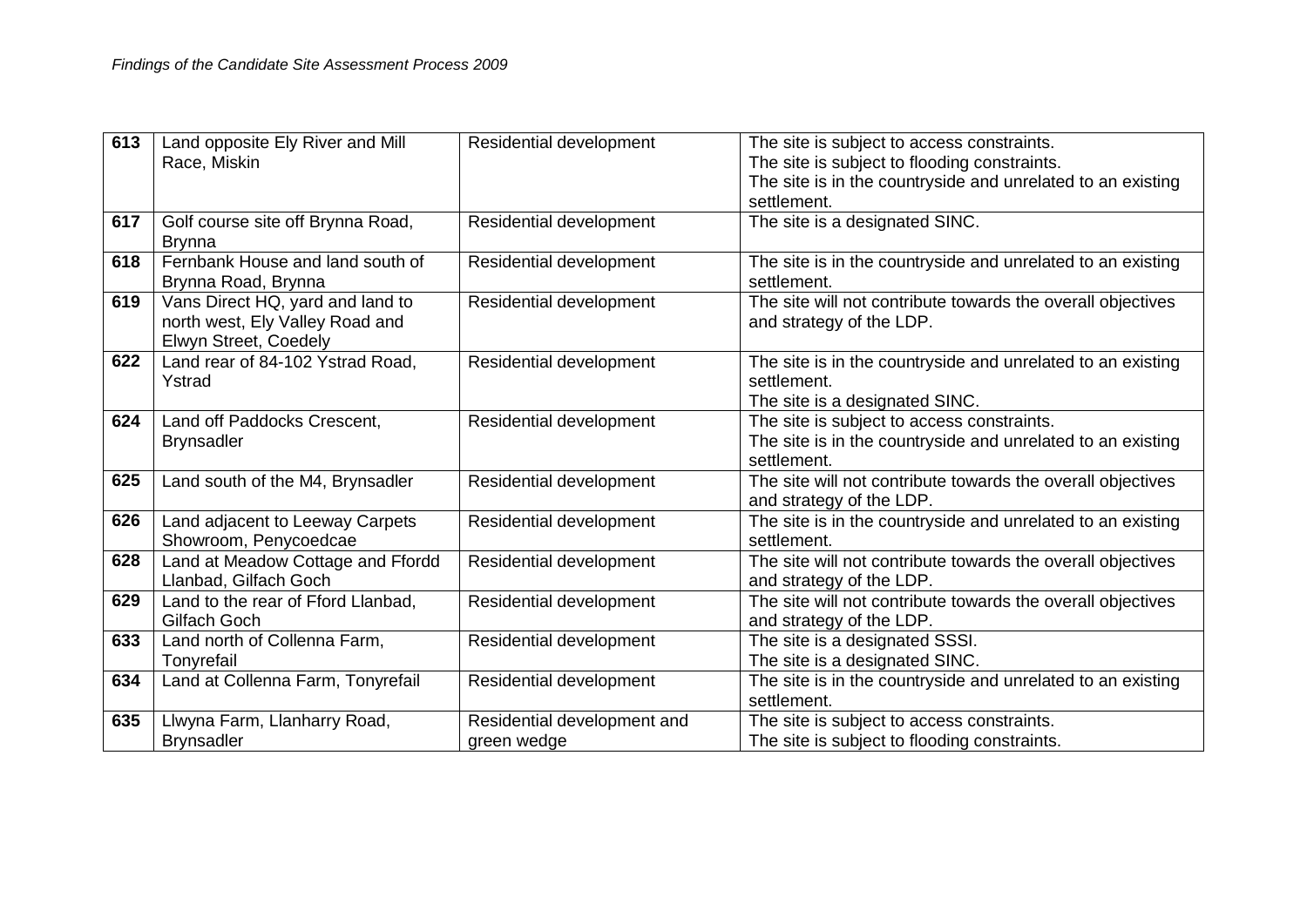| 636 | Land to the rear of 119-130 High    | Residential development              | The site will not contribute towards the overall objectives |
|-----|-------------------------------------|--------------------------------------|-------------------------------------------------------------|
|     | Street, Cymmer Porth                |                                      | and strategy of the LDP.                                    |
| 637 | Land near Harold Street/adjacent to | Residential development              | The site is subject to access constraints.                  |
|     | Llanharan RFC, Llanharan            |                                      |                                                             |
| 643 | Land west of Woodfield House,       | Residential development              | The site is subject to access constraints.                  |
|     | Llandraw Woods, Maesycoed           |                                      |                                                             |
| 644 | Land north of Cross Inn Road, Cross | Residential development              | The site is subject to topography constraints.              |
|     | <b>Inn</b>                          |                                      | The site is a designated SINC.                              |
| 645 | Land at Gelli-fedi Farm, Brynna     | Residential development              | The site is in the countryside and unrelated to an existing |
|     |                                     |                                      | settlement.                                                 |
|     |                                     |                                      | The site is subject to access constraints.                  |
| 646 | Land at Llwyn Crwn Isaf, Beddau     | Residential development, sports,     | The site is a designated SSSI.                              |
|     |                                     | recreation and nature reserve        | The site is a designated SINC.                              |
|     |                                     |                                      | The site is in the countryside and unrelated to an existing |
|     |                                     |                                      | settlement.                                                 |
| 647 | Land at Gwern-y-fach fields, Nr     | Residential, development/            | The site is in the countryside and unrelated to an existing |
|     | Castellau, Beddau                   | community health                     | settlement.                                                 |
|     |                                     |                                      | The site is subject to access constraints.                  |
| 648 | Land at Heol y Creigiau south of    | Residential, garden centre, bio      | The site is in the countryside and unrelated to an existing |
|     | Llantwit Fadre, Efail Isaf          | diversity visitor/educational centre | settlement.                                                 |
|     |                                     |                                      | The site is a designated SINC.                              |
| 649 | Land at Talygarn Farm, Talygarn     | Residential development              | The site is in the countryside and unrelated to an existing |
|     |                                     |                                      | settlement.                                                 |
| 650 | Land at Talygarn Park, Talygarn     | Holiday chalets                      | The site is a designated SINC.                              |
|     |                                     |                                      | The site is in the countryside and unrelated to an existing |
|     |                                     |                                      | settlement.                                                 |
| 651 | Site adjacent to Pen Darren Road,   | Residential development              | The site is a designated SINC.                              |
|     | Trebanog                            |                                      | The site is subject to access constraints.                  |
| 652 | Land adjacent to sewage treatment   | Employment development and           | The site will not contribute towards the overall objectives |
|     | works, Abercynon                    | holiday cabins                       | and strategy of the LDP.                                    |
| 653 | Land at Garth Farm, Efail Isaf      | Residential development              | The site is subject to access constraints.                  |
|     |                                     |                                      | The site is in the countryside and unrelated to an existing |
|     |                                     |                                      | settlement.                                                 |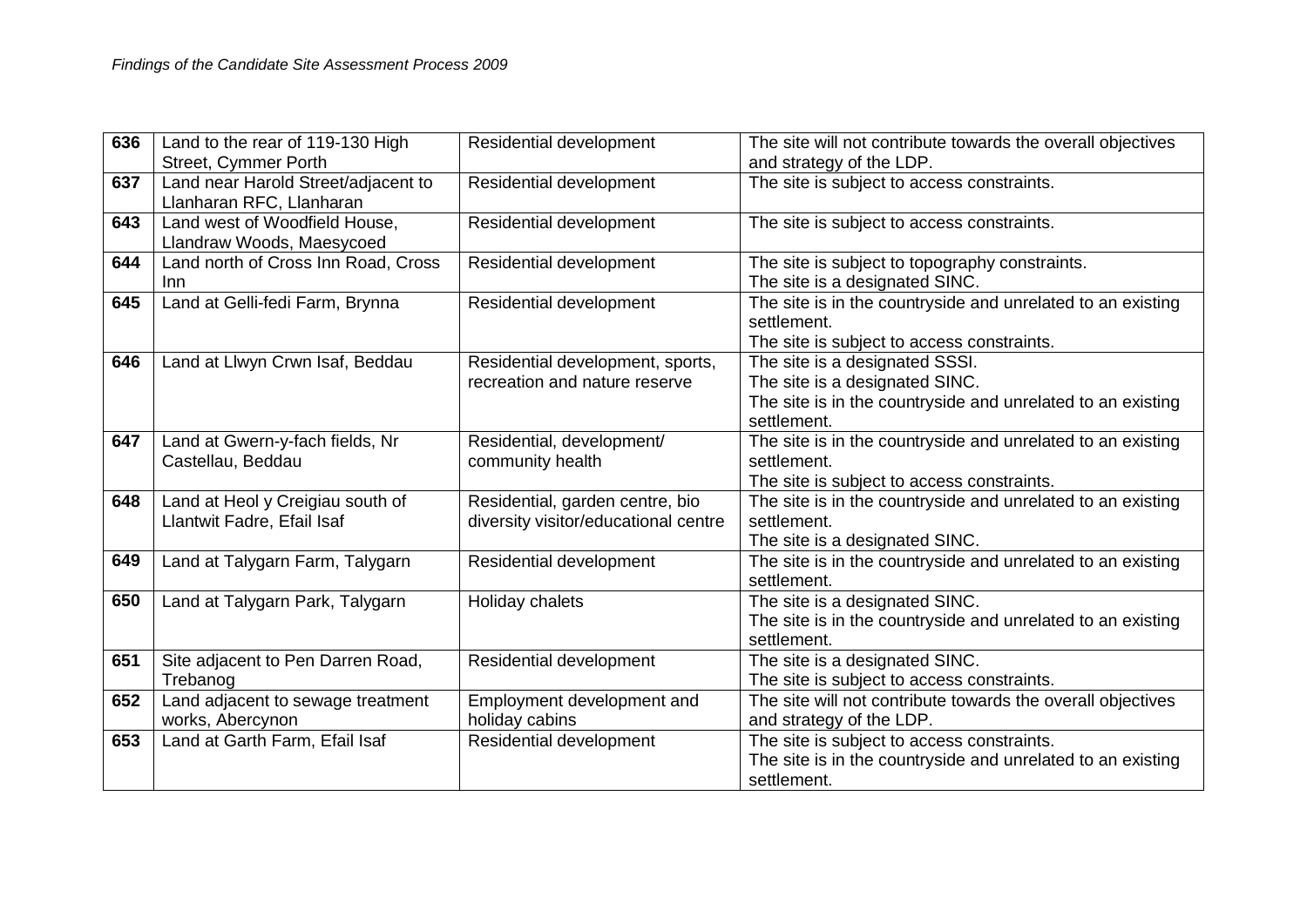| 655 | Land adjacent to roundabout Parc  | Residential development | The site is a designated SINC.                               |
|-----|-----------------------------------|-------------------------|--------------------------------------------------------------|
|     | Eirin, Tonyrefail                 |                         | The site is a designated SSSI.                               |
|     |                                   |                         | The site is in the countryside and unrelated to an existing  |
|     |                                   |                         | settlement.                                                  |
| 656 | Land rear of Danylan Road,        | Residential development | The site is subject to access constraints.                   |
|     | Maesycoed                         |                         | The site provides an important community facility in a built |
|     |                                   |                         | up area.                                                     |
| 657 | Land at the rear of Kenry Street, | Residential development | The site is subject to access constraints.                   |
|     | Treorchy                          |                         | The site provides an important community facility in a built |
|     |                                   |                         | up area.                                                     |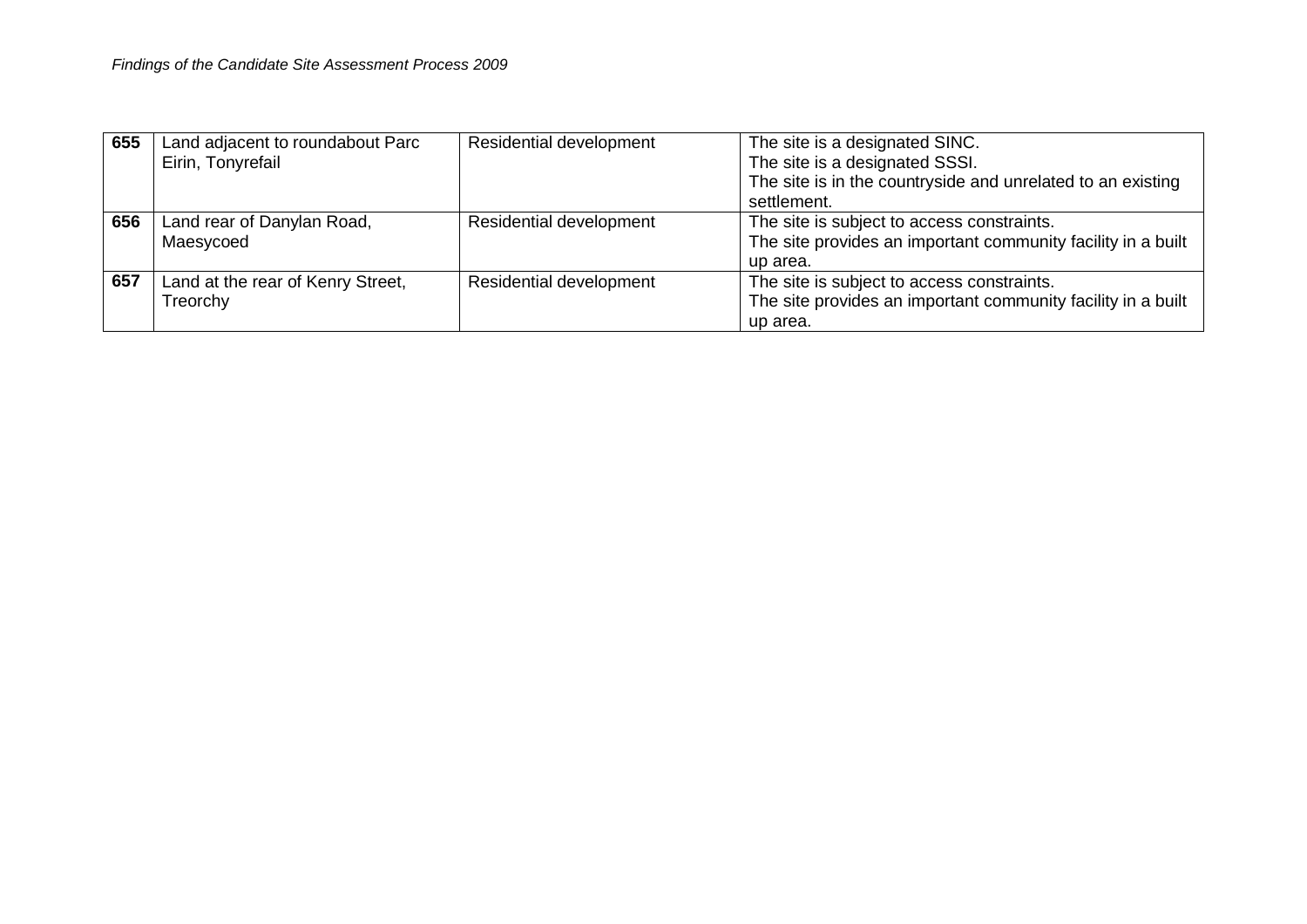# **Table 3: Settlement Boundaries Approved**

| Site ID         | <b>Site Name</b>                                           | Proposal                       |
|-----------------|------------------------------------------------------------|--------------------------------|
|                 | Park Place Maerdy                                          | Residential development        |
| 10              | <b>Station Road Ferndale</b>                               | Residential development        |
| 16              | Old School Site, Edmondes Street Ferndale                  | Residential development        |
| 18              | Site on Upper Terrace Stanleytown                          | Residential development        |
| $\overline{20}$ | Deri Terrace Tylorstown                                    | Residential development        |
| $\overline{21}$ | Land off Deri Terrace Tylorstown                           | Residential development        |
| 30              | Site off Rhigos Road Treherbert                            | <b>Residential development</b> |
| 34              | Bryn Rhedyn Treherbert                                     | Residential development        |
| 37              | <b>Corner of Herbert Street Treherbert</b>                 | Residential development        |
| 38              | <b>Corbett Street Treherbert</b>                           | Residential development        |
| $\overline{42}$ | Site at the end of Oak Street Treherbert                   | Residential development        |
| 44              | Rear of Crown Terrace Treorchy                             | Residential development        |
| 47              | <b>Crichton Street Treorchy</b>                            | Residential development        |
| 52              | Site at rear of Tremains Pub Park Road Cwmparc             | Residential development        |
| 54              | Site off Woodland Terrace Cwmparc                          | Residential development        |
| 68              | Site at the rear of Kennard Street Pentre                  | Residential development        |
| $\overline{71}$ | Site off Ystrad Road Ystrad                                | Residential development        |
| $\overline{74}$ | Land off Sandybank Road Ystrad                             | Residential development        |
| 76              | Land between Tynywaun and Bodringallt Junior School Ystrad | Residential development        |
| 79              | Land off Pen-y-Rhiw Ystrad                                 | Residential development        |
| 80              | Land off Dan-y-Craig Ystrad                                | Residential development        |
| $\overline{81}$ | Land off Trafalgar Terrace / Cross Street Ystrad           | Residential development        |
| 82              | Site off Penrhys Road near Estate Penrhys                  | Residential development        |
| 85              | Land to south of Mountain View Tonypandy                   | Residential development        |
| 89              | Site adjacent to Tonypandy Community Education Centre      | Residential development        |
|                 | Tonypandy                                                  |                                |
| 95              | Site off Adams Street Clydach Vale                         | <b>Residential development</b> |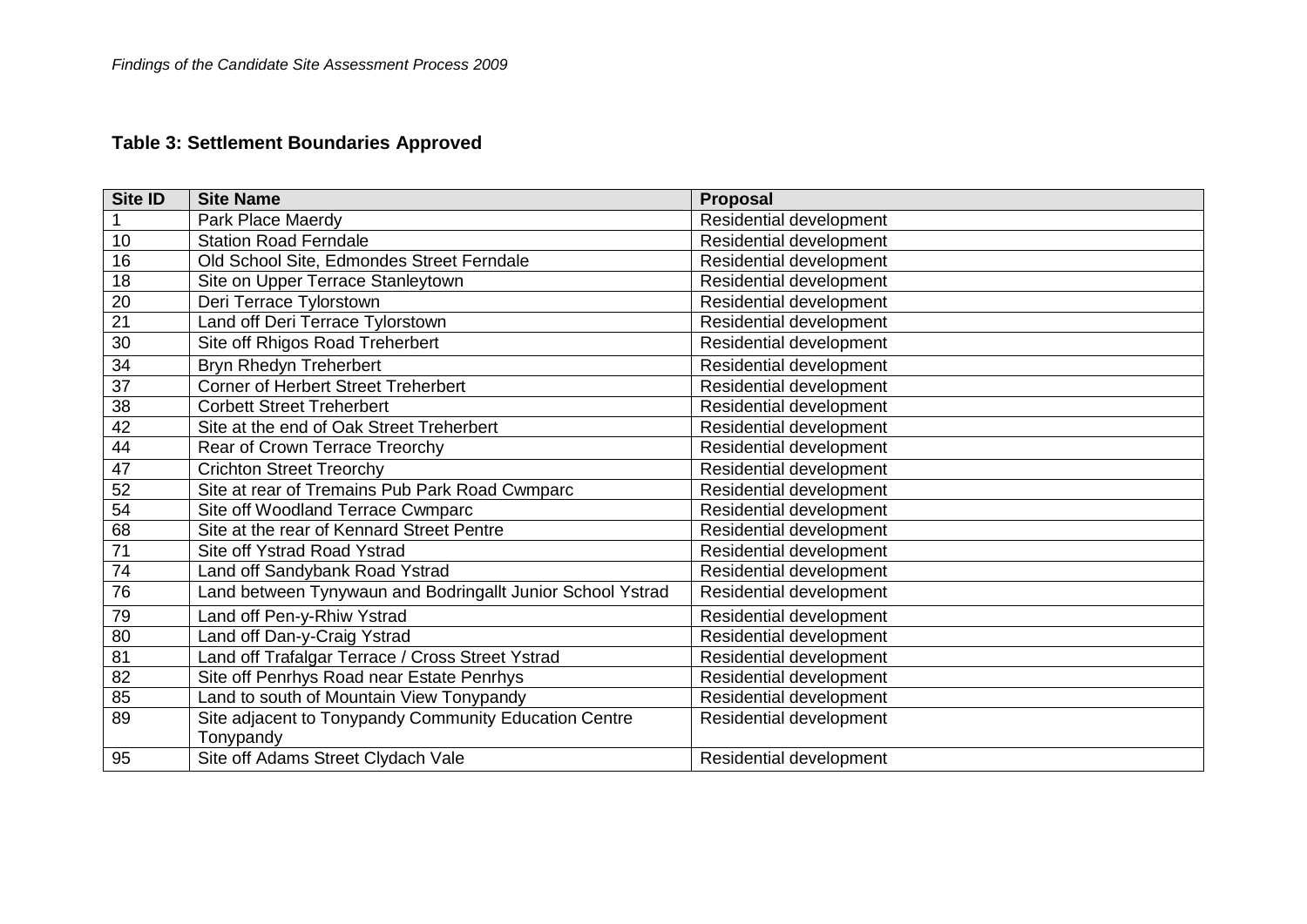| 139 | Brynhyfryd Troedrhiwtrwyn                                                 | Residential development        |
|-----|---------------------------------------------------------------------------|--------------------------------|
| 149 | Cresta Garage Gilfach Goch                                                | Residential development        |
| 154 | Brynderwen Road Cilfynydd                                                 | <b>Residential development</b> |
| 157 | Forge Row Godreaman                                                       | Residential development        |
| 162 | Miners Welfare site Llwydcoed                                             | <b>Residential development</b> |
| 179 | Land at Farrell's Homecare Aberaman                                       | Residential development        |
| 194 | Land to the west of Tanyard Place Aberaman                                | Residential development        |
| 209 | Land adjoining 'Pen y Fan', Rock Terrace Ynysybwl                         | Residential development        |
| 212 | Albion Tips Land Reclamation, Cilfynydd                                   | Residential development        |
| 220 | Land adjacent to Hendrewen Hotel Blaencwm                                 | Residential development        |
| 228 | Former Aberaman Colliery Reclamation Site, Godreaman                      | <b>Residential development</b> |
| 229 | 77-80 Dinas Road, Porth                                                   | Residential development        |
| 232 | Land adjoining 35 Aberllechau Road, Wattstown                             | Residential development        |
| 233 | Land fronting Ynyshir Road, Wattstown                                     | Residential development        |
| 251 | Land rear of Brynffynon, Hirwaun                                          | Residential development        |
| 253 | Land adjacent to Tylcha Fach Terrace and Nantmelyn Terrace,<br>Tonyrefail | Residential development        |
| 259 | Land north of YGG Pont-Sion-Norton, Pontshonnorton Road,<br>Pontypridd    | Residential development        |
| 263 | Brittanic, Gilfach Goch                                                   | Residential development        |
| 273 | Land North of Maes yr Onen, Ynysybwl                                      | Residential development        |
| 280 | Land fronting Cefnpennar Road, Cwmbach                                    | Residential development        |
| 286 | Ty'r-gweydd Farm, Wattstown                                               | Residential development        |
| 291 | Land to the South East of Foundry View, Godreaman                         | Residential development        |
| 294 | Land rear of 6 Werfa Close, Abernant                                      | Residential development        |
| 301 | Land Adjoining Tyntyla park, Llwynypia                                    | Residential development        |
| 302 | Land at Ger Y Coed, Vicarage Road, Cwmparc                                | Residential development        |
| 307 | Land at Celyn Farm, Efail Isaf                                            | Residential development        |
| 333 | Land at Graig View, Maelgwyn Terrace, Gadlys                              | Residential development        |
| 350 | South of Cardiff Road, Abercynon                                          | Residential development        |
| 393 | Disused quarry at High Street, Ynysybwl                                   | Residential development        |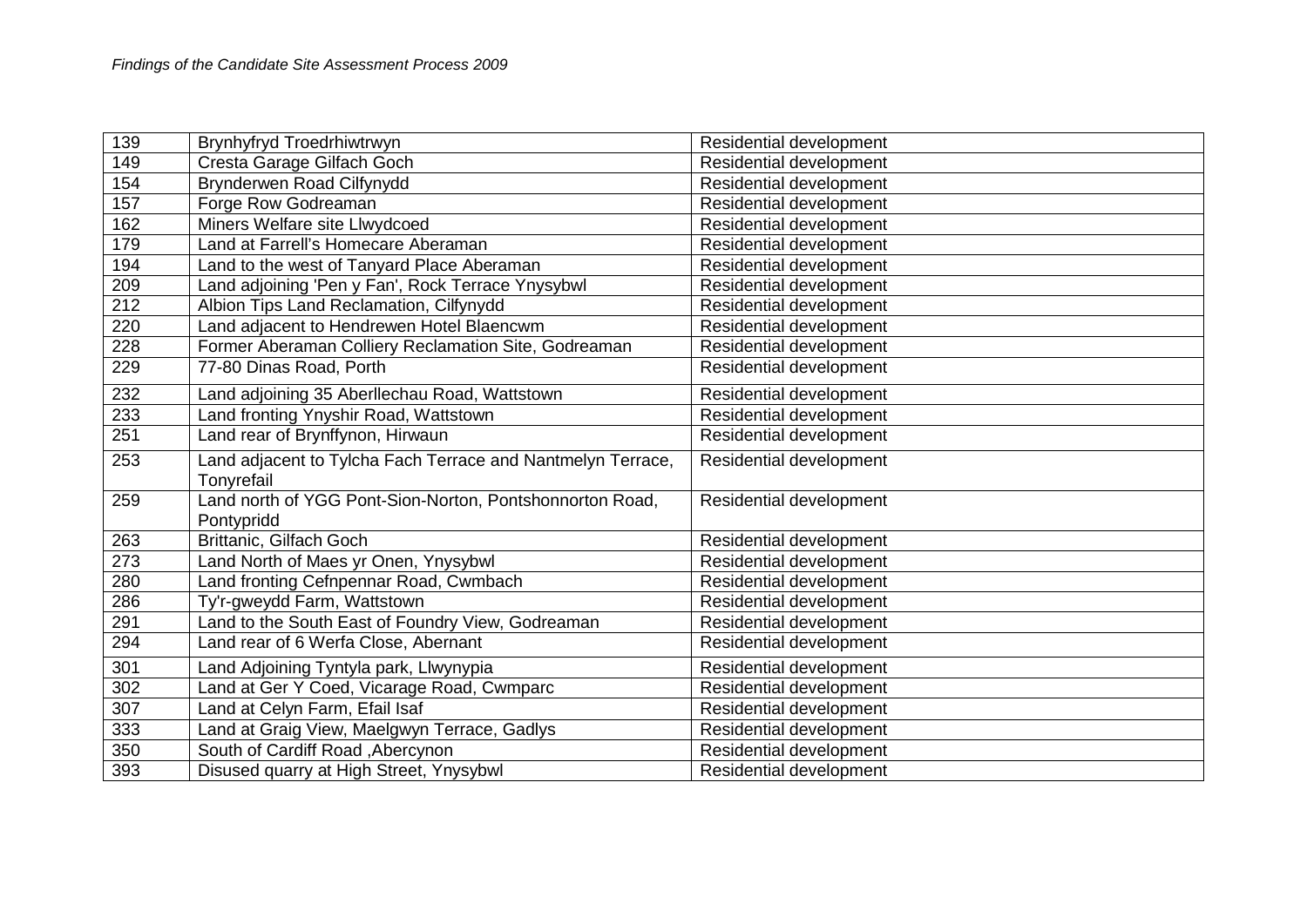| 426 | Rear of High Street, Gilfach Goch                                       | Residential development        |
|-----|-------------------------------------------------------------------------|--------------------------------|
| 421 | Collenna Farm to Hillside                                               | Residential development        |
| 433 | Land at Rhigos Road, Treherbert                                         | Residential development        |
| 435 | Land rear of Delwen Terrace, Blaencwm                                   | Residential development        |
| 438 | Land at Pontygwaith Industrial Estate, Pontygwaith                      | Employment development         |
| 466 | Land adjacent to Cefnlee Farm, Glyncoch                                 | Residential development        |
| 470 | Remainder of Cae Brynhyfryd, Hirwaun                                    | Residential development        |
| 471 | Hillbrook Estate, Aberaman                                              | Residential development        |
| 473 | Hirwaun Ironworks, North Site, Hirwaun                                  | Residential development        |
| 480 | Land at Catherine Street, Pentre                                        | Residential development        |
| 481 | Land north of Graig Street, Pontygwaith                                 | Residential development        |
| 484 | Adjoining Cribbin Ddu Quarry, end of High Street, Ynysybwl              | Residential development        |
| 507 | Land to the rear of Brongwyros Bungalow, Ynyswen                        | Residential development        |
| 508 | Land adjoining Sunny View Maelgwyn Terrace, Gadlys                      | Residential development        |
| 510 | Middle section of Cribbin Ddu Quarry, Ynysybwl                          | Residential development        |
| 513 | Land rear of Halt road, Hirwaun                                         | Residential development        |
| 516 | Land opposite 9 and 10 Cwm Nant yr Hwch - off Heol Caradog,<br>Penywaun | Residential development        |
| 528 | Land north of Blandy terrace, Gilfach Goch                              | Residential development        |
| 529 | Land at Ty-Bryn-y-Waun, Penybryn Street, Gilfach Goch                   | Residential development        |
| 533 | Land to the rear of Plas Newydd Farm, Llwydcoed                         | Residential development        |
| 535 | Land south of Trebanog Road, Trebanog                                   | Residential development        |
| 541 | Land opposite Heol Glannant, Edmondstown                                | Residential development        |
| 544 | Site A Rear of Kennard Street, Gelli                                    | Residential development        |
| 545 | Site B rear of Kennard Street, Gelli                                    | Residential development        |
| 546 | Site C rear of Kennard Street, Gelli                                    | Residential development        |
| 549 | Small site off Llanwonno Road, Ynyshir                                  | Residential development        |
| 557 | Land at the sidings Gwyn Street, Treforest                              | <b>Residential Development</b> |
| 569 | Land adjacent to Mill House, Forge Row, Godreaman                       | Residential development        |
| 581 | Otters Brook Farm, Ivor Park, Brynsadler                                | Residential development        |
| 583 | Phase 2 Redwood Park, Nantgarw                                          | Residential development        |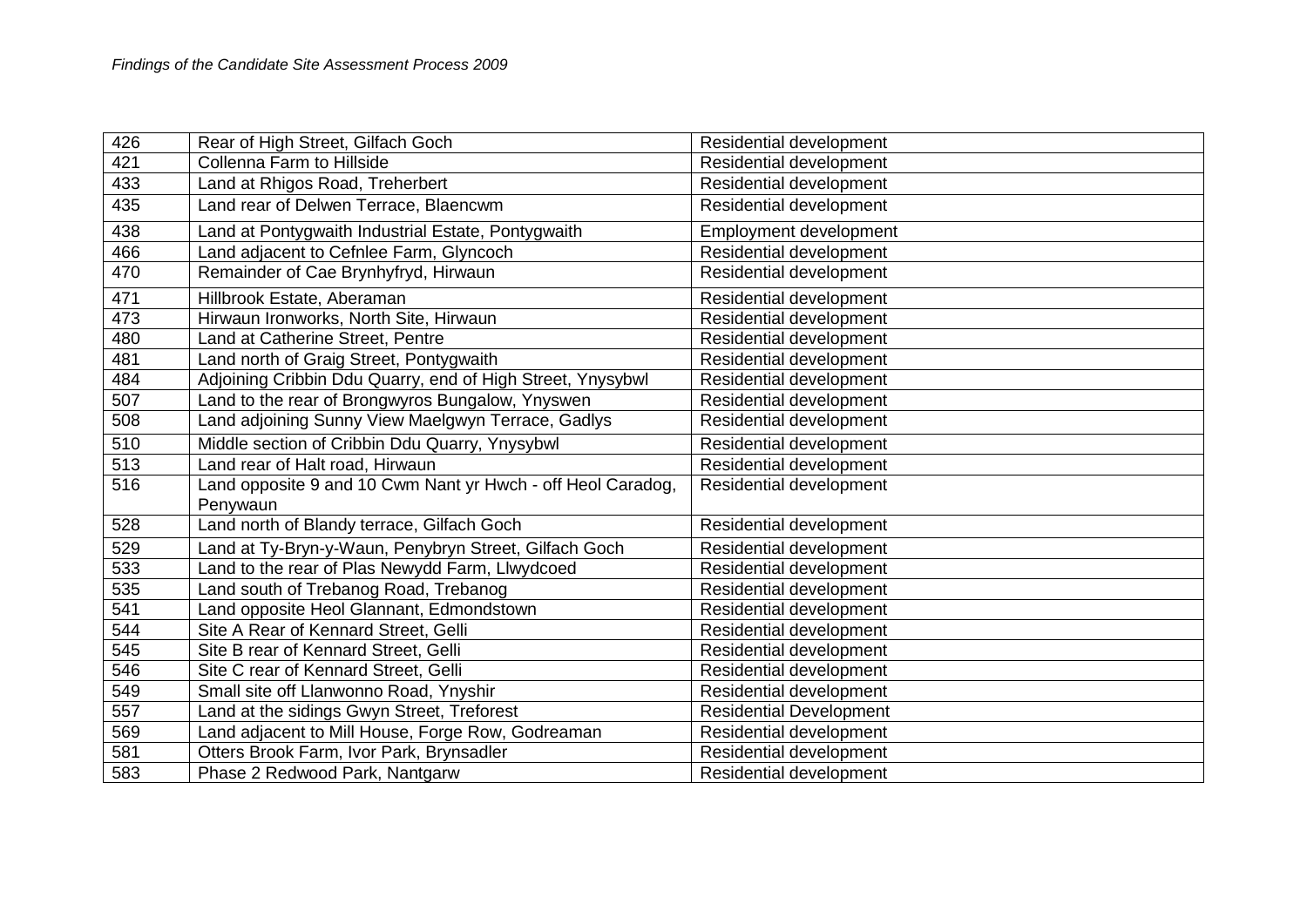| 589 | Land adjacent to the A4119, Tonyrefail                                                | Residential development        |
|-----|---------------------------------------------------------------------------------------|--------------------------------|
| 607 | Land at Mount Pleasant and Brynawel Dehewydd Lane, Llantwit   Residential development |                                |
|     | Fadre                                                                                 |                                |
| 616 | Land off Edmondstown Road Edmondstown                                                 | Residential development        |
| 623 | Land at Farrell's Home Care, Aberaman                                                 | <b>Residential development</b> |
| 630 | Land at Ffrwd Phillip Farm, Efail Isaf                                                | <b>Residential development</b> |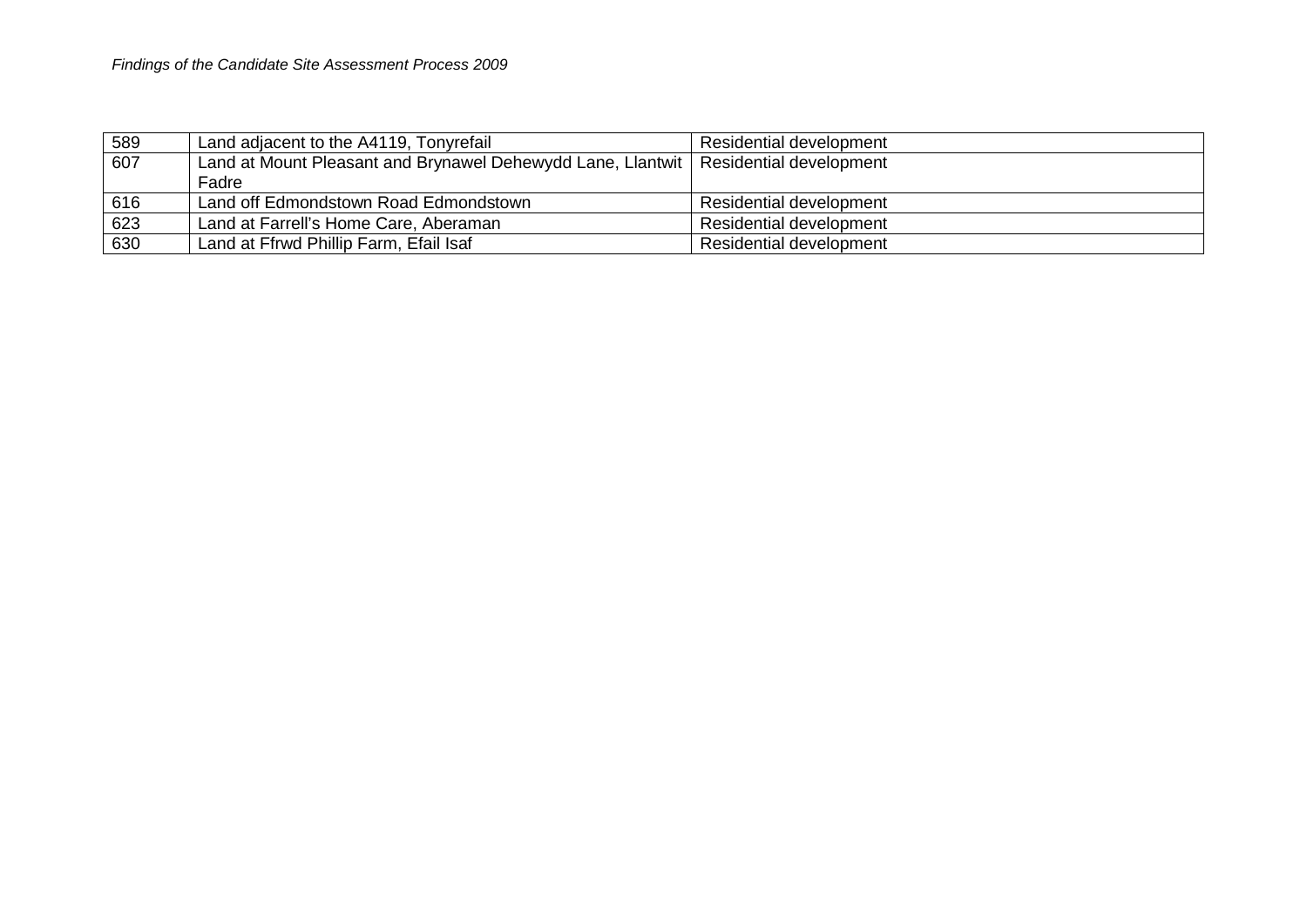## *Consultation with Specific and General Consultation Bodies*

Further details of the background analysis and assessment of the first and second stages are continued in Appendices 5.1 – 5.6.

During Summer 2008 the Director of Development and Regeneration sought the views of appropriate specific consultation bodies in respect of the preferred candidate sites. The results of this consultation are attached as Appendix 5.5.

## **FURTHER ADVICE**

If you require any further advice or assistance in respect this or other LDP documents or wish to be placed on the Council's consultation database please contact a member of the Local Development Plan Team at:

Development & Regeneration Unit, Floor 5, Unit 3, Ty Pennant, Catherine Street, Pontypridd CF37 2TB

Email: LDP@rhondda-cynon-taf.gov.uk

Telephone: 01443 495193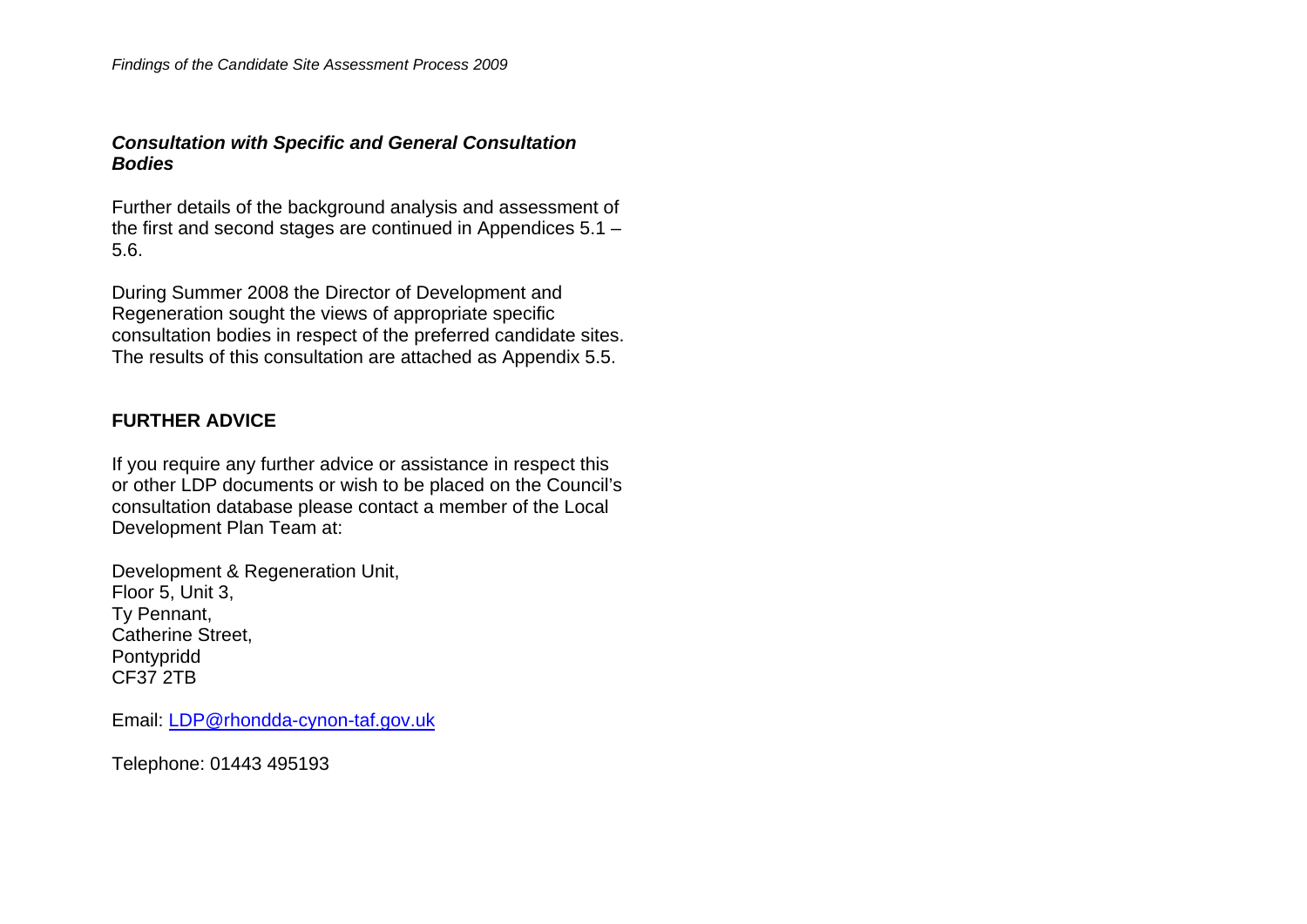## **5. APPENDICES**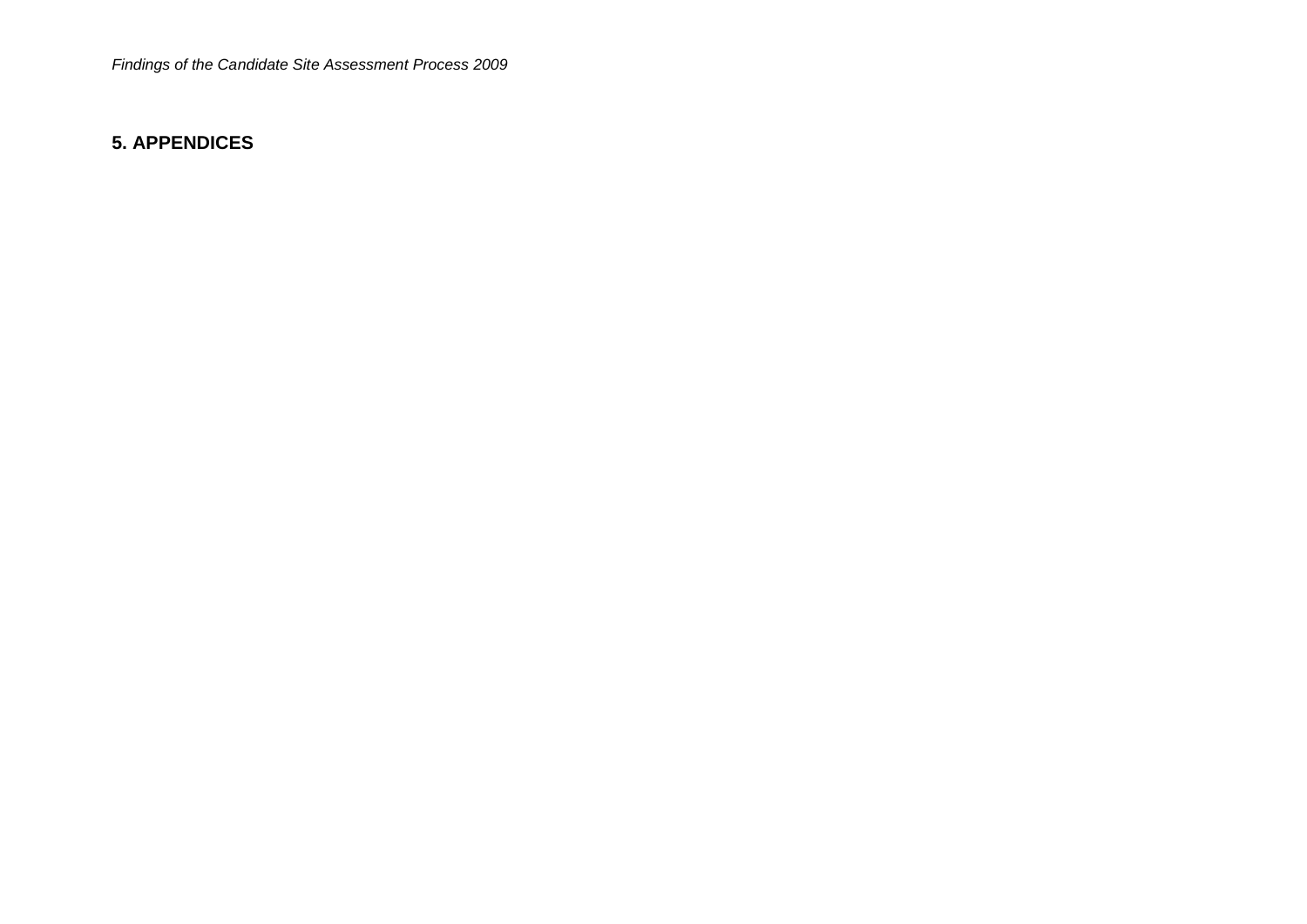## **5.1 Candidate Sites – Stage 1 Assessment Matrix**

Guidance Notes on Use of Matrix

- This matrix is intended to provide quidance on how to score sites when officers are undertaking site visits.
- Sites will be scored as :-
	- $\circ$  E Excellent
	- $O_G G$ ood
	- $\circ$  F Fair
	- $\circ$  N Neutral
	- $P -$  Poor
	- $O$  U Undermining
- The  $1<sup>st</sup>$  Stage Assessment is intended to help build a picture of each site and to identify the main strengths and/or constraints of the sites.
- The scoring will not be used to "rank" sites.
- For process to be robust, it is important that sites are scored in a consistent manner. However, be mindful that no two sites will be the same and the matrix is not a definitive scoring system.
- Given the large number, range and type of sites to be assessed, the matrix is intended to assist in scoring. It is not intended to be prescriptive. There will be

instances where the desktop survey will suggest sites should be scored equally, but the site visit may suggest otherwise. For example, where distances are specified these are given as a guide only. A site with public transport links within 50m but only accessed via a steep route and requiring the crossing of a main road, may score less than a site with a bus stop 150m away but with safe convenient access.

- Where there is a question as to the degree of merit or constraint and whether a specific issue is "E" or "G" for example, officers should form a subjective opinion based on their site visit, desk-top survey and consistent with other sites as far as possible. Ultimately we are seeking to gain as full an understanding of each site for the purposes of the LDP process as possible. In the majority of cases, the difference in a single score from "E" to "G" will not have a significant impact upon the overall consideration of the site.
- Given the large number of sites in the process and the requirement to produce the LDP in accordance with the agreed timetable and in an expedient and efficient manner, the Candidate Site Assessment process is not designed to produce detailed technical site assessment.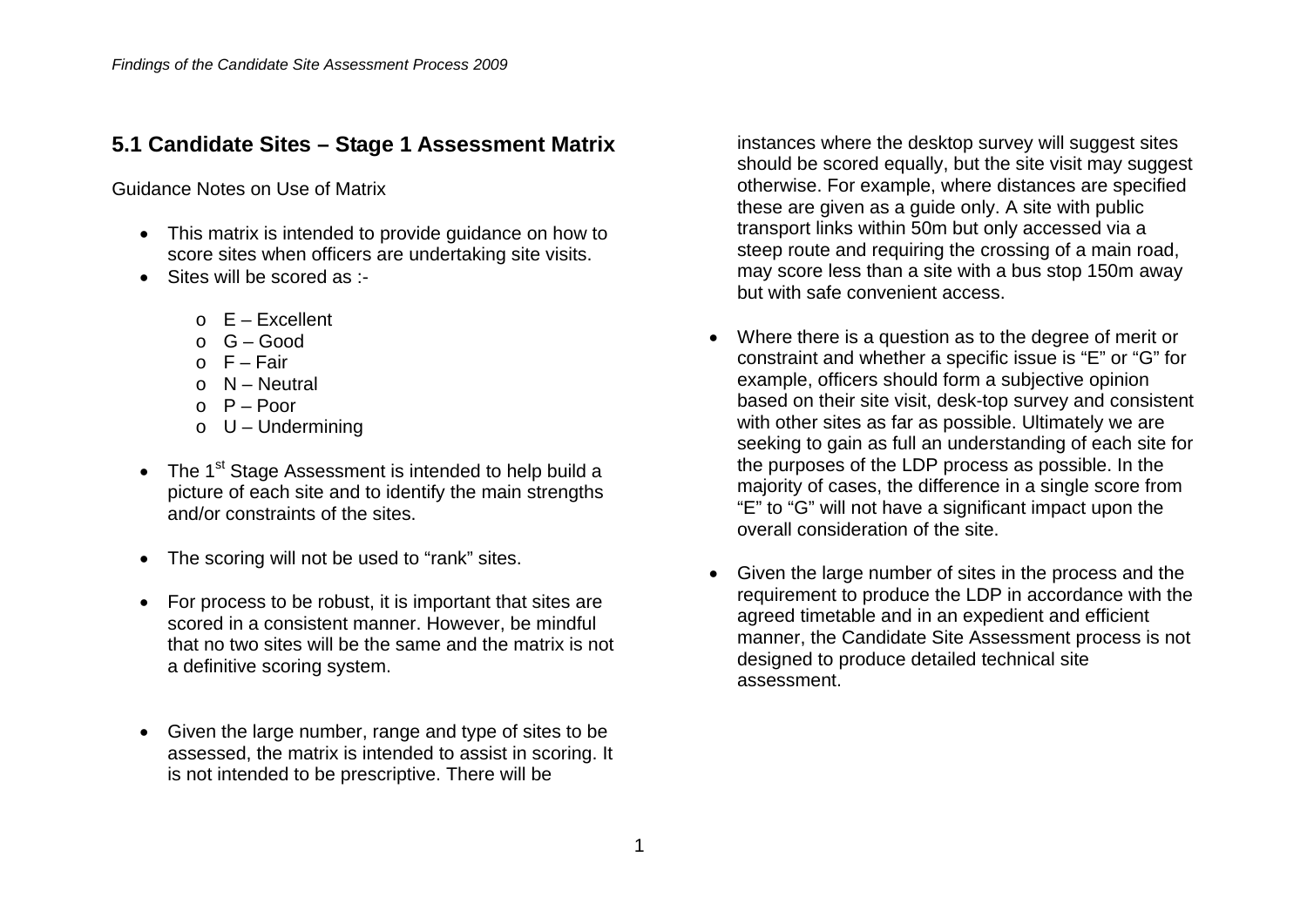## **Stage 1 Assessment Matrix**

| Q              | <b>Excellent</b>       | Good                    | <b>Fair</b>              | <b>Neutral</b>             | Poor                   | <b>Undermining</b>                   |
|----------------|------------------------|-------------------------|--------------------------|----------------------------|------------------------|--------------------------------------|
| $\mathbf 1$    | Very high              | High market demand      | <b>Increasing Market</b> | Average market             | Low market             | No realistic market demand           |
|                | market                 |                         | Demand                   | demand                     | demand                 |                                      |
|                | demand                 |                         |                          |                            |                        |                                      |
| 2 <sup>1</sup> | On site                | Site near to bus/rail   | Available via short      | Available within           | Poor access -          | No obvious access to public          |
|                | access/immedi          | route and stops         | and unobstructed         | reasonable                 | steep (difficult       | transport links                      |
|                | ately adjacent         |                         | route                    | distance and via           | route) or significant  |                                      |
|                |                        |                         |                          | unobstructed route.        | distance               |                                      |
| 3 <sup>5</sup> | <b>Existing access</b> | Existing access         | A safe, suitable         | Access can be              | Significant access     | No obvious access can be             |
|                | of the highest         | which is safe and of a  | access could easily      | achieved - minor           | constraints            | achieved                             |
|                | standard.              | suitable scale for the  | be achieved.             | constraints to be          |                        |                                      |
|                |                        | site                    |                          | addressed.                 |                        |                                      |
| 4              | On site                | Site near to            | Community                | Community                  | Poor accessibility     | No realistic access to community     |
|                | provision/imme         | community services      | facilities available     | facilities can be          | via a difficult and/or | services.                            |
|                | diately                |                         | via short,               | accessed within a          | unobstructed route     |                                      |
|                | adjacent to site       |                         | unobstructed route       | reasonable<br>distance and |                        |                                      |
|                |                        |                         |                          | unobstructed route         |                        |                                      |
| 5              | No flood risk          | Any risk easily         | Any risk minor and       | Potential risk of          | A significant          | A significant part of site or entire |
|                |                        | mitigated.              | reasonably               | flooding on part of        | element of site        | site within C2 flood risk zone.      |
|                |                        |                         | addressed                | site, mitigation           | within flood risk      |                                      |
|                |                        |                         |                          | possible.                  | zone                   |                                      |
| 6              | No loss of             | Negligible loss of      | Minor loss of low        | Loss of low and            | Yes, significant loss  | Significant loss of high grade       |
|                | agricultural           | agricultural land of no | grade agricultural       | medium grade               | of low and medium      | agricultural land                    |
|                | land                   | agricultural merit      | land                     | agricultural land.         | grade agricultural     |                                      |
|                |                        |                         |                          |                            | land                   |                                      |
| $\overline{7}$ | No impact              | No significant impact.  | Minor impact, which      | Designations on            | Yes, local level       | Yes, major designations - SSSI,      |
|                | upon                   | Any issues arising      | could be managed         | site. Mitigation may       | designations on a      | $SAC$ – on the site; and within the  |
|                | landscape,             | can be easily           | or mitigated             | be possible.               | significant element    | vicinity and would be affected by    |
|                | ecological or          | mitigated.              | against.                 |                            | of the site.           | the development of the site.         |
|                | cultural               |                         |                          |                            |                        |                                      |
|                | designations           |                         |                          |                            |                        |                                      |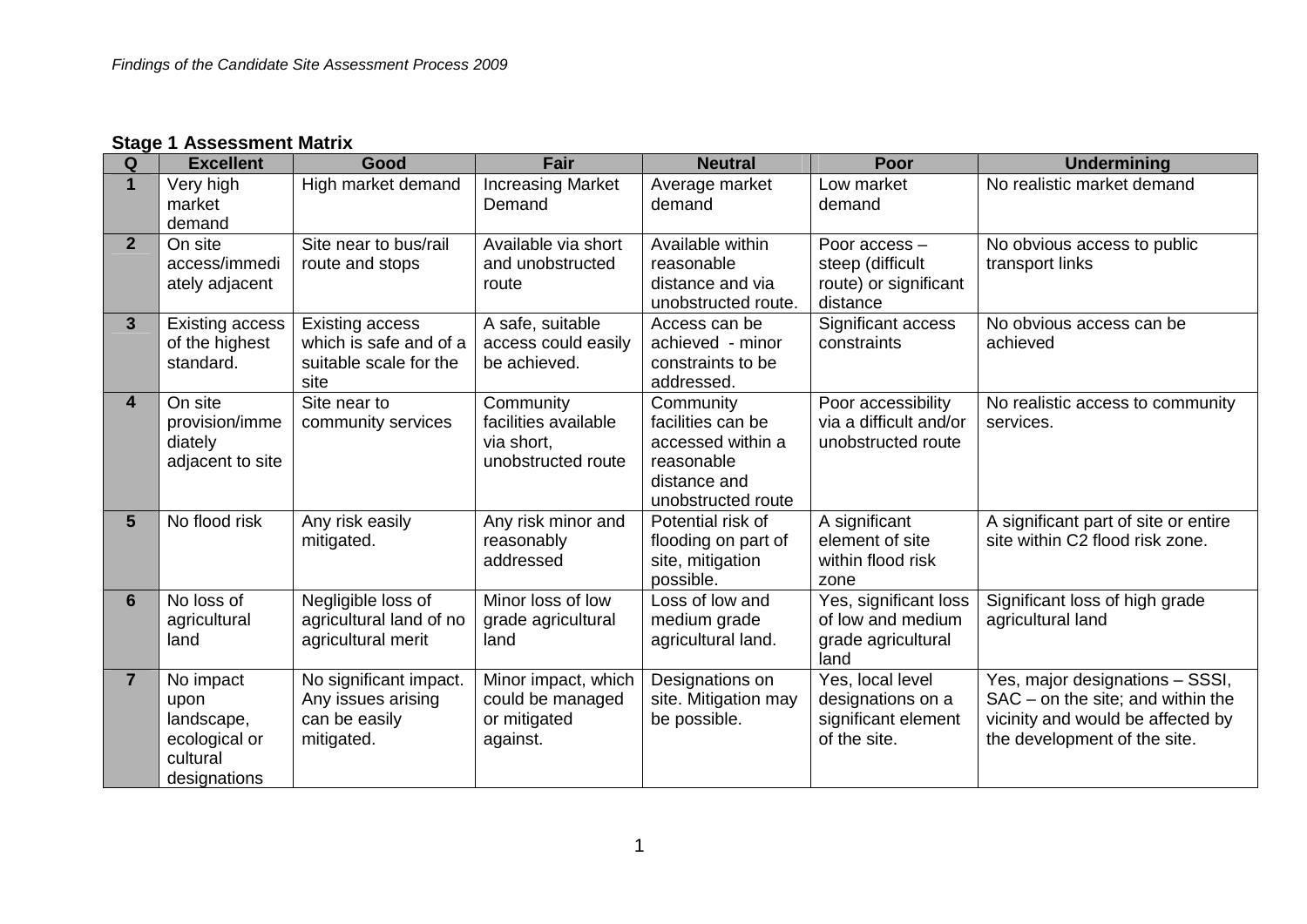| 8               | Yes.<br><b>Brownfield site</b>                                             | Considered to be<br>essentially a<br>brownfield site. May<br>include an<br>insignificant element<br>of Greenfield. | N/A                                                           | Reclaimed<br><b>Brownfield site</b>                                                                                       | Sites include<br>significant element<br>of Greenfield land                                         | No. Greenfield site                                                                                                |
|-----------------|----------------------------------------------------------------------------|--------------------------------------------------------------------------------------------------------------------|---------------------------------------------------------------|---------------------------------------------------------------------------------------------------------------------------|----------------------------------------------------------------------------------------------------|--------------------------------------------------------------------------------------------------------------------|
| 9               | No known risk<br>and extremely<br>unlikely any<br>contamination<br>on site | No known risk                                                                                                      | Potential risk of<br>minor<br>contamination on<br>site        | Potential risk.<br>Mitigation required.                                                                                   | Yes, a significant<br>element of site with<br>potential risk.                                      | Yes. The entire site subject to<br>potential risk.                                                                 |
| 10 <sup>°</sup> | Yes, a<br>significant<br>eyesore would<br>be removed                       | Yes, an eyesore<br>would be removed                                                                                | Site, whilst not an<br>eyesore is of poor<br>amenity value.   | Site is neither an<br>eyesore or of any<br>amenity value                                                                  | No, a site of<br>amenity value<br>would be<br>lost/affected                                        | No, a site of significant amenity<br>value would be lost                                                           |
| 11              | No potential<br>environmental<br>value                                     | No significant<br>environmental value                                                                              | Minor<br>environmental<br>value, impacts can<br>be mitigated. | N/A                                                                                                                       | Significant<br>environmental<br>value                                                              | Major environmental value                                                                                          |
| 12              | Site is flat                                                               | Site is generally flat<br>and any issues can<br>be easily addressed                                                | Topography issues<br>can realistically be<br>addressed        | Topography is an<br>issue which could<br>potentially be<br>addressed.                                                     | Yes, topography is<br>a significant<br>constraint                                                  | Yes, topography is a major<br>constraint which could not<br>realistically be addressed                             |
| 13              | No impact                                                                  | No significant impact                                                                                              | Minor impact not<br>considered to be<br>detrimental           | Impact upon<br>important<br>views/vistas which<br>could be<br>considered<br>acceptable or<br>potentially be<br>addressed. | Yes, development<br>would have a<br>significant impact<br>upon views/vistas<br>of local importance | Yes, development would have a<br>significant, detrimental impact<br>upon views/vistas of recognised<br>importance. |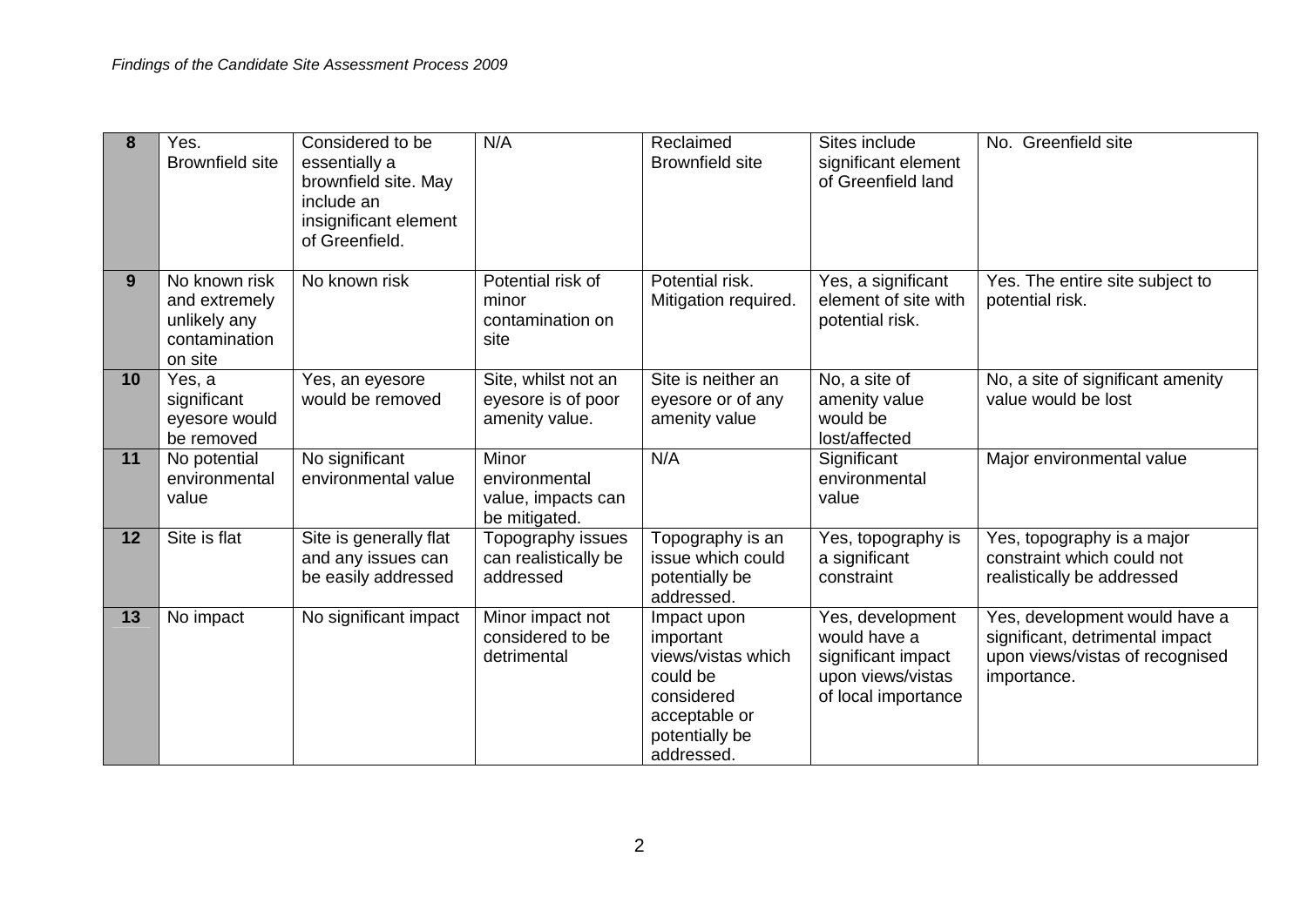| 14 | Good range of<br>Infrastructure<br>existing<br>on/adjacent to<br>site.                            | Good range of<br>Infrastructure<br>available within<br>vicinity                                               | Utility Infrastructure<br>available within<br>reasonable<br>distance and<br>provision to site<br>realistically<br>achievable | Utility infrastructure<br>available in area.<br>Access could be<br>provided, although<br>not necessarily<br>easy. | No, site is<br>significant distance<br>from existing Utility<br>Infrastructure                  | No realistic opportunity to provide<br>Utility Infrastructure to site                          |
|----|---------------------------------------------------------------------------------------------------|---------------------------------------------------------------------------------------------------------------|------------------------------------------------------------------------------------------------------------------------------|-------------------------------------------------------------------------------------------------------------------|-------------------------------------------------------------------------------------------------|------------------------------------------------------------------------------------------------|
| 15 | No, adjoining<br>uses would be<br>compatible                                                      | No, adjoining use<br>considered<br>acceptable and any<br>detriment could be<br>easily addressed               | Generally<br>acceptable, any<br>detriment could be<br>reasonably<br>mitigated                                                | Potentially<br>acceptable<br>relationship,<br>mitigation will be<br>required.                                     | Yes - potential for<br>significant<br>detriment that<br>would be difficult to<br>mitigate       | Yes, unacceptable detriment likely<br>to result                                                |
| 16 | The site is<br>wholly or<br>significantly<br>enclosed by<br>the existing<br>built form.           | Yes, site would<br>provide a logical and<br>sustainable extension<br>and continue the<br>existing built form. | Yes, logical<br>development site.<br>Any issues arising<br>minor and easily<br>addressed.                                    | N/A                                                                                                               | No, poor extension<br>of built form giving<br>rise to significant<br>concerns                   | No, site would represent an<br>illogical and unsustainable<br>extension to existing built form |
| 17 | Yes                                                                                               |                                                                                                               |                                                                                                                              | N/A                                                                                                               |                                                                                                 |                                                                                                |
| 18 | Yes, free from<br>constraint and<br>would<br>represent a<br>sustainable<br>form of<br>development | Yes, free from major<br>constraints. Any<br>issues arising can be<br>easily remediated                        | Site is free from<br>significant<br>constraints and any<br>issues arising can<br>be reasonably<br>addressed.                 | Site is constrained.<br>Remediation may<br>be possible.                                                           | No, site has major<br>constraints to its<br>development<br>requiring significant<br>remediation | No, site has major constraints and<br>would represent an unsustainable<br>form of development  |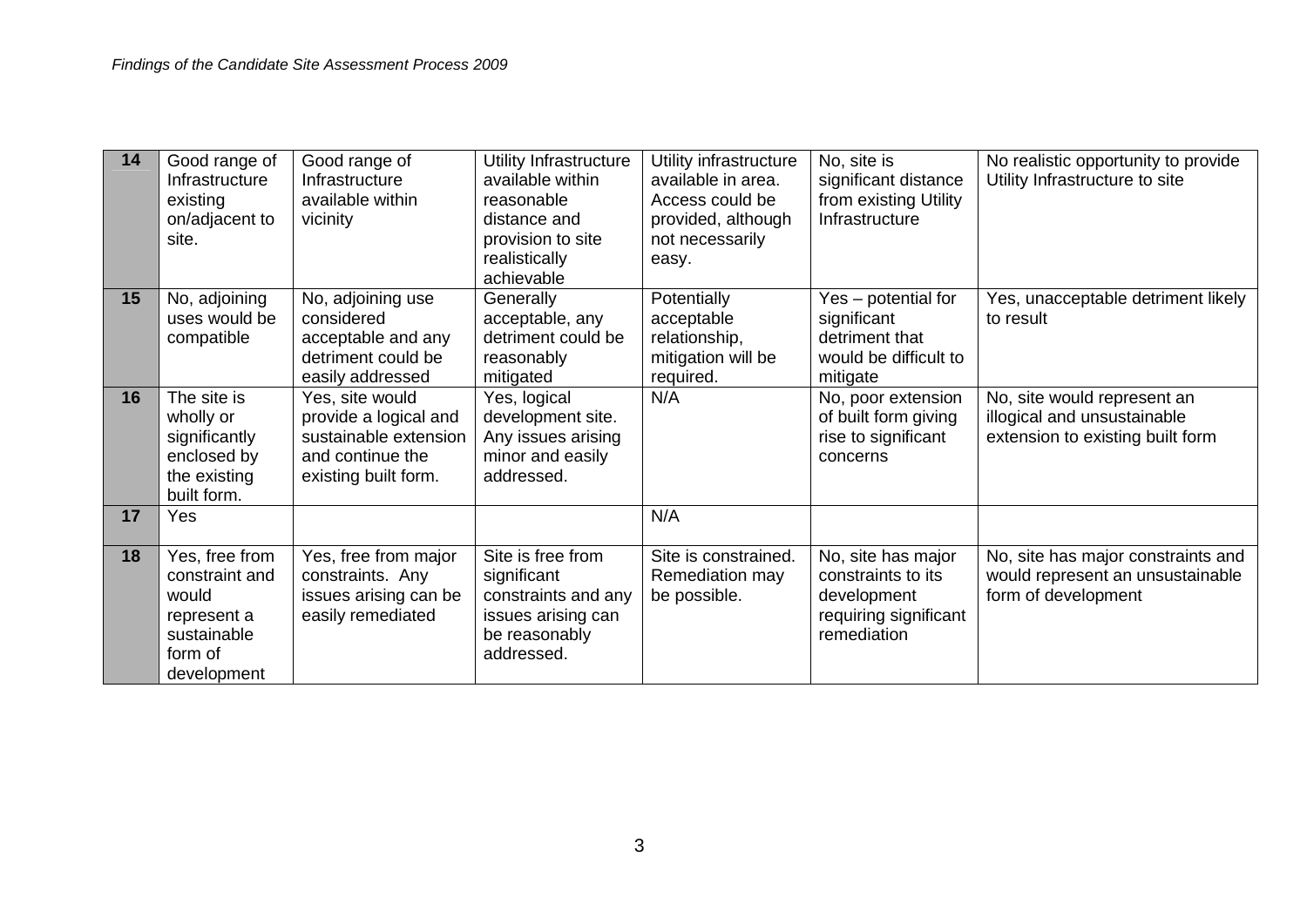## 5.2 Candidate Sites – Stage 2 Assessment Matrix

The second stage of the process allows the Council to assess possible future allocations against the SA/SEA framework to ensure that the sites contribute towards achieving the overall objectives of the plan.

 In order to do so the Council will employ the Sustainability Threshold Assessment methodology developed by environmental consultants Enfusion. The Sustainability Threshold Assessment process involves allocating one of five levels of potential impact to the candidate site, against each of the sustainability objectives identified in the Sustainability Appraisal Framework.

The objectives and associated criteria in the SA/SEA Framework have been identified and compiled from the Rhondda Cynon Taf LDP Scoping procedure and cover the following areas: - Housing, Cultural Heritage, Social Inclusion, Health, Economy, Employment, Transport, Built Environment, Landscape, Biodiversity, Water, Climate Change, Energy, Land and Soils, Waste, Minerals.

The impacts of the candidate site and its proposed development are identified by one of five colour codes, determined against each of the objectives. The colour codes are as follows;

> **Blue -** Development actively encouraged, as it would resolve an existing sustainability problem

**Green** – No sustainability constraints and development acceptable

**Yellow –** Potential expensive sustainability issues, mitigation and/or negotiation possible

**Orange –** Problematic because of sustainability constraints; mitigation or negotiation difficult and or

**Red -** Absolute sustainability constraints to development.

Development needs may be accommodated if there are overall majority frequencies of blue and green impacts. If not, the approach identifies what further studies or mitigation could be incorporated to allow development. Candidate sites with orange and red will normally be excluded from further consideration.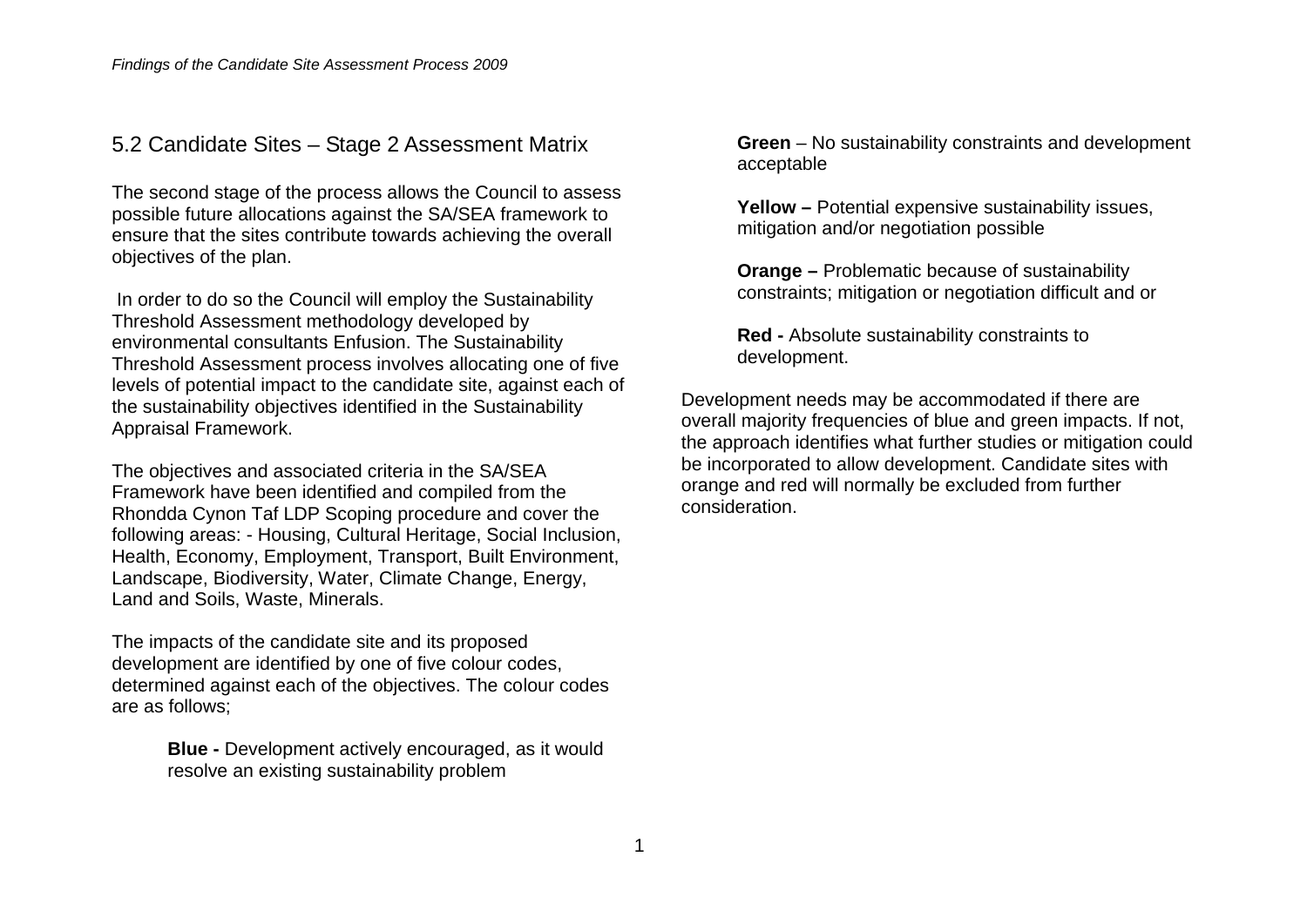## **SA Indicators Matrix**

| <b>Objective</b>       | <b>Blue</b>               | <b>Green</b>              | Yellow                   | Orange                      | <b>Red</b>                      |
|------------------------|---------------------------|---------------------------|--------------------------|-----------------------------|---------------------------------|
| 1. Housing $-$         | Will provide new          | Development will make     | Development in the       | Development outside         | Development is in               |
| Provide for the        | housing within or which   | a positive contribution   | Principal Town or Key    | the Principal Town or       | a location, which is            |
| overall requirements   | will support a Principal  | to housing land           | Settlement could make    | <b>Key Settlement could</b> | isolated from                   |
| through a mix of       | Town or Key               | requirement in            | a positive contribution  | contribute to housing       | existing                        |
| dwelling types         | Settlement and will       | Rhondda Cynon Taf.        | to housing land          | land requirement in         | settlements and                 |
| catering for all needs | make a positive           |                           | requirement in           | Rhondda Cynon Taf           | communities.                    |
| to promote integrated  | contribution to housing   |                           | Rhondda Cynon Taf        | through mitigation or       |                                 |
| and thriving           | land requirement.         |                           | through possible         | negotiation.                |                                 |
| communities.           |                           |                           | mitigation or            |                             |                                 |
|                        |                           |                           | negotiation              |                             |                                 |
| 2. Cultural Heritage-  | Development will          | Development will          | Development will have    | Development of this         | Development of                  |
| Promote and protect    | promote and protect the   | promote and protect       | a negative impact on     | site would damage           | this site would                 |
| the cultural hierarchy | cultural heritage of the  | the culture and heritage  | cultural heritage,       | the cultural hierarchy      | damage the                      |
| including landscape,   | Principal Town or Key     | of the settlement.        | mitigation possible.     | of the settlement,          | cultural hierarchy of           |
| archaeology and        | Settlement.               |                           |                          | mitigation is difficult.    | the settlement;                 |
| language.              |                           |                           |                          |                             | there are no                    |
|                        |                           |                           |                          |                             | mitigation options<br>possible. |
| 3. Social Inclusion-   | Development within or     | Development in the        | The site has links with  | Development would           | The site is isolated            |
| Promote integrated     | which will support the    | Principal Town or Key     | the existing settlement. | contribute to social        | and would promote               |
| communities, with      | Principal Town or Key     | Settlement would make     |                          | inclusion if                | social exclusion.               |
| opportunities for      | Settlement will promote   | a positive contribution   |                          | development                 |                                 |
| living, working and    | the integration and       | to social inclusion. Site |                          | provided additional         |                                 |
| socialising for all.   | reinforce the role of the | is large enough provide   |                          | facilities to the           |                                 |
|                        | settlement as a           | contributions possible    |                          | settlement.                 |                                 |
|                        | multifunctional centre.   | to improve existing       |                          |                             |                                 |
|                        |                           | facilities.               |                          |                             |                                 |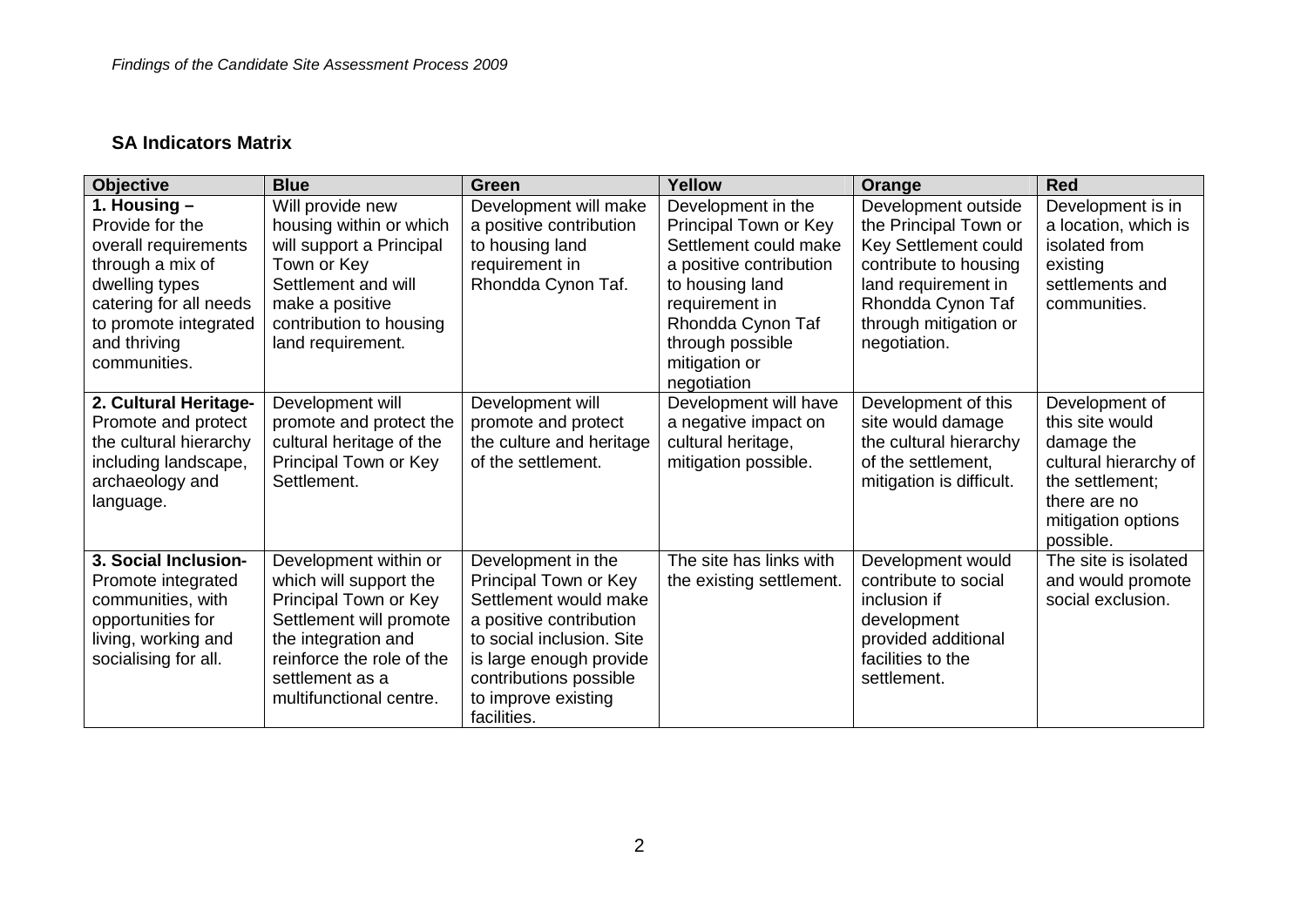| 4. Health-Provide an   | Development in or which      | Development is      | Poor access to        | Development would          | Development would         |
|------------------------|------------------------------|---------------------|-----------------------|----------------------------|---------------------------|
| environment that       | supports the Principal       | located close to    | facilities. Issues    | result in the loss of      | remove a facility that    |
| encourages a healthy   | Town or Key Settlement is    | recreation space    | could be overcome     | facilities important for a | encourages a healthy      |
| and safe lifestyle and | located close to recreation  | Or Development      | through mitigation    | safe and healthy           | lifestyle. The site is a  |
| promotes well being.   | space and development        | has good            | and improving         | lifestyle. Expensive       | car dependent             |
|                        | has good pedestrian links    | pedestrian links    | existing facilities.  | mitigation measures to     | settlement.               |
|                        | and encourages walking.      | and encourages      |                       | provide new facilities in  |                           |
|                        | Development is located in    | walking.            |                       | locality of                | Development would         |
|                        | a good air quality zone.     |                     |                       | development.               | increase noise, light or  |
|                        | Development is located       |                     |                       |                            | air pollution. No         |
|                        | close to a healthcare        |                     |                       |                            | mitigation possible       |
|                        | facility.                    |                     |                       |                            |                           |
| 5. Transport-          | The site is located within   | The site is located | The site does not     | The site does not have     | The site is located in a  |
| Reduce the need to     | or which would support the   | close to public     | have suitable         | suitable access to         | car dependent             |
| travel and promote     | Principal Town/Key           | transport services  | access to public      | public transport.          | settlement. The           |
| more sustainable       | Settlement. Development      | and has good        | transport, mitigation | Mitigation would be        | development is too        |
| modes of transport.    | in this location will        | walking links with  | can be                | expensive and difficult    | small to generate         |
|                        | positively promote the use   | local services.     | economically          | to achieve.                | additional                |
|                        | of sustainable public        |                     | provided.             |                            | services/facilities       |
|                        | transport. Close to rail and |                     |                       |                            |                           |
|                        | bus.                         |                     |                       |                            |                           |
| 6. Waste- Minimise     | Development would            | Development         | Development would     | Facility would have        | Development would         |
| waste especially       | provide a sustainable,       | would provide a     | provide a facility    | major emissions and        | create a landfill site or |
| waste to landfill and  | modern, and innovative       | facility, which     | with minor            | by-products, which         | remove an existing        |
| making adequate        | waste facility to serve the  | would have limited  | emissions of          | would be expensive         | good quality facility.    |
| provision for waste    | area.                        | recycling           | possibly              | and difficult to mitigate  |                           |
| facilities in          |                              | proposals.          | problematic by-       | against.                   |                           |
| accordance with the    |                              |                     | products that could   |                            |                           |
| findings of the        |                              |                     | be mitigated          |                            |                           |
| Regional Waste Plan.   |                              |                     | against.              |                            |                           |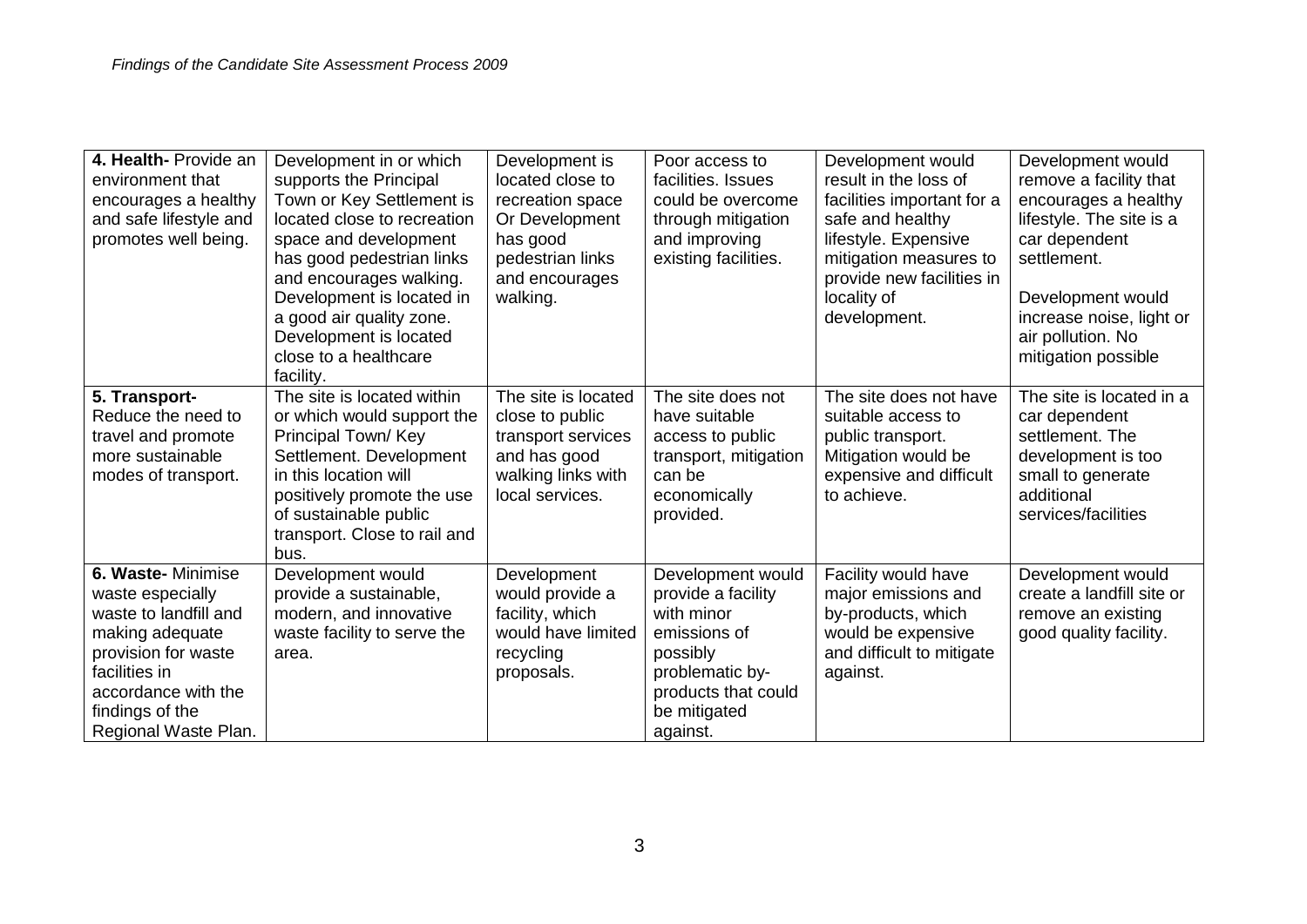| 7. Economy- Provide for a  | Development of the site   | Development of the   | Development of the     | Development would     | Development       |
|----------------------------|---------------------------|----------------------|------------------------|-----------------------|-------------------|
| sustainable economy.       | will make a positive      | site will have a     | site would have a      | remove a minor        | would remove a    |
|                            | contribution to the       | benefit for the      | neutral impact on the  | economic driver.      | major economic    |
|                            | economy of the            | economy of the       | economy of the         |                       | driver.           |
|                            | Principal Town or Key     | settlement.          | Principal Town or      |                       |                   |
|                            | Settlement.               |                      | Key Settlement.        |                       |                   |
| 8. Employment-Provide for  | The development of the    | The development of   | Development would      | Development of the    | Development of    |
| a range of job             | site in the Principal     | the site will        | have a neutral         | site would result in  | the site would    |
| opportunities.             | Town or Key Settlement    | contribute to the    | impact on              | the loss of a vacant  | remove an active  |
|                            | will promote the creation | creation of          | employment             | employment site.      | employment site.  |
|                            | of a diverse range of     | employment           | opportunities.         |                       |                   |
|                            | employment                | opportunities in the |                        |                       |                   |
|                            | opportunities in          | settlement.          |                        |                       |                   |
|                            | Rhondda Cynon Taf.        |                      |                        |                       |                   |
| 9. Minerals- Promote       | Development of the site   | Development would    | Development would      | Development would     | Development of    |
| efficient and appropriate  | protects or actively      | protect the mineral  | impact upon future     | impact upon future    | the site would    |
| use of minerals including  | promotes extraction of    | reserves for future  | extraction of mineral  | extraction of mineral | permanently       |
| the safeguarding of        | mineral reserves.         | extraction.          | reserves but this      | reserves this would   | prevent future    |
| resources and ensuring     |                           |                      | could be mitigated     | be difficult and      | extraction of     |
| that adequate reserves are |                           |                      | against relatively     | expensive to mitigate | mineral reserves. |
| allocated to meet local,   |                           |                      | easily.                | against.              |                   |
| regional and national      |                           |                      |                        |                       |                   |
| needs.                     |                           |                      | Site has been or is    |                       |                   |
|                            |                           |                      | developed. Site is     |                       |                   |
|                            |                           |                      | within or close to the |                       |                   |
|                            |                           |                      | settlement and would   |                       |                   |
|                            |                           |                      | not be suitable for    |                       |                   |
|                            |                           |                      | extraction.            |                       |                   |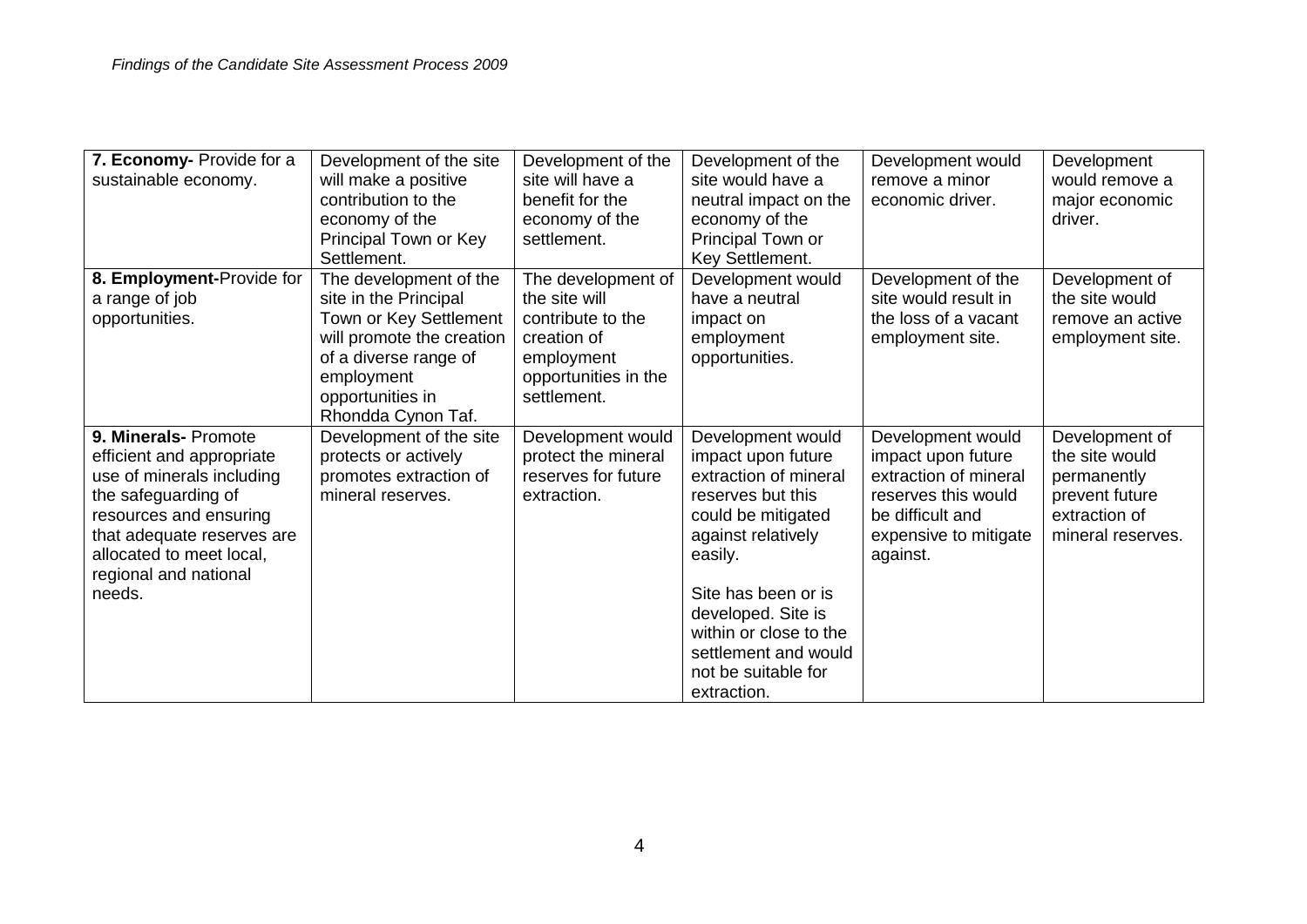| 10. Landscape-<br>Improve, protect,<br>and enhance the<br>landscape and<br>countryside.                                   | Development would<br>enhance, improve, and<br>protect the existing<br>landscape.                                                                                                                     | Development<br>would protect the<br>existing landscape.                                                                   | Development of the<br>site would have a<br>neutral impact on<br>the landscape.                                                        | Development of the site<br>would damage the<br>landscape but mitigation<br>is possible.                                                                       | Development of the<br>site would damage the<br>landscape with no<br>mitigation possible.                                                                           |
|---------------------------------------------------------------------------------------------------------------------------|------------------------------------------------------------------------------------------------------------------------------------------------------------------------------------------------------|---------------------------------------------------------------------------------------------------------------------------|---------------------------------------------------------------------------------------------------------------------------------------|---------------------------------------------------------------------------------------------------------------------------------------------------------------|--------------------------------------------------------------------------------------------------------------------------------------------------------------------|
| 11. Biodiversity-<br>Protect and enhance<br>the diversity and<br>abundance of<br>wildlife habitats and<br>native species. | Development of the site<br>would protect and<br>enhance the biodiversity<br>of the area.                                                                                                             | Development of<br>the site would<br>protect the<br>biodiversity of the<br>area.                                           | Development of the<br>site would have a<br>neutral impact on<br>the biodiversity.                                                     | Development of the site<br>would actively damage<br>biodiversity with limited<br>mitigation options.                                                          | Development of the<br>site would actively<br>damage the<br>biodiversity of the<br>settlement, with no<br>mitigation options.                                       |
| 12. Water- Improve,<br>protect, and<br>enhance the water<br>environment.                                                  | Development is not<br>located in a flood zone<br>and would protect and<br>enhance the water<br>environment.                                                                                          | Development is not<br>located in the flood<br>zone.                                                                       | Development of the<br>site would have a<br>neutral impact on<br>the water<br>environment.                                             | The site is located in a C2<br>flood risk area with some<br>mitigation possible.                                                                              | The site is located in a<br>C2 flood risk area with<br>no mitigation possible.                                                                                     |
| 13. Climate<br><b>Change-Manage</b><br>the effects of climate<br>change.                                                  | Development is located<br>within or supports a<br>Principal Town or Key<br>Settlement and will<br>promote sustainable<br>design and reduce the<br>need to travel for work,<br>leisure, and services. | The site will<br>promote<br>sustainable design<br>and reduce the<br>need to travel for<br>work, leisure, and<br>services. | Development is<br>located in an<br>isolated settlement<br>but development is<br>large enough to<br>generate additional<br>facilities. | Development is located in<br>a car dependant<br>settlement; the<br>development is not large<br>enough to stimulate<br>facilities.                             | Development is<br>located in a car<br>dependent settlement<br>and would have a<br>negative impact on<br>climate change.                                            |
| 14. Energy-<br>Increase the supply<br>of renewable energy<br>and reduce energy<br>consumption.                            | Development located<br>within or which supports<br>a Principal Town or Key<br>Settlement will promote<br>sustainable design and<br>reduce the need to<br>travel for work, leisure,<br>and services.  | The site will<br>promote<br>sustainable design<br>and reduce the<br>need to travel for<br>work, leisure, and<br>services. | The development<br>will have a neutral<br>impact upon the<br>supply of renewable<br>energy.                                           | The development is in an<br>unsustainable location but<br>design improvements can<br>be made which will reduce<br>the negative impacts of<br>the development. | Development is of an<br>unsustainable design<br>and is located in a car<br>dependent settlement,<br>which would have a<br>negative impact on<br>energy efficiency. |